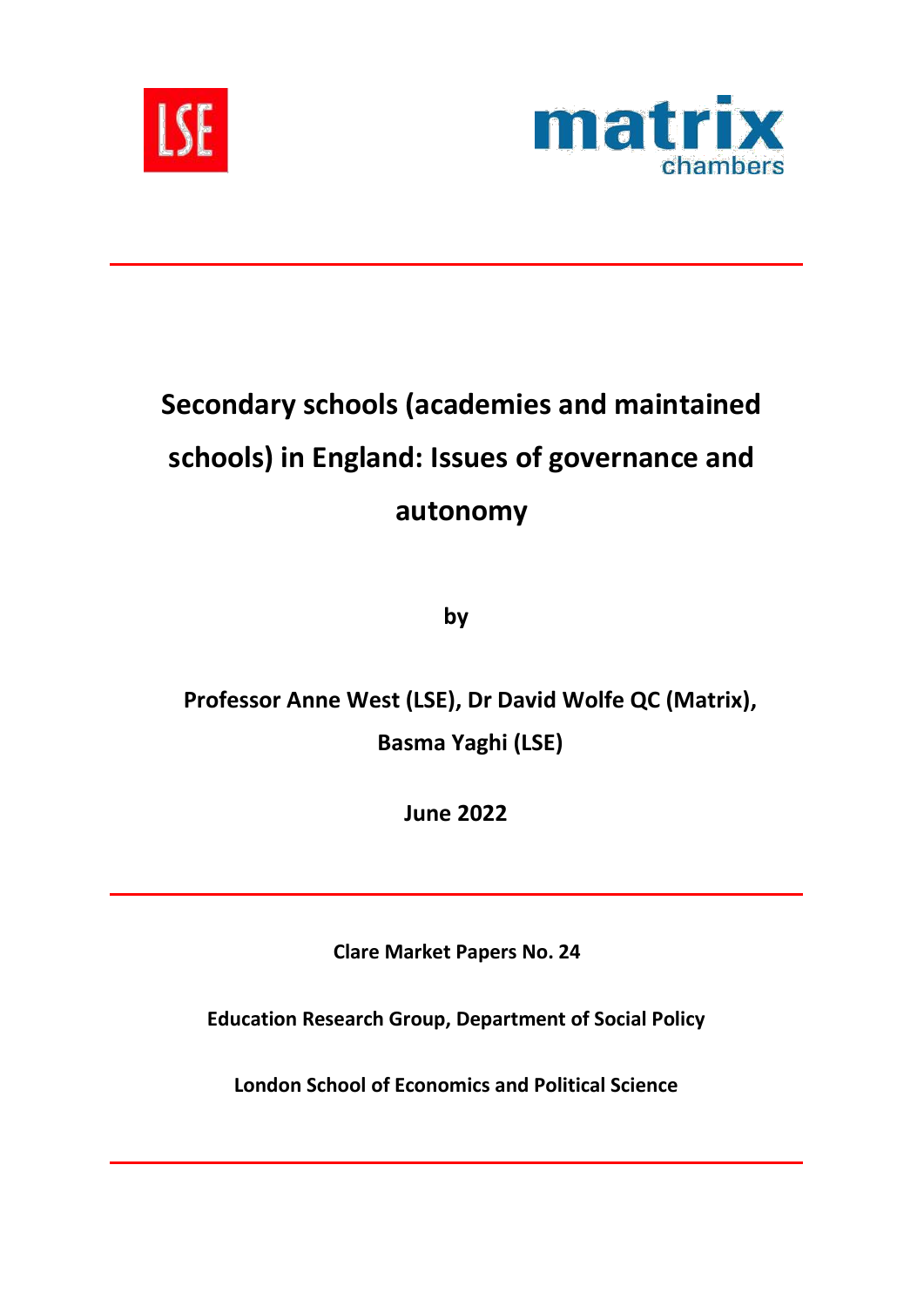© 2022 Anne West, David Wolfe and Basma Yaghi

This document is distributed under the terms of the Creative Commons Attribution License: https://creativecommons.org/licenses/by/4.0/ which permits unrestricted use, distribution, and reproduction in any medium, provided the original author and source are credited.

Education Research Group Department of Social Policy London School of Economics and Political Science Houghton Street LONDON WC2A 2AE

Published by: LSE Academic Publishing

ISBN: 978-1-909890-83-1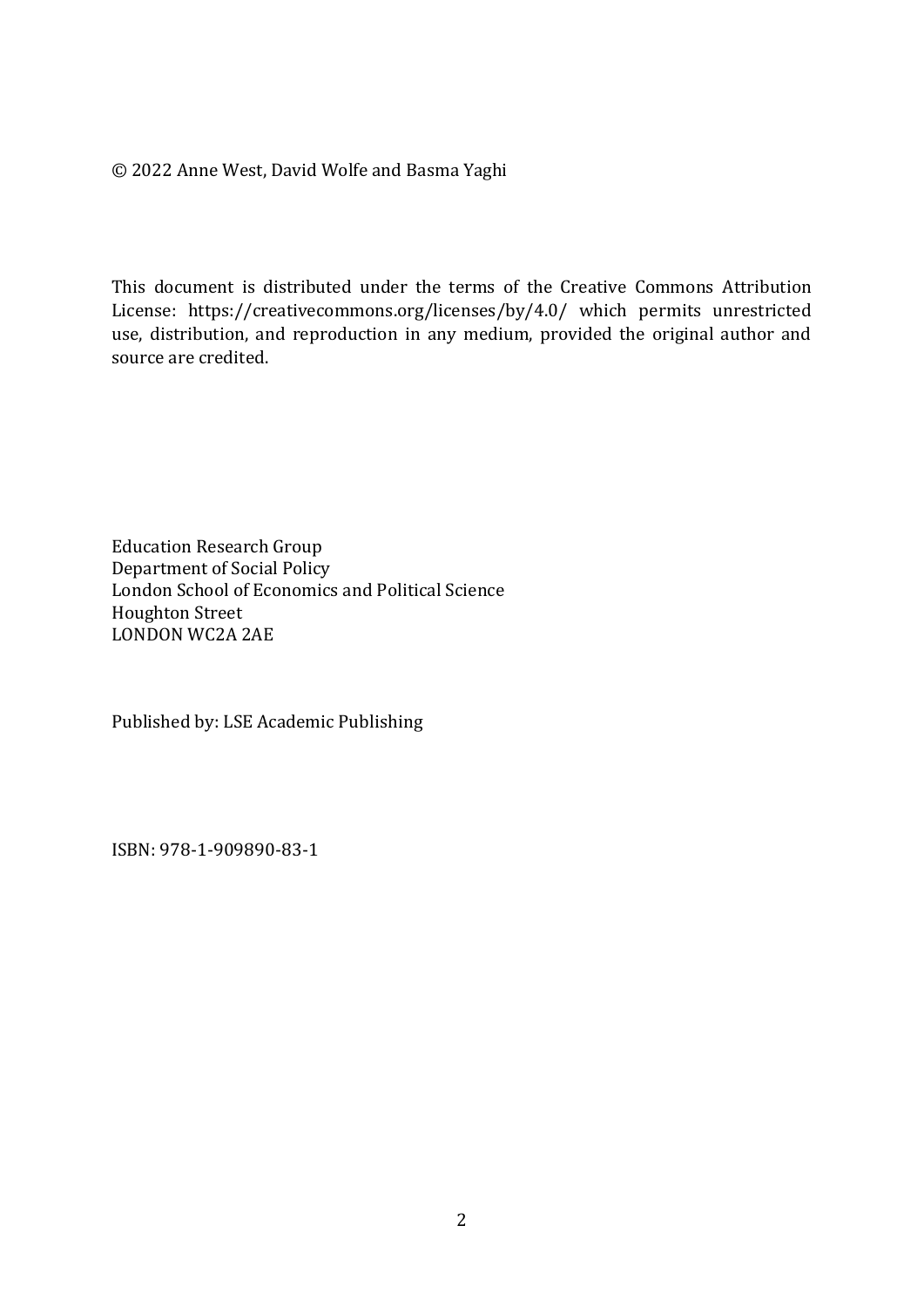## **Table of Contents**

| ANNEX A COMMON GOVERNANCE STRUCTURES FOR ACADEMY TRUSTS 35 |  |
|------------------------------------------------------------|--|
|                                                            |  |
|                                                            |  |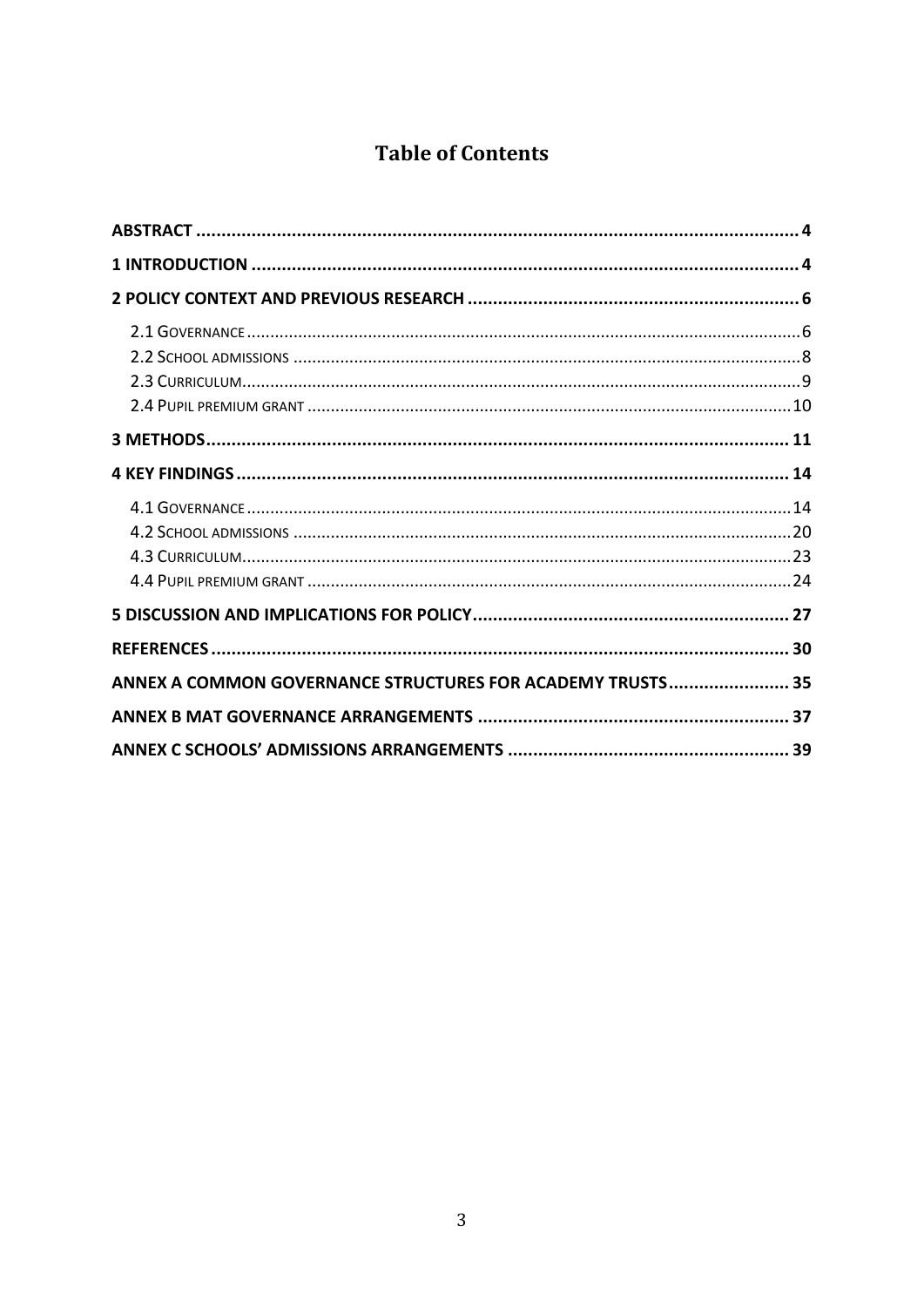## <span id="page-3-0"></span>**Abstract**

Since 2010 there has been a massive expansion of academies – schools outside local authority control – funded directly by central government. In this working paper we focus on the governance of different types of secondary schools in England: those maintained by local authorities, those that are single academy trusts (SATs) and those that are part of multi-academy trusts (MATs). The research comprised an analysis of legislative provision and policy documents, and a documentary analysis of the governance arrangements of a sample of 23 secondary schools of different types. Our findings reveal that the system of state funded secondary schools in England is fragmented in terms of overall governance, admissions arrangements, the curriculum, and responsibility for use of resources, with schools of different types operating to different rules. The findings provide support for greater clarity and transparency regarding the governance of schools (including school governing bodies akin to those in maintained schools) and add support to the notion of a "common rule book" for all state funded schools. We present a number of implications for policy.

## <span id="page-3-1"></span>**1 Introduction**

Over the past decade, there has been a transformation of publicly funded secondary schools in England. In 2010, most secondary schools were maintained by local authorities. Since then, there has been a massive expansion of academies – schools which are outside local authority control and funded directly by central government. As a result, there has been a concomitant reduction in the number of schools maintained by local authorities (LAs), particularly at the secondary level. The governance arrangements of schools are fundamentally important for the functioning of the school system, yet the rules governing schools maintained by local authorities and academies differ (and differ between academies). This working paper focuses on these arrangements in the secondary school system in England.

The year 2010 can be seen as a critical juncture in the development of the academies programme. The 2010 Academies Act legislated for by the Conservative-Liberal Democrat Coalition government followed legislation going back to the 1980s. In short, the 1988 Education Reform Act enacted under the Conservative government allowed for independent city technology colleges (CTCs) to be established. In 2000, David Blunkett, the Labour Secretary of State announced city academies, which were closely modelled on CTCs in terms of their legal structure (West and Bailey, 2013). All aspects of school governance were prescribed by a contract (as with CTCs), with academies being "freed" from a number of statutory provisions applying to maintained schools in areas such as admissions, special educational needs (SEN) and the curriculum (Department for Education and Employment (DfEE), 2000; Wolfe, 2013; West and Wolfe, 2019).

Academies, at least initially, generally replaced schools that were deemed to be failing by the national inspection agency Ofsted and were known as "sponsored academies". By the 2010 general election there were 203 sponsored academies out of a total of 3,333 secondary schools (6 per cent) (West and Bailey, 2013). Subsequently, the 2010 Academies Act allowed schools maintained by local authorities to apply to convert to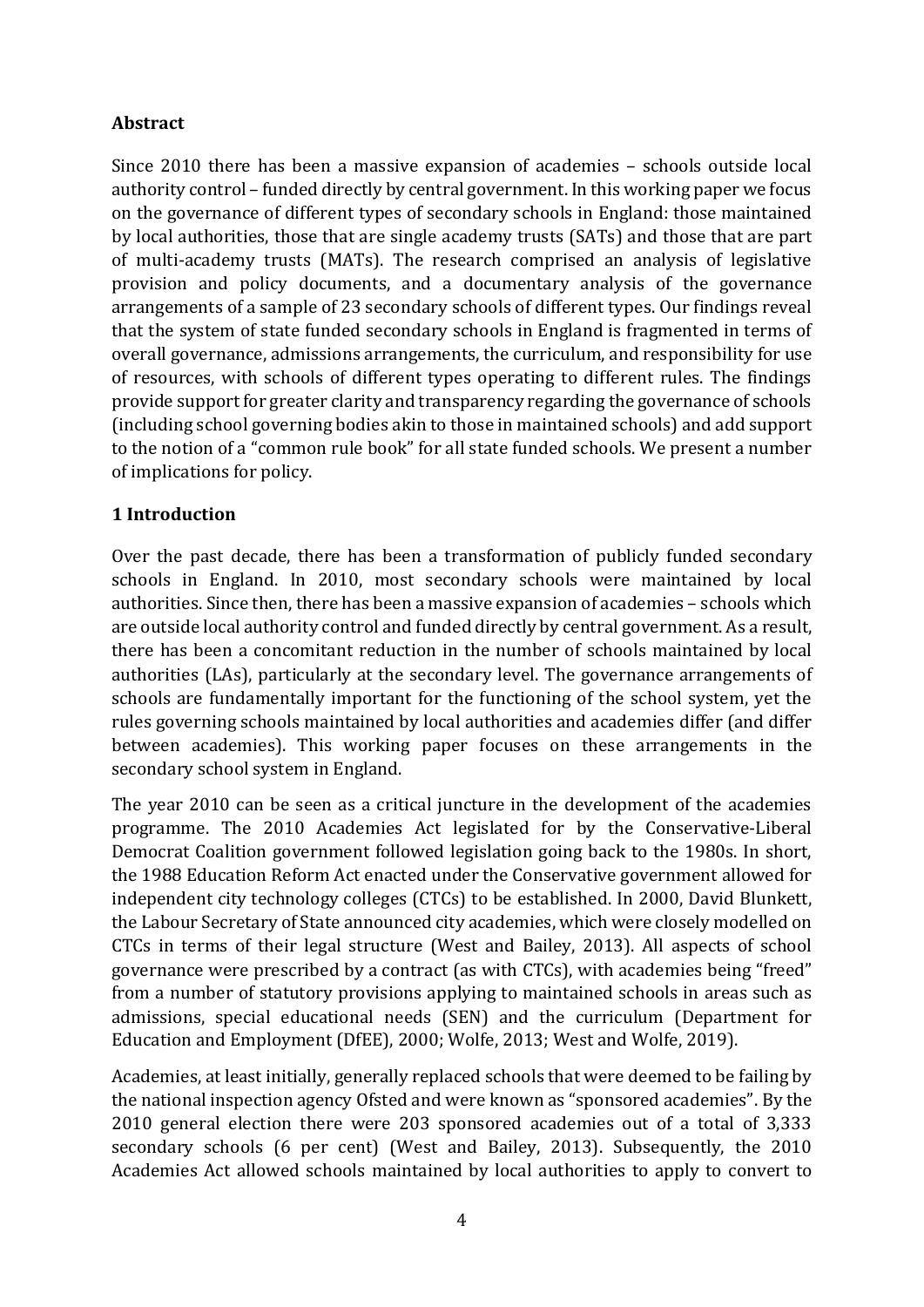academy status (and become "converter academies"). The increase in academies has been noteworthy: by January 2021, over three-quarters (78%) of secondary schools were academies (or free schools)<sup>1</sup> (DfE, 2021a).

Academies are not "maintained" by local authorities: in law, they are independent schools, run – in practice – by not-for-profit private trusts (exempt charities). The trusts register as companies with Companies House and are subject to company law. They are controlled and funded directly by central government by means of a contract, colloquially known as a funding agreement ("Academy arrangements" within the meaning of the Academies Act), between a trust (i.e., a legal entity) and the Secretary of State for Education. The trust can run a single stand-alone academy under contract (a Single Academy Trust [SAT]), or many academies (a Multi-Academy Trust [MAT]) under a single contract(often taking the form of a single "master agreement" along with a "supplemental agreement" in relation to each school run by the MAT). The DfE's policy goal is for all schools to be 'part of strong academy trusts' (DfE, 2021b, p. 4).

The academies policy has evolved over time under governments of different political complexions. As a result, what was a national system of maintained schools (consisting of schools with their own legal identity, run by school-based governing bodies, and overseen by democratically elected local authorities), has been transformed into a fragmented system comprising a part-locally administered system of maintained schools and a part-centrally controlled system of academies.

This working paper is concerned with the governance of maintained schools and academies and related to this, school autonomy, public process, and equality of opportunity. We examine the overall governance arrangements of secondary schools of different types and then we look in more detail at arrangements regarding admissions, the national curriculum, and the allocation of the pupil premium grant. We seek to answer the following research questions:

- How does school governance in theory and in practice vary between maintained schools and academy trusts (MATs and SATs) of different types?
- What is the extent of delegation regarding school admissions, the curriculum, and the pupil premium in multi-academy trusts?

Cross cutting these two questions is a third, more descriptive, question:

• To what extent does guidance match practice regarding information publicly provided?

The research comprised an analysis of documents which involved providing a "thick description" of legislative provision and policy documents (Ryle, 1949) and empirical research.

The second section provides an overview of the policy context and legislative provision regarding the governance of maintained schools and academy trusts, along with relevant research. The third section describes the methods for our empirical work. The fourth

<sup>&</sup>lt;sup>1</sup> At the same time, 37 per cent of primary schools were academies.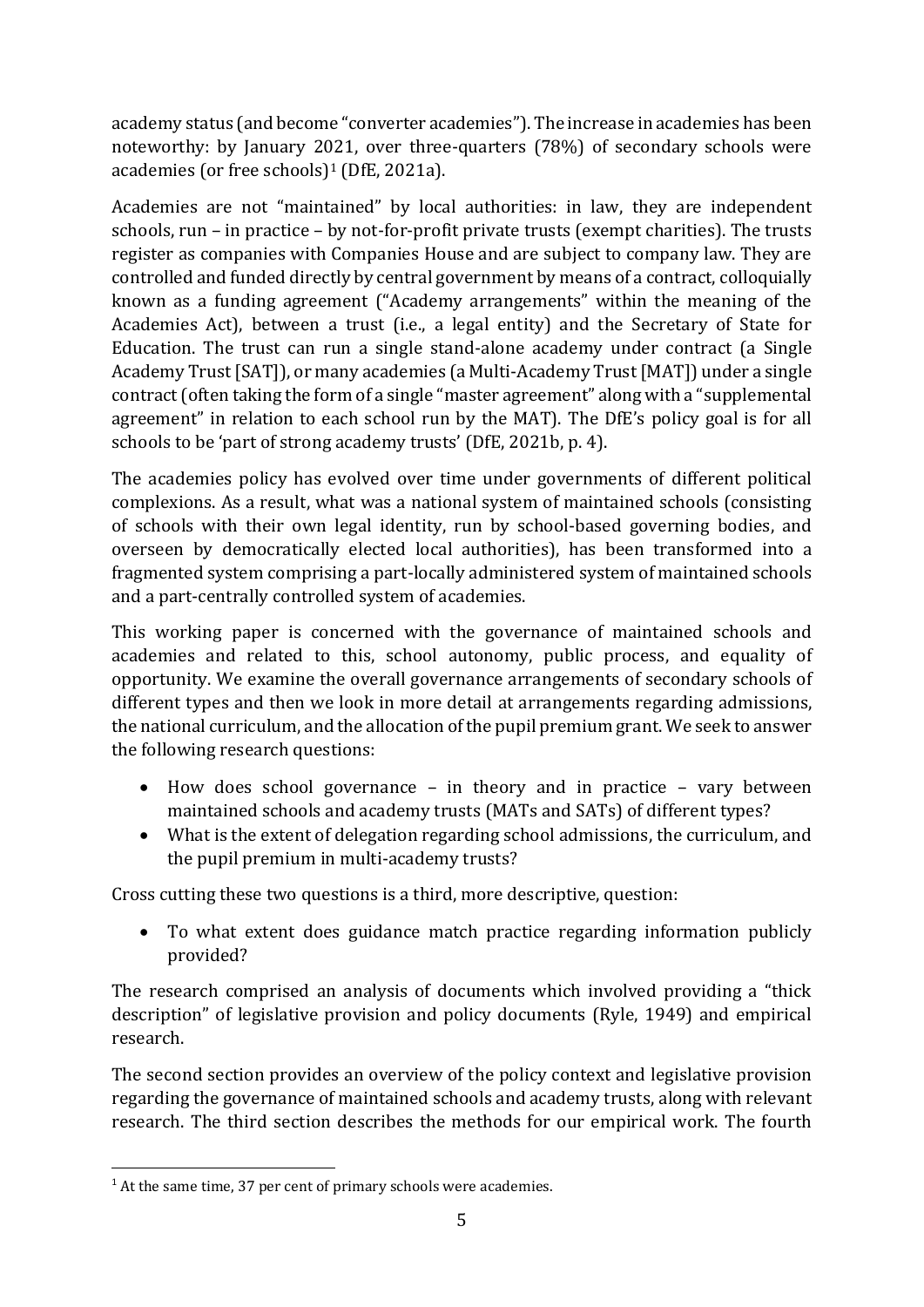section provides our findings: we outline relevant guidance along with our findings from our documentary analysis, which focuses on four different themes: overall governance arrangements, admissions, the curriculum, and the use of the pupil premium grant. The final section discusses the findings and presents implications for policy.

## <span id="page-5-0"></span>**2 Policy context and previous research**

## <span id="page-5-1"></span>*2.1 Governance*

Governance is construed in many ways. Traditional forms of governance include hierarchies, whilst more recent forms of governance involve networks of different actors, partnerships, public-private ventures, and the voluntary sector in service delivery (Peters and Pierre, 1998). For the purposes of this working paper, we focus specifically on the control of academies and schools – in short, who is responsible for the running of the institutions, how schools and academy trusts *should* fulfil their obligations in light of legislative provision, regulation, and contractual arrangements, and what happens in practice. As such, the notions of governance include both hierarchies of control and control via networks of different actors.

The school governing body is fundamental to maintained schools: maintained school governing bodies are freestanding legal entities – set up following the 1986 Education Act (No 2) – which directly run schools, enabling them to make and act on key decisions such as finance and appointments (with oversight by, but not control from, the maintaining local authority). The membership of the governing body of a maintained school is laid down by statute, and there are obligations regarding, for example, the publication of minutes and decisions reached (West and Wolfe, 2018; 2019).

Academies do not have governing bodies in the same way. <sup>2</sup> With a stand-alone academy (or Single Academy Trust [SAT]) the individual or individuals who set up the trust will be the "members" (in company law) of the company. In some instances, they will run the academy directly (appointing themselves as directors of the company and perhaps calling themselves the "governing body" [though the term has no legal meaning in that context]). They will then appoint their successor members (with limited if any public process or involvement and, indeed, DfE involvement). In others, those members, as well as appointing their own successors, then choose to appoint a separate group of directors and style them as a "governing body". For academies with no religious character, the DfE's current "model" articles of association (see below) give academy trusts 'almost complete flexibility to design the constitution of their board of trustees as they see fit in order to ensure it has the necessary skills and capacity to carry out its functions effectively' (DfE, 2020b, p. 36).

In the case of a Multi Academy Trust (MAT), the governing trust board may decide to set up one or more local governing bodies (LGBs) to oversee an academy or group of academies run by the academy trust. Unless the trust board has at least two parent academy trustees, then DfE policy is that each LGB in an academy trust must include at least two parent local governors (DfE, 2020c). Furthermore, no more than one third of the board can be employees of the academy trust, and fewer than 20 per cent of the board

<sup>2</sup> Annex A presents common governance structures (DfE, 2020c).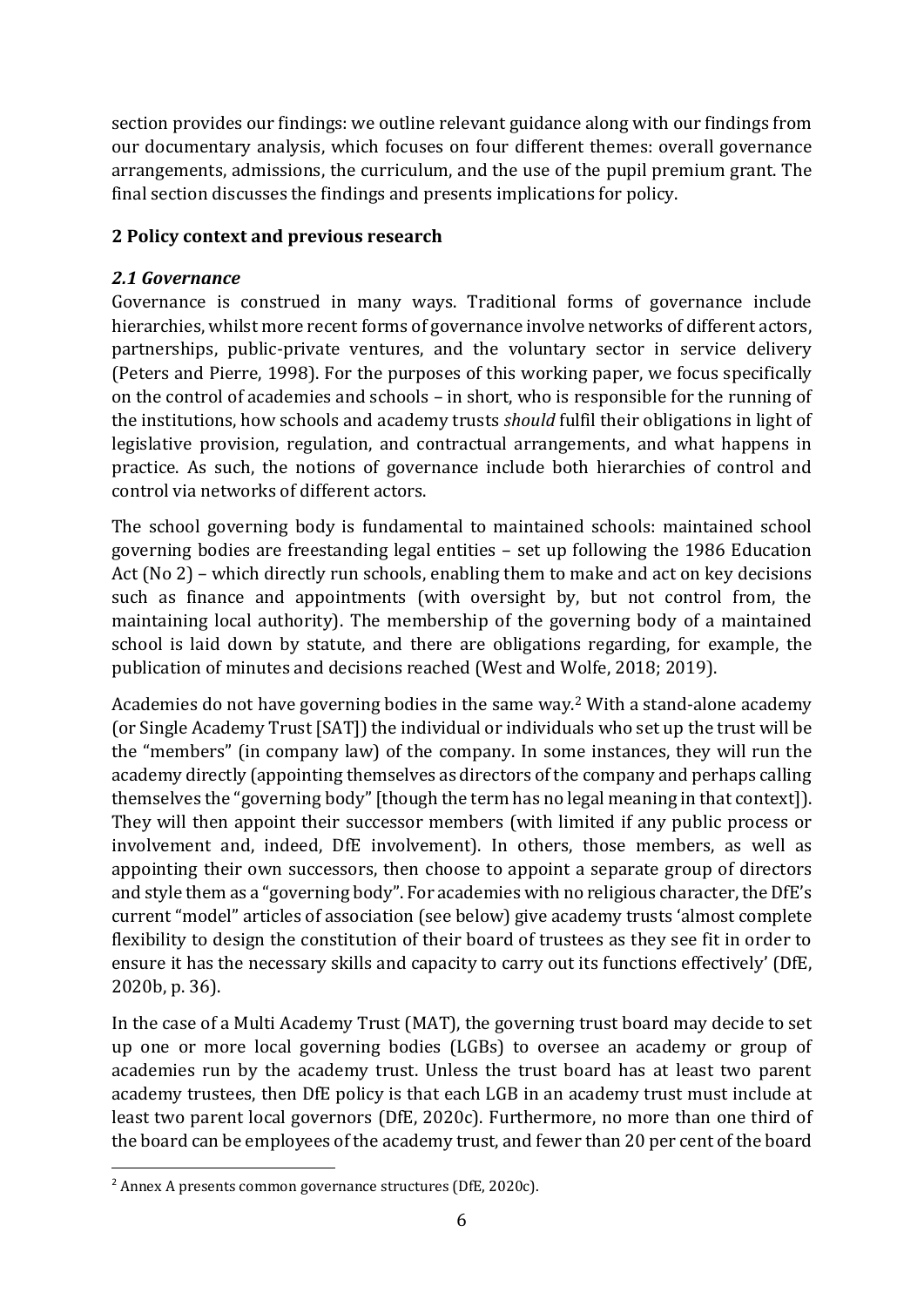can be associated with a local authority (LA), namely 'employees, members or officers of an LA (including teachers and headteachers of LA maintained schools)' (DfE 2020b, p. 57). However, these loose requirements as to the composition of the LGB have little real meaning given that the trust board decides which, if any, governance functions it will delegate to LGBs. Therefore, any intended impression of "stakeholder" governing bodies (akin to those in maintained schools) within MAT academies is only skin deep. In some trusts, LGBs come to be known as "academy committees", "local academy committees" or "academy governing committees". So, while the LGB may outwardly appear to be like the governing body of a maintained school, its legal status is different, and its legal role and decision-making ability likely to be significantly less.

That is particularly so with faith MATs. There are specific arrangements regarding Church of England and Catholic schools and academisation, with the government publicly committed to 'securing the religious character of every church school and to preserving diocesan families of schools…' (DfE and Church of England Education Office [CEEO], 2016, p. 4). It is noteworthy that the Church of England is the biggest sponsor of academies in England with approximately 900 academies (Religious Education Council of England and Wales, 2017).

The Memorandum of understanding between the National Society (the Church of England Education Office) and the Department for Education then also notes that the:

expectation is that, in the vast majority of cases, church schools that wish to convert will do so as part of a MAT with governance arrangements that reflect, at member and director level, no dilution of the level of church governance and involvement as it was immediately prior to conversion (DfE and CEEO, 2016, p. 6).

The situation with Catholic schools is different. The Memorandum of Understanding between the Catholic Church and the DfE and Catholic Education Service (CES) notes: 'It is only the Diocesan Bishop who can determine whether a school is Catholic and the requirements necessary to secure its religious character and ethos, in relation to which control of governance is essential'. Moreover, 'for a school to continue to be a Catholic school the Catholic Church must retain control of governance, in accordance with canon law' (DfE and CES, 2016, pp. 5, 9). The significance of canon law is fundamental:

Canon law provides that each Diocesan Bishop has strategic responsibility to commission sufficient places in Catholic schools to meet the needs of baptised Catholic children resident in his area. A Catholic school is one which is recognised as such by the Diocesan Bishop. Essentially the definition of a Catholic school in canon law requires that it is controlled by the Catholic Church. That control is normally established where the diocese or a religious order owns the school and appoints the governing body, or at least a majority of it (DfE and CES, 2016, p. 14).

The DfE has also published a model scheme of delegation for Catholic schools and articles of association for Catholic and Church of England schools that convert to academy status (DfE, 2019). Those arrangements include a requirement for each academy within the MAT to have a governing body composed as would be the arrangements in a voluntary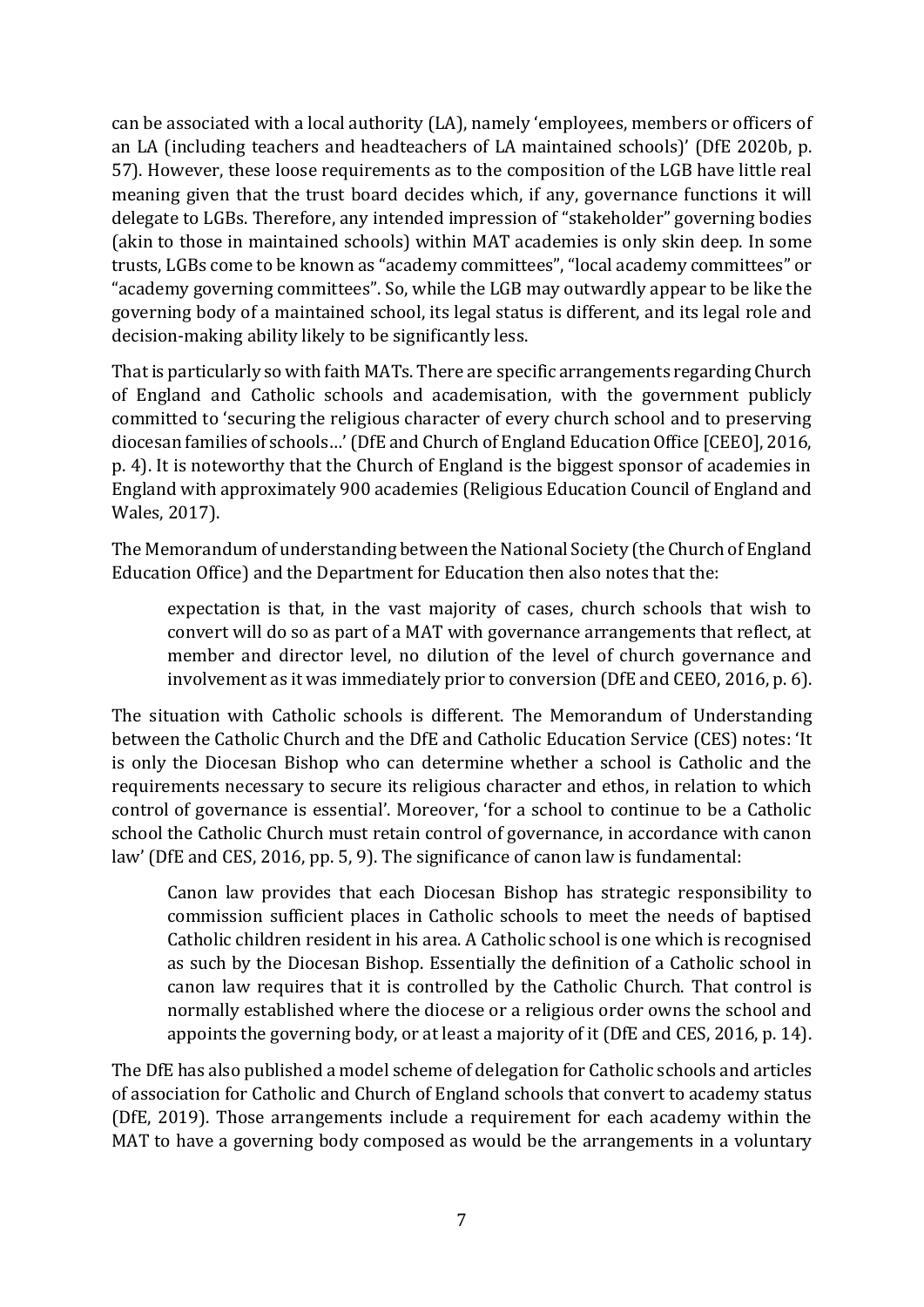aided (faith, maintained) school.<sup>3</sup> But, as above, what really matters is that it is still up to the MAT trustees (who may be entirely church appointees) to decide what powers should be exercised by the local governing body, and so any comparison with the position in a voluntary aided school is often only skin deep. Accordingly, the move from being a voluntary aided school to being a faith school in a church-run MAT is likely to involve a very significant shift of power towards the church (out of the hands of teachers, parents, and the local community).

Previous research, based on policy documents and other documentary sources has highlighted the differences between the governance of maintained schools and academies of different types and the lack of legal identity of schools that are part of MATs (West and Wolfe, 2019; 2021). It has also compared decision making, with decisions regarding maintained schools being taken by local authorities with local democratic oversight by local councillors, and decisions regarding academies by Regional Schools Commissioners appointed by and acting on behalf of the Secretary of State for Education. In the case of academies, there is no democratic oversight or requirement for open process, for example regarding opening and closing academies, or arranging for them to be transferred – "re-brokered" – from one MAT to another in the event of, for instance, a MAT disinvesting from a school. Research has noted that academies run by MATs have less decision-making power and freedom than stand-alone academies and maintained schools, with the MAT having ultimate control over a range of issues including overall strategy and finance (West and Wolfe, 2019). Nevertheless, a survey by the National Governance Association (Henson and Tate, 2021) found that 88 per cent of MAT trustees said their trust had some form of local tier of governance: 76 per cent had one committee for every school within their trust and 12 per cent had other models covering more than one school.

In the present study we seek to extend these findings by focusing in more detail on a sample of schools of different types – maintained schools, schools that are single academy trusts and schools that are part of multi-academy trusts – to understand the nature of the similarities and differences between different school types. Our focus is on school governance overall and on three specific areas of governance: school admissions, the curriculum and one specific funding stream, the pupil premium grant.

#### <span id="page-7-0"></span>*2.2 School admissions*

For maintained schools: admissions to maintained community schools and voluntary controlled schools are the responsibility of the local authority, which is the admission authority. Voluntary aided schools are their own admission authority, and their governing body is responsible for admissions to the school. Academy trusts are also responsible for their own admissions (DfE, 2021c).

Government policy regarding admissions to academies – and their predecessors, CTCs – has varied over time. Selection on the basis of aptitude in technology was a key feature with CTCs. Academies created under the Labour government were nominally all-ability

<sup>&</sup>lt;sup>3</sup> Voluntary aided and voluntary controlled schools are maintained by the local authority (see Long, 2022).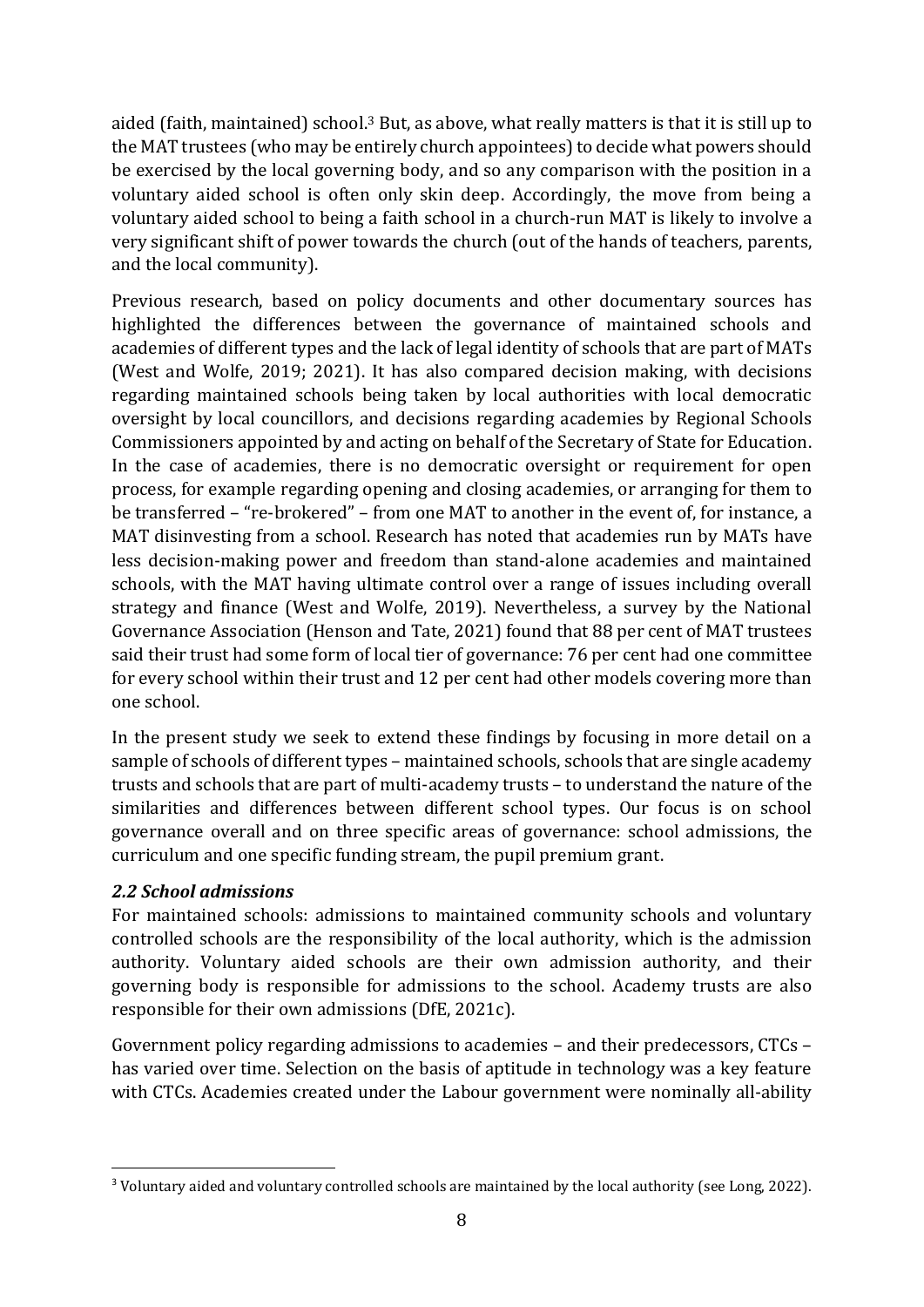schools with admissions policies agreed with the Education Department. <sup>4</sup> The Department expected them to be broadly consistent with the School Admissions Code introduced following the 1998 School Standards and Framework Act. Academies were also permitted to select up to 10 per cent of pupils based on aptitude for the specialism (DfEE, 2000). As regards adherence to guidance on admissions, the extant School Admissions Code (DfE, 2021c) states that: 'Academies are required by their funding agreements to comply with the Code and the law relating to admissions, although the Secretary of State has the power to vary this requirement where there is demonstrable need' (p. 4).

Research has found that some academy trusts adopt the same oversubscription criteria for admissions as community schools, but there are many examples of non-religious academies – together with faith schools of all types – that have complex admissions criteria (West and Hind, 2016). According to the Office of the Schools Adjudicator (OSA):

Admission arrangements for too many schools that are their own admission authority are unnecessarily complex. The arrangements appear to be more likely to enable the school to choose which children to admit rather than simply having oversubscription criteria…that are reasonable, clear, objective and procedurally fair (OSA, 2014, pp. 7-8).

As is the case with other schools responsible for their own admissions – voluntary aided and foundation schools – decision-making in academies takes place behind closed doors, unless the academy trust asks the local authority to take on this role or otherwise be involved. Cirin (2017) in a survey of academy trusts found that 15 per cent of MATs had changed admissions criteria for most or all schools in the MAT and 26 per cent of SATs reported having changed their admissions criteria.

#### <span id="page-8-0"></span>*2.3 Curriculum*

In England, for maintained schools, what is termed the "basic" school curriculum includes the "national curriculum" as well as [religious education and sex education](https://www.gov.uk/national-curriculum/other-compulsory-subjects) (DfE, 2022). The national curriculum was introduced following the 1988 Education Reform Act with the aim of ensuring that children at primary and secondary schools 'learn the same things' (DfE, 2022). In short, it provides for equality of opportunity in terms of access to a common curriculum. It covers the subjects that must be taught, and the standards children should reach in each subject. Maintained schools – but not academies – are required to follow the national curriculum and programmes of study for "core" and "foundation" subjects (DfE, 2014).

At the secondary level, compulsory national curriculum subjects between 11 and 14 (key stage 3) are: English, mathematics, science, history, geography, modern foreign languages, design and technology, art and design, music, physical education, citizenship, and computing. Schools must provide [religious education \(RE\)](https://www.gov.uk/national-curriculum/other-compulsory-subjects)<sup>5</sup> and sex and relationship

<sup>4</sup> Department for Education and Employment (DfEE) (1995-2001)/Department for Education and Skills (DfES) 2001-2007/Department for Children, Schools and Families (DCSF) 2007-2010/ Department for Education (DfE) 2010 -.

<sup>5</sup> Local councils are responsible for deciding the RE syllabus; faith [schools](https://www.gov.uk/types-of-school/faith-schools) and [academies](https://www.gov.uk/types-of-school/academies) can set their own.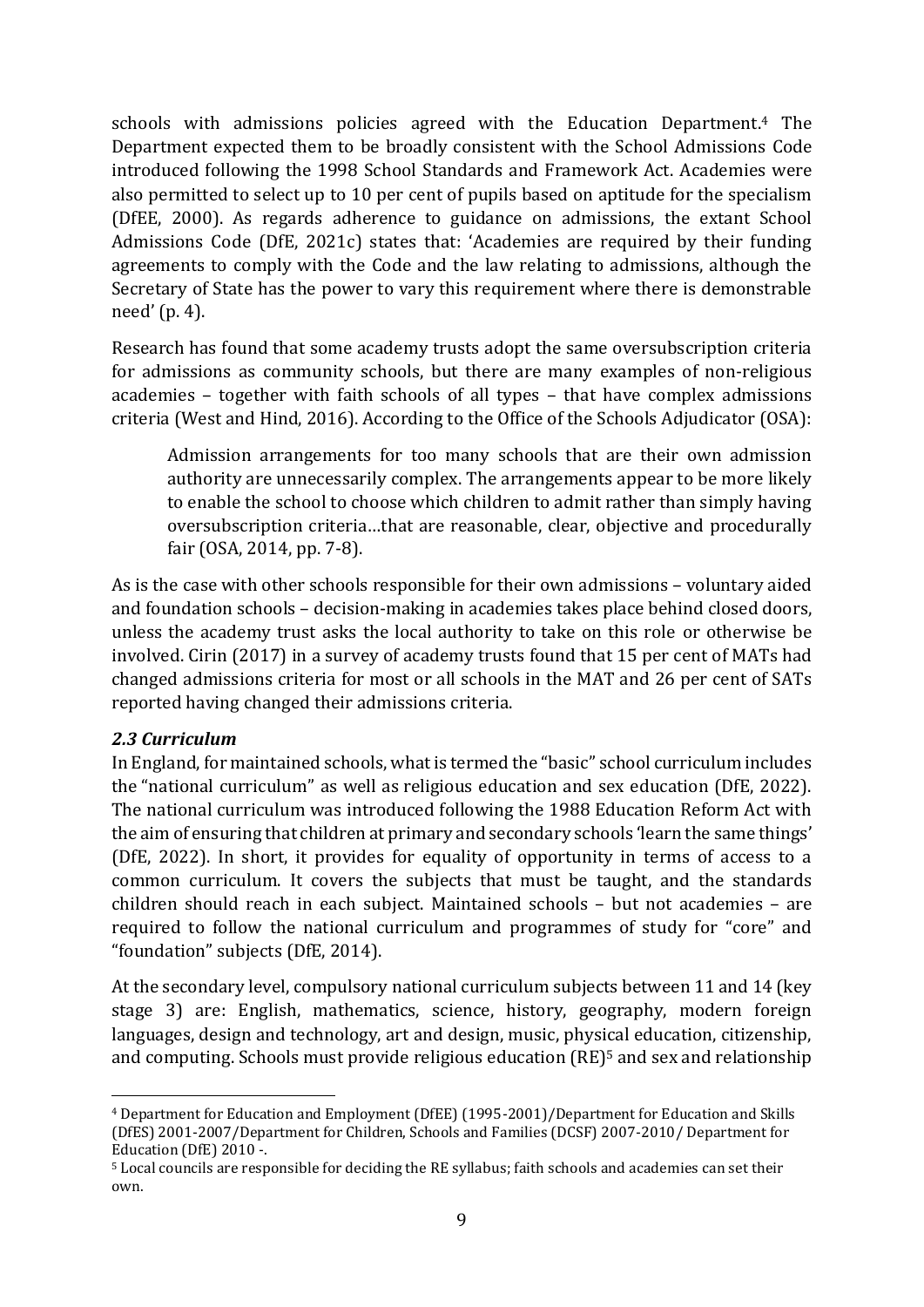[education.](https://www.gov.uk/national-curriculum/other-compulsory-subjects) During key stage 4 (14 to 16 years of age) most pupils work towards national qualifications – usually GCSEs. The compulsory national curriculum subjects are the core and foundation subjects. Core subjects are English, mathematics, science; foundation subjects are computing, physical education, citizenship. Schools must also offer at least one subject from the arts, design and technology, humanities, and modern foreign languages. In addition, they must provide RE and sex [and relationship](https://www.gov.uk/national-curriculum/other-compulsory-subjects) education (SRE) (DfE, 2022). Whilst maintained schools have a statutory obligation to teach the national curriculum, [academies](https://www.gov.uk/types-of-school/academies) do not. Instead, they must merely teach a "broad and balanced curriculum" including English, mathematics, and science. Academies must also teach religious education and SRE.<sup>6</sup>

A related issue is that of curriculum specialisation. For the former CTCs, technology was a focus, whilst sponsored academies under the Labour government had a special emphasis in a specific area of the curriculum (e.g., science and technology, languages, the arts, or sport). However, following the 2011 Education Act, the requirement for the curriculum to have an emphasis on a particular subject area was removed.

Stand-alone academy trusts have autonomy over the curriculum within the parameters of their funding agreement. One survey of academies [found](https://www.gov.uk/government/uploads/system/uploads/attachment_data/file/401455/RR366_-_research_report_academy_autonomy.pdf#page=18) that 55 per cent had changed their curriculum (Cirin, 2014) and a further survey found that changes to the school curriculum had taken place in 58 per cent of SATs compared with 28 per cent of MATs (Cirin, 2017). However, schools (whether the headteacher/principal or any LGB) *within* a MAT do not necessarily have such autonomy. Research has revealed that most MATs prescribe the curriculum for schools in the MAT to some extent but may permit a degree of flexibility in terms of how individual academies teach and deliver the curriculum (Cirin, 2017). Ofsted (2019) reports that some MATs have MAT-wide policies for curriculum development, but few MATs have standardised the curriculum: 'Our findings show that MATs differ significantly in how they work with their schools (some, for example, substantively centralise curriculum development, while others leave this to individual schools)' (Ofsted, 2019, p. 27).

#### <span id="page-9-0"></span>*2.4 Pupil premium grant*

A new funding stream, the "pupil premium", was introduced by the Conservative-Liberal Democrat Coalition government in 2011. This is an example of a positively discriminating voucher (Le Grand 1989) in that it targets funds on disadvantaged children, notably (but not exclusively) those from low-income families who are or have been eligible for free school meals (an indicator of poverty). The funding is designed to improve the attainment of disadvantaged pupils. Funding is allocated by the DfE to schools based on the number of eligible children. Schools in turn fund provision of different types: academic support (the most common), pastoral support, and extracurricular provision (e.g., Carpenter, et al., 2013; Barrett, 2018; Yaghi, 2021). Funding for maintained schools is allocated to schools by local authorities, and to academies by the Education and Skills Funding Agency

<sup>6</sup> Government policy has shifted over time: in 2007, all newly signed academy funding agreements required adherence to the national curriculum for the core subjects (House of Commons Children, Schools and Families Committee, 2009). However, the 2010 Academies Act removed this requirement.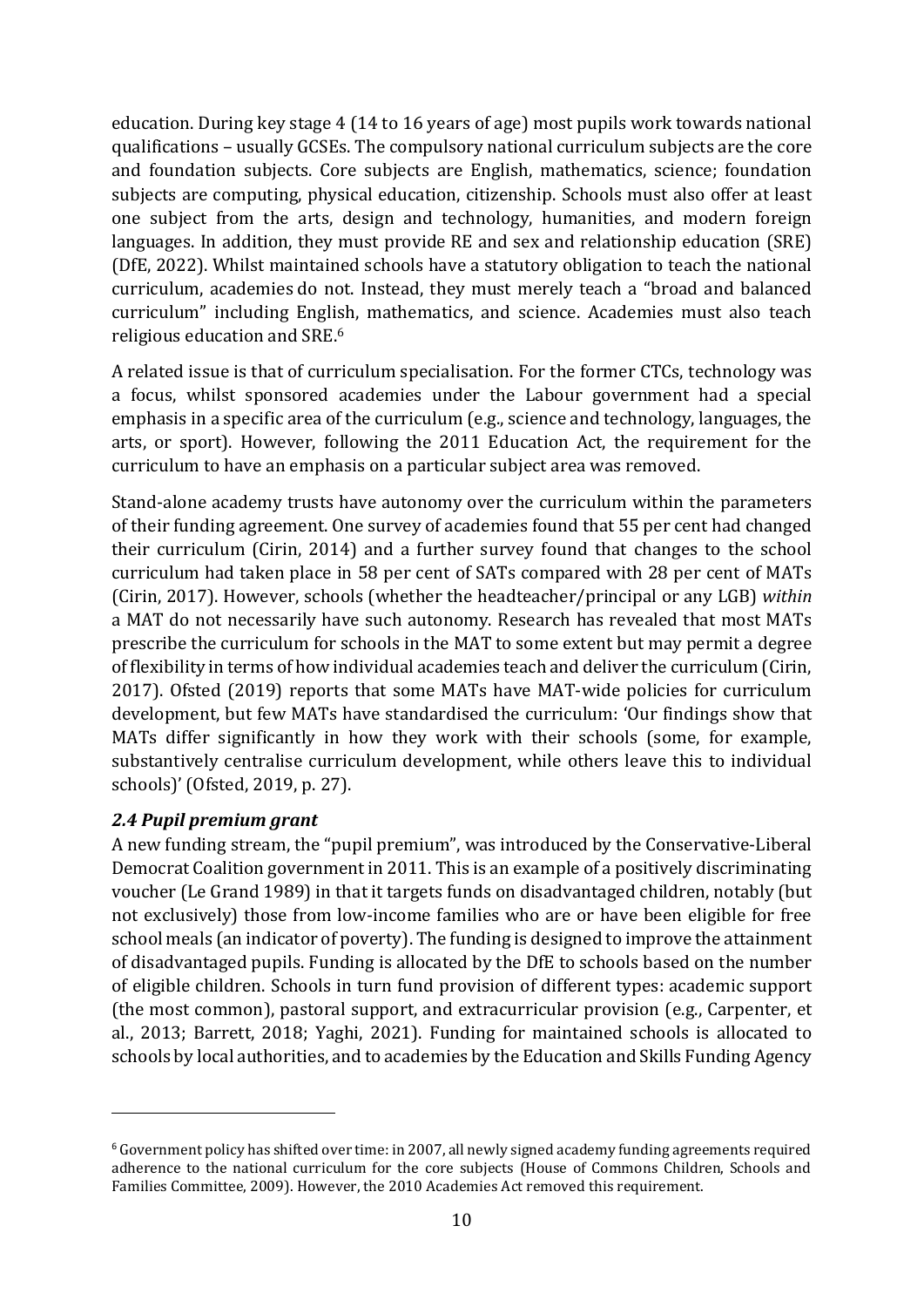(ESFA). Previous research has found that MATs may give schools autonomy as regards the precise use of funding (Yaghi, 2021).

## <span id="page-10-0"></span>**3 Methods**

The empirical research comprised an exploratory, predominantly qualitative study of 23 secondary schools: seven were maintained schools, five were stand-alone academies and eleven were part of MATs. Our sampling method was purposive, and we used a maximum variation approach to ensure the sample reflected a wide diversity of schools in terms of different dimensions of interest. These dimensions included the school's religious character (Christian, Church of England, Catholic, Jewish, Muslim), geographical region, urban/rural location, local authority area, and for multi-academy trust academies, their size (large and small trusts).<sup>7</sup>

Table 1 gives key characteristics of each school. The six large MAT academies belonged to different types of MATs including some with a long history of sponsoring academies, a Church of England MAT, and a Catholic MAT; on average, each large MAT ran approximately 40 schools. The five small MAT academies belonged to MATs which ran between four to eight schools (on average six schools). The stand-alone academies represented different faith schools and regions where there were high, average, and low proportions of academies. The maintained schools comprised voluntary controlled, voluntary aided and community schools, with one community school belonging to a federation.

Documents were analysed to provide information on the legal context in which schools operated and their formal arrangements and interpretation of policies (Bowen, 2009). The material we analysed consisted of documents relating to school governance (including for academy trusts, their schemes of delegation and articles of association), admissions, the curriculum, and the pupil premium grant. These are public documents accessible online (e.g., via the DfE, individual schools, academy trusts, Companies House) and so are likely to portray a sound rather than distorted depiction of schools' official policies and arrangements (Scott, 1990). The material was analysed thematically to enable us to interpret and synthesise data on schools' different arrangements. The focus was on systematically comparing the information in each category: overall governance, admissions, curriculum, and funding (specifically the pupil premium). It should be noted that the presentation of material differed (e.g., on websites and in schemes of delegation) meaning that direct comparisons were not always possible.

 $7$  The schools in the sample can be further classified into eight broad categories: maintained schools, secular and religious; SATs, secular and religious; large MATs, secular and religious; small MATs, secular and religious.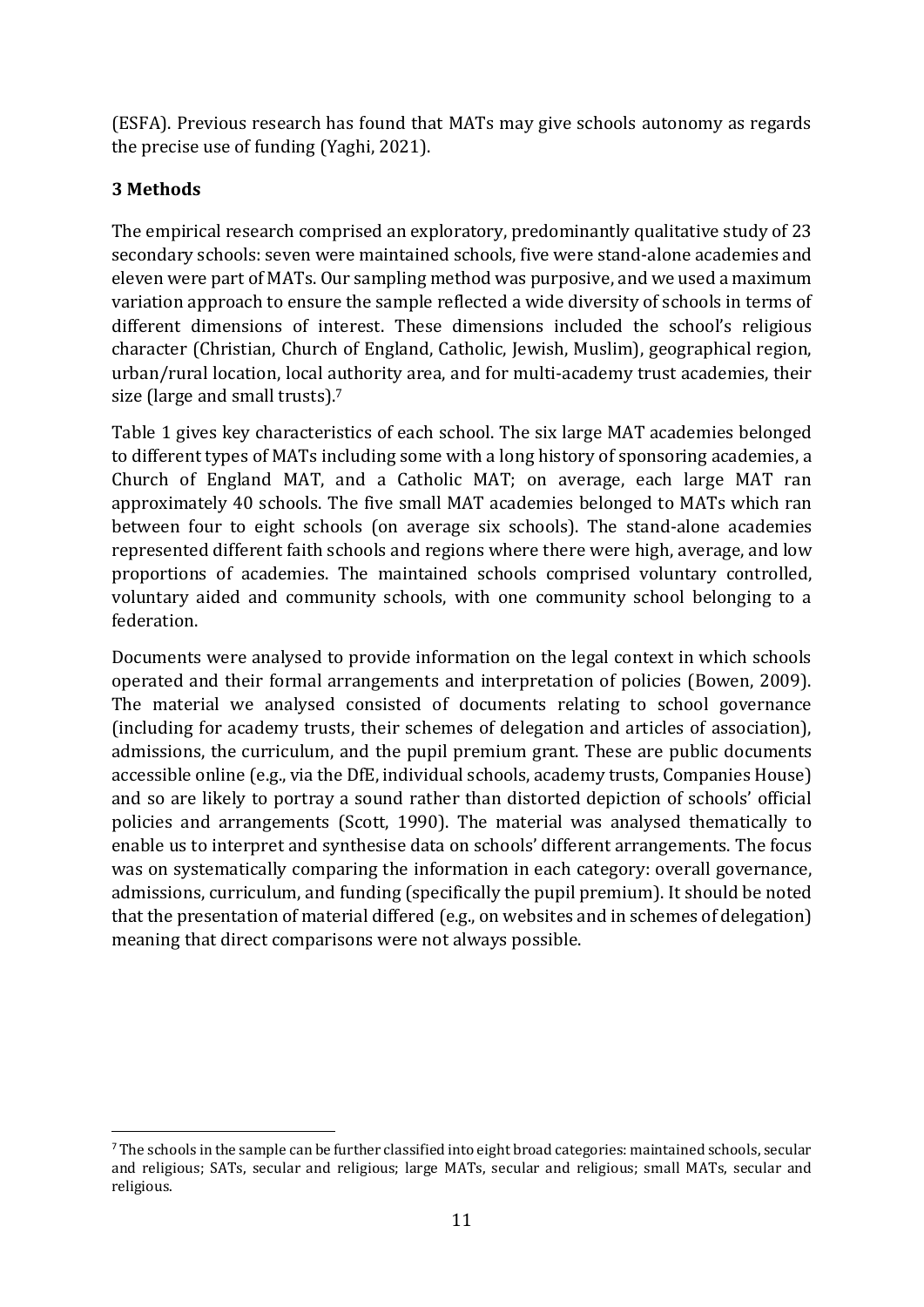## **Table 1: Characteristics of schools in the sample**

| School, age range, mixed/single sex<br>$N=23$ | Type of<br>school | Category                | Region                   | Urban/rural | <b>Religious character</b> |
|-----------------------------------------------|-------------------|-------------------------|--------------------------|-------------|----------------------------|
| Large MAT Academy A 11-19 Mixed               | Academy           | MAT (large) Sponsor led | Yorkshire and the Humber | Urban       | Christian                  |
| Large MAT Academy B 11-18 Mixed               | Academy           | MAT (large) Converter   | East                     | Urban       | N <sub>o</sub>             |
| Large MAT Academy C 11-16 Mixed               | Academy           | MAT (large) Sponsor led | North-East               | Urban       | N <sub>o</sub>             |
| Large MAT Academy D 11-19 Mixed               | Academy           | MAT (large) Sponsor led | East                     | Urban       | Church of England          |
| Large MAT Academy E 11-18 Mixed               | Academy           | MAT (large) Converter   | South-East               | Urban       | Catholic                   |
| Large MAT Academy F 11-19 Mixed               | Academy           | MAT (large) Sponsor led | <b>West Midlands</b>     | Urban       | No                         |
| Small MAT Academy A 11-18 Mixed               | Academy           | MAT (small) Sponsor led | East Midlands            | Rural       | N <sub>o</sub>             |
| Small MAT Academy B 11-19 Mixed               | Academy           | MAT (small) Converter   | London                   | Urban       | No                         |
| Small MAT Academy C 11-18 Mixed               | Academy           | MAT (small) Sponsor led | South-East               | Urban       | Christian                  |
| Small MAT Academy D 11-18 Mixed               | Academy           | MAT (small) Converter   | South-West               | Urban       | N <sub>o</sub>             |
| Small MAT Academy E 11-18 Mixed               | Academy           | MAT (small) Sponsor led | Yorkshire and the Humber | Urban       | No                         |
| SAT Academy A 11-18 Mixed                     | Academy           | <b>SAT Converter</b>    | London                   | Urban       | No                         |
| SAT Academy B 11-18 Mixed                     | Academy           | <b>SAT Converter</b>    | East Midlands            | Urban       | Catholic                   |
| SAT Academy C 11-16 Girls                     | Academy           | <b>SAT Converter</b>    | North-West               | Urban       | Jewish                     |
| SAT Academy D 11-16 Mixed                     | Academy           | <b>SAT Free school</b>  | South-West               | Urban       | No                         |
| SAT Academy E 13-18 Mixed                     | Academy           | <b>SAT Converter</b>    | East                     | Rural       | N <sub>o</sub>             |
| Maintained School A 11-18 Mixed               | Maintained        | Community               | London                   | Urban       | No                         |
| Maintained School B 11-18 Mixed               | Maintained        | Voluntary controlled    | West Midlands            | Rural       | No                         |
| Maintained School C 11-19 Girls               | Maintained        | Voluntary aided         | North-West               | Urban       | Muslim                     |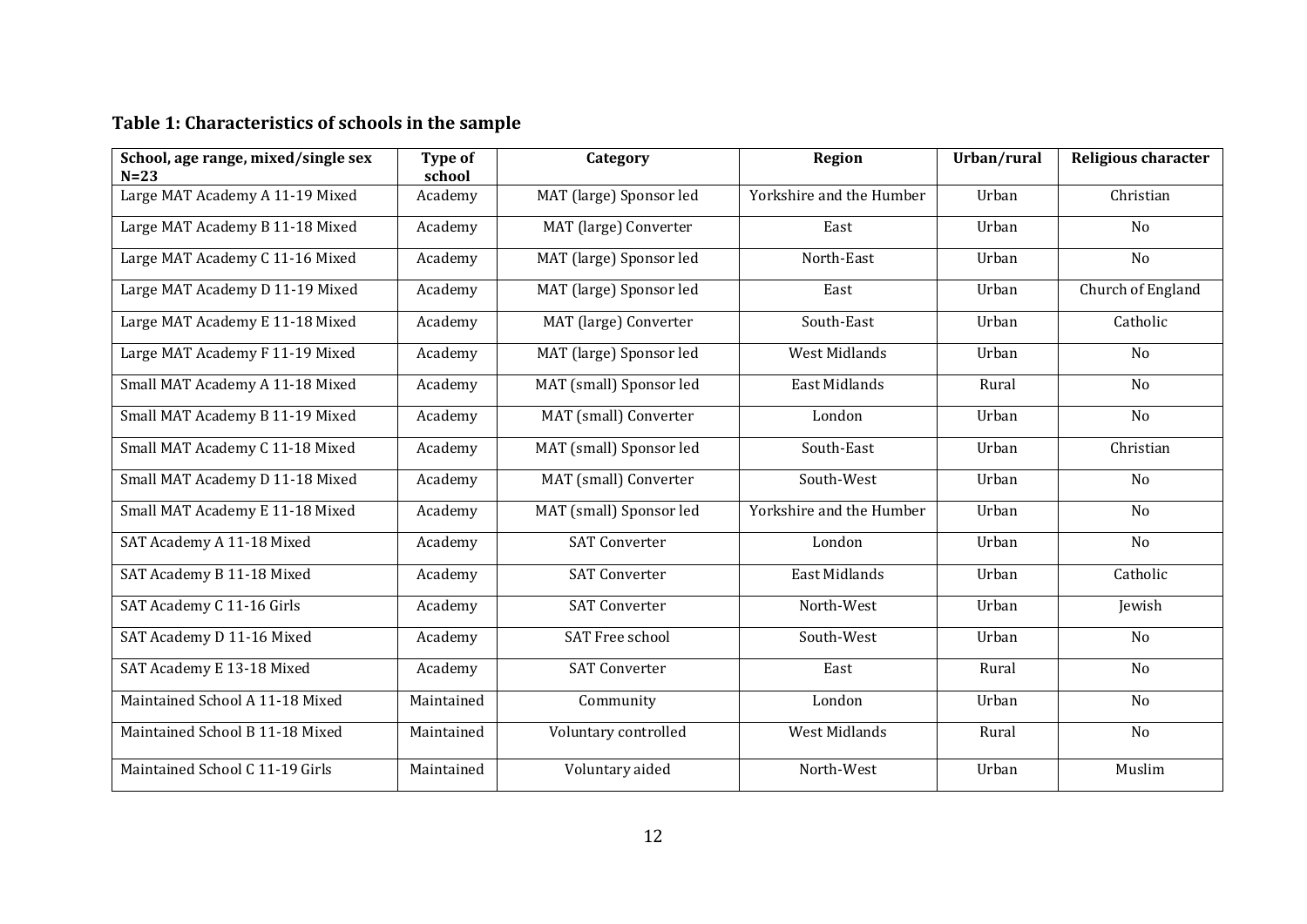| Maintained School D 11-18 Boys  | Maintained | Voluntary aided        | North-West | Urban | Catholic       |
|---------------------------------|------------|------------------------|------------|-------|----------------|
| Maintained School E 13-18 Mixed | Maintained | Community (federation) | North-East | Rural | No.            |
| Maintained School F 13-18 Mixed | Maintained | Community              | South-West | Urban | No             |
| Maintained School G 11-16 Mixed | Maintained | Community              | South-East | Urban | N <sub>0</sub> |

Source for characteristics of schools/academy trusts: DfE, 2021d.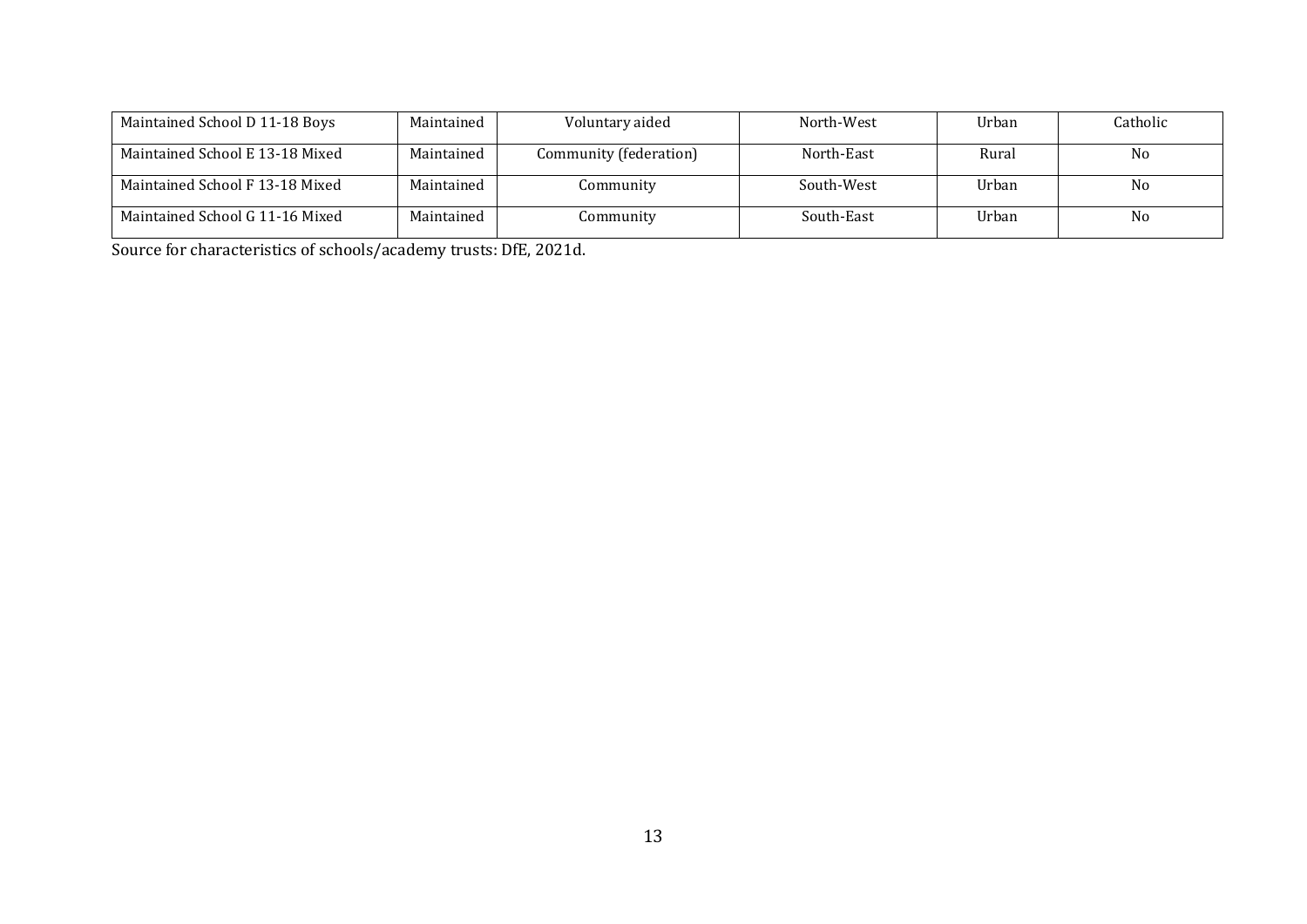## <span id="page-13-0"></span>**4 Key findings**

In each of the following sections we provide an overview of guidance regarding each of the key themes – governance, admissions, the curriculum, and the pupil premium – and then main findings based on our analysis of documentary material relating to the schools and/or trusts in our sample.

#### <span id="page-13-1"></span>*4.1 Governance*

#### *Guidance*

In maintained schools there is a statutory school governing body. According to The School Governance (Constitution) (England) Regulations 2012, the total membership of the governing body for a maintained school must be no fewer than seven governors and must include:

- at least two Parent Governors elected where possible, otherwise appointed;
- the headteacher, unless they resign the office of governor;
- only one elected Staff Governor;
- only one LA Governor; nominated by the LA, appointed by the board; and where appropriate,
- Foundation Governors or Partnership Governors (DfE, 2020b, p. 63).

The governance of academies differs markedly from that of maintained schools. As noted above, academy trusts are companies and as such every trust has members. The academy trust must have at least three members; however, the DfE's 'strong preference is that trusts should have at least five members' (DfE, 2020c, p. 11). Schools that are part of MATs may have their own local governing body, but if so, then this is in effect a committee of a MAT board established as such under the trust's articles of association (DfE, 2020c).

All trusts should have reserved places for parents (or other carers) in their governance structure and should hold elections to fill these places. Single academy trusts should have at least two such places on the board. According to DfE guidance (DfE, 2020c): 'The trust board must include at least two parent academy trustees, unless (in an academy trust with multiple academies) there are at least two parents on each LGB' (p. 14).

#### *Overall governance of academy trusts*

In our sample of academy trusts  $(n=16)$ , we found that some, if not all, trustees were appointed by members. Unsurprisingly, in light of the guidance from the DfE, we found that trusts varied markedly in terms of their governance – their members and trustees. Our analysis revealed that significant power is vested with the (generally) small number of members (in our sample the number ranged from three to ten). Those members can appoint their own successors, with no public process or involvement. They in turn have a key role in appointing trustees, directors, and any governing body. Legally, academy trusts are established as private companies, and the profile of the trustees is in line with private as opposed to public interests. Looking specifically at the occupation of trustees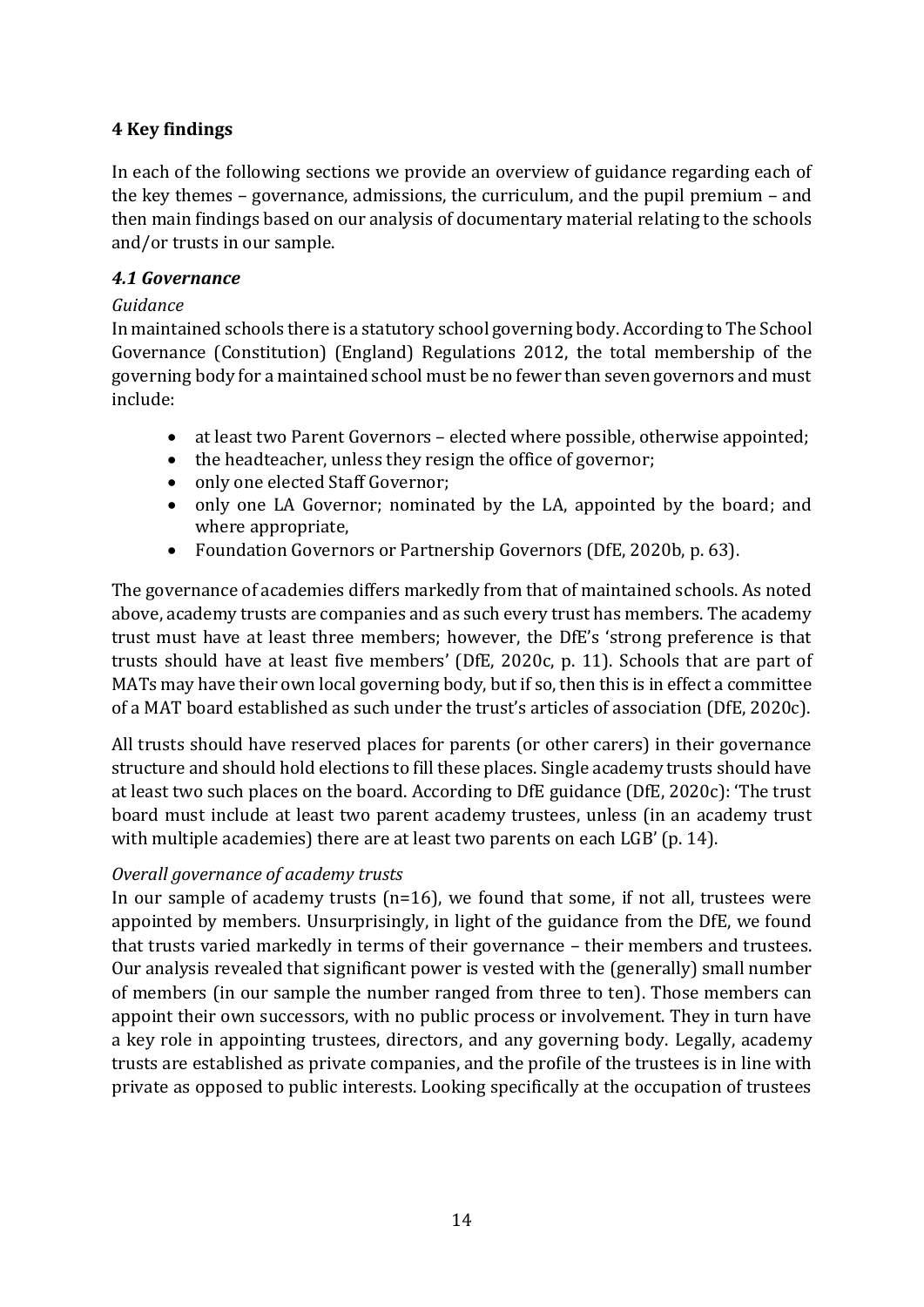who are in employment, those in our sample of non-religious academy trusts had predominantly corporate roles; there was a notable number of retired trustees.<sup>8</sup>

The overall governance structure in turn relates to the schemes of delegation adopted by academy trusts: these determine at which level of the trust decisions are made. This is particularly important when it comes to MATs given that there are different levels of governance – the trust level and, in most cases, the school level.

#### *School level governance*

Given our interest in comparing governance at the school level, we focus in this section on governing bodies in schools of different types. Six out of seven maintained schools and all five SATs had their own governing body (one maintained school was part of a federation with a governing body covering all schools in the federation).

Ten of the eleven MATs in our sample had a local governing body (LGB). However, this does not have the autonomy vested with the governing body of a maintained school as the trust board plays a key role: it can determine who should serve as governors and who should be the chair of the LGB. The precise role of the trust board varied according to the schemes of delegation. Figure 1 presents illustrative examples from our sample of MATs.

#### **Figure 1: Role of trust board in appointing LGB governors and/or chairs in subsample of MATs**

Large MAT B: Trust board makes or ratifies appointments of individuals who will serve on the academy governing bodies, such as the chair of governors including removing such individuals who fail to fulfil the expectations of the role.

Large MAT D: The trustees may appoint up to ten persons to serve on the LGB with a minimum of 6. The chairman of each LGB shall be appointed by the trustees having due regard to, but not being bound by, the views of the LGB.

Large MAT E: The chair is elected by the governors but the appointment following election is subject to the approval of the chief executive officer, on behalf of the trust board.

#### Small MAT D: Chairs of LGCs will be appointed by the directors of the trust.

Thus, the trustees in these cases appoint or ratify the appointment of governors serving on LGBs; they can also appoint the chair, with or without considering the views of the LGB. The LGB is thus in effect an agent of the board of trustees, and not an independent body as in the case of a maintained school governing body. The functions of governing bodies and LGBs vary too. If we consider the appointment of the headteacher, in a maintained school, the governing body appoints the headteacher (perhaps with input from, but not control by, the local authority). In academy trusts there is variation between SATs and MATs. Thus, in SATs, the trust board appoints what is sometimes termed an Executive Leader, who will be the headteacher (academy principal) (DfE, 2020c).

<sup>8</sup> Annex B presents an overview of the members and trustees of a sub-sample of trusts: three large MATs (two secular, one religious) and one small MAT along with organigrammes of the overall governance structure.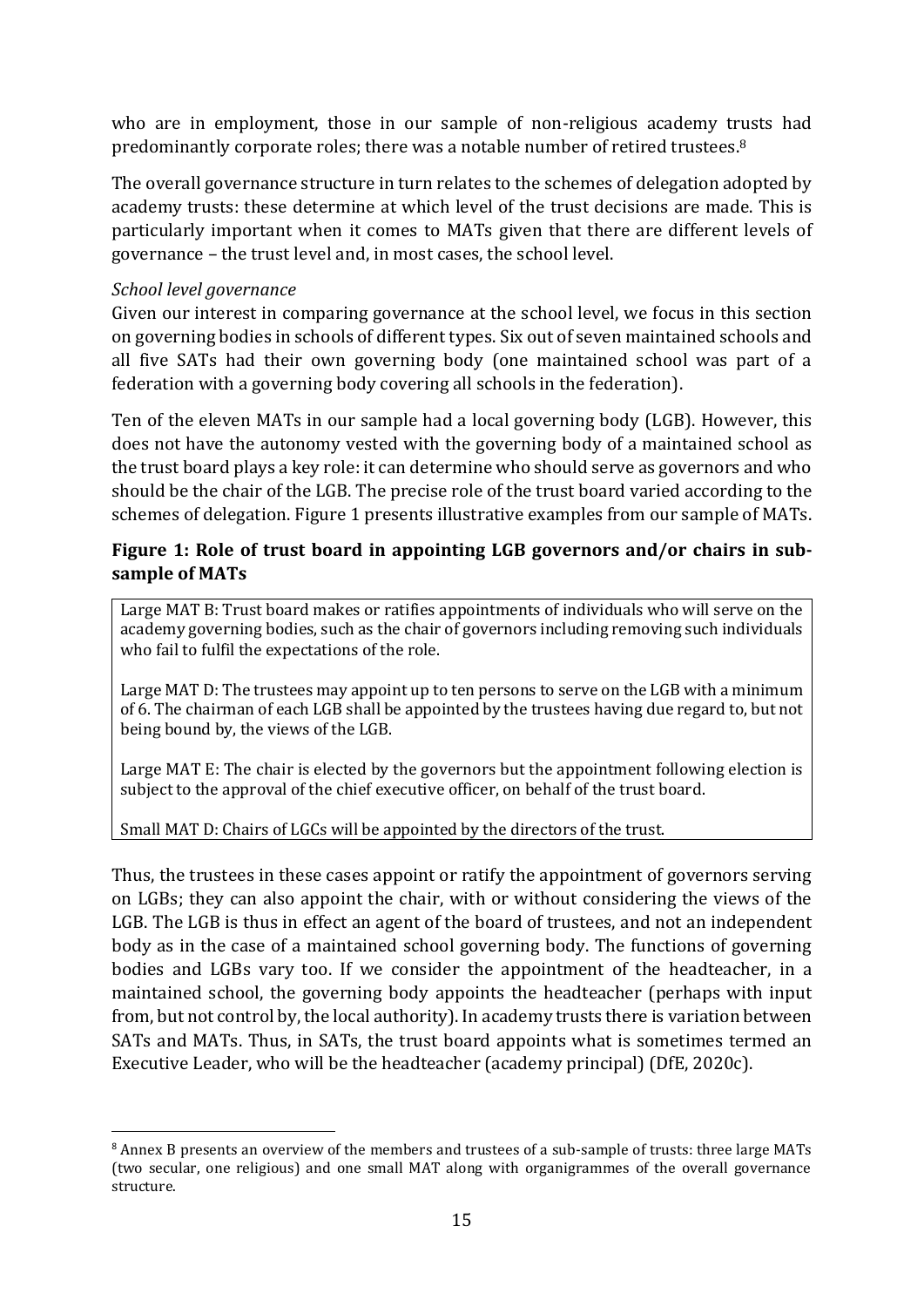In MATs, the situation is different. In MATs with LGBs (or LACs) (all except for one MAT in our sample) we found considerable variation. In one large MAT, the LGB recommends the appointment of each Academy's headteacher, which is subject to approval by the Trust and the Diocese. In another, the trustees appoint the headteacher with the LGB being expected to take part in the selection and appointment process. Similarly in the case of a small MAT, the trust board appoints the headteacher, but the LAC is consulted, and the LAC Chair or delegated representative is expected to sit on interview panel. In one case there was no involvement of the LGB in the appointment of the headteacher or principal.

#### *Composition of LGBs and representation of key stakeholders*

As noted above, the composition of governing bodies of maintained schools is laid down by statute. Academy trusts are run by trust boards. In the case of SATs, the composition of the trust board varies. In one SAT, the trust board comprised parent trustees, the headteacher, staff trustees and community trustees. In the case of another, which was run along co-operative principles, there were 15 governors (trustees) of the school comprising parents, staff, and members of the community. Turning to MATs, in our sample all except for one had local governing bodies. Their composition varied as illustrated in Figure 2.

#### **Figure 2: Composition of local governing bodies (or equivalent) in sub-sample of MATs**

Large MAT Academy A: Local governing body with nine governors (one parent governor, one staff governor, one appointed by the trust board and the rest appointed by the LGB).

Large MAT Academy B: Academy governing body with eleven governors (one staff governor, one parent governor, seven sponsor governors and two ex-officio governors, the principal and executive principal).

Large MAT Academy D: Local governing body with ten governors (six trust-appointed governors, one staff governor, one parent governor, the principal and chair of governors).

Small MAT Academy A: Academy governing committee with eleven governors (principal, vice principal, executive principal, the MAT chief executive officer (CEO) and Deputy CEO, one parent governor, one staff governor and others).

In our sample, parent governors were represented on the maintained school's governing body, the academy trust's LGB or the academy trust board. In the maintained school that was part of a federation, there were two parent governors on the joint governing body. Amongst our sample of MATs and SATs (n=16), the actual number of parent governors was, in five cases, fewer than the required number. On the other hand, three academy trusts had more than the minimum number of parents on the LGB. In the one MAT with no LGBs (Large MAT Academy F) there were two parent representatives on the trust board. It is also noteworthy that although all seven maintained schools had parent governors, one had only one parent governor, whilst four had four or five parent governors (the remainder had two as required).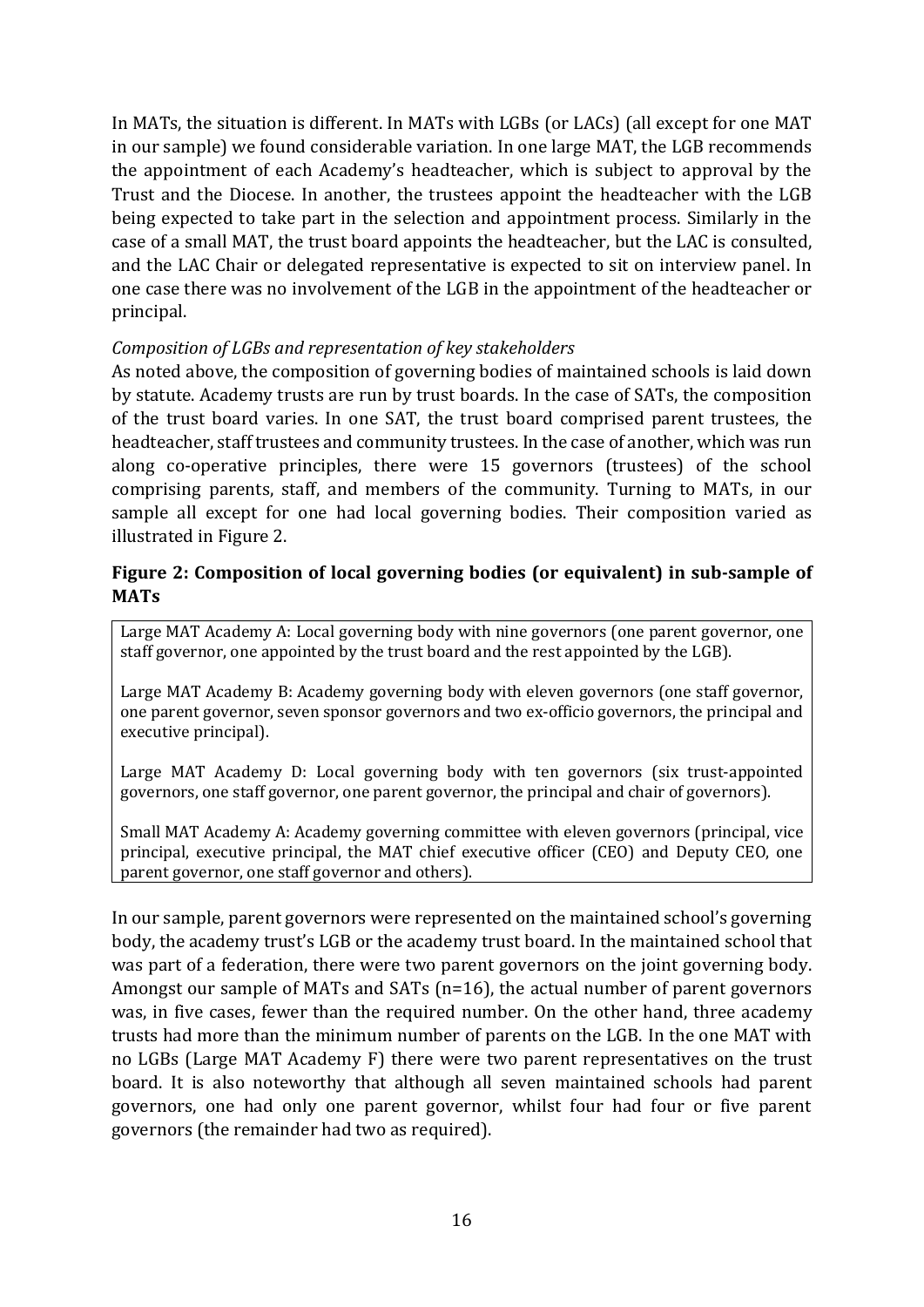We also examined the extent of representation of staff on maintained school governing bodies, LGBs of MATs and of SATs. All maintained schools had staff governors as required. One academy trust did not have an LGB, but most of the remainder had a staff governor.<sup>9</sup> In accordance with legislation, all maintained schools had local authority governors; interestingly, two academy trusts could appoint a local authority governor, but neither listed one.<sup>10</sup>

Turning to special educational needs and disabilities (SEND), according to the DfE's guidance (DfE, 2020b), there should be 'an individual on the board or a committee with specific oversight of the school's arrangements for SEND' (pp. 84-85). We found that 22 of the 23 schools in our sample had a SEND governor,<sup>11</sup> as in the case of Large MAT C:

Each academy council has [a named governor](https://static1.squarespace.com/static/5b3cc2548f5130df897ee8b8/t/618bcfa52e30f454dcec4b86/1636552614819/AC+TOR+V8.pdf) for SEND. It is also a requirement for the trust to have a named governor for SEND and for safeguarding, appointed by the board annually.

#### *Publication of information about governance arrangements*

According to the DfE (2020b), governing bodies of maintained schools and academies 'must publish details on their website about each person including all governors and associate members in maintained schools and all Members, academy trustees, individuals on any LGBs … in academy trusts'. This 'must include any relevant material business or pecuniary interests, including any governance roles in other educational institutions. …' (DfE, 2020b, pp. 51-52).

However, there are subtle differences between the information that should be provided on the websites of maintained schools and academy trusts, as shown in Figure 3. The requirements are broadly similar, although it is an obligation on trusts which is not the case for maintained schools according to the statutory guidance for maintained schools (DfE, 2017).

<sup>&</sup>lt;sup>9</sup> SAT Academy A could appoint staff governors, and SAT Academy C must appoint up to three, but none were listed on either website.

<sup>10</sup> Small MAT Academy A and SAT Academy C.

<sup>&</sup>lt;sup>11</sup> One school, part of a MAT, had no LGB.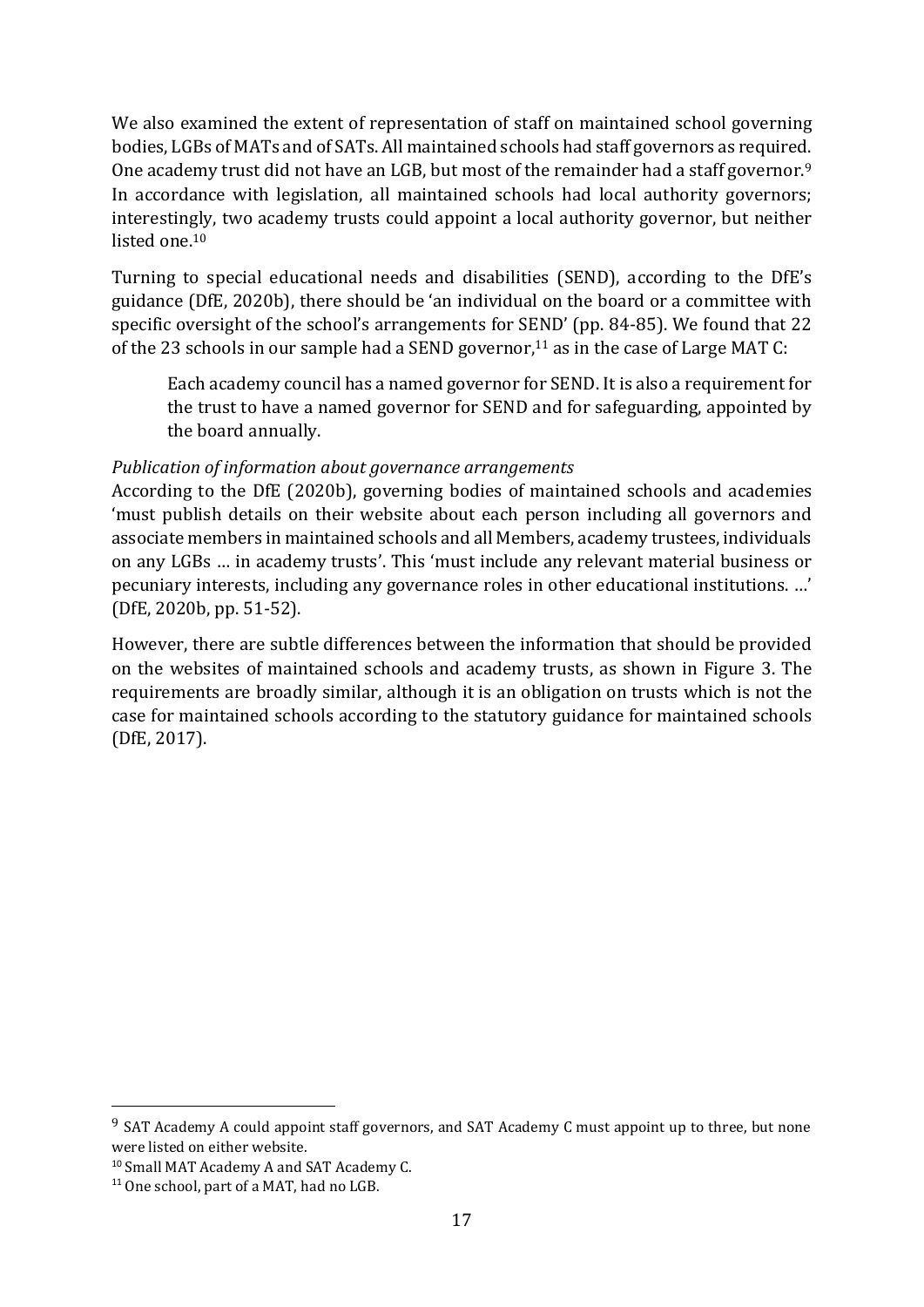## **Figure 3: Information to be made available on school/trust websites**

#### *Maintained schools*

DfE statutory guidance specifies that 'a governing body should publish on its website up-todate details of its governance arrangements in a readily accessible form. This should include:

- the structure and remit of the governing body and any committees, and the full names of the chair of each;
- for each governor who has served at any point over the past 12 months:
- their full names, date of appointment, term of office, date they stepped down (where applicable), who appointed them (in accordance with the governing body's instrument of government), relevant business and pecuniary interests (as recorded in the register of interests) including: governance roles in other educational institutions; any material interests arising from relationships between governors or relationships between governors and school staff (including spouses, partners and close relatives); and their attendance record at governing body and committee meetings over the last academic year' (DfE, 2017, pp. 11-12).

#### *Academy Trust*

The Academy Trust Handbook<sup>12</sup> states that the trust '**must** publish on its website up-to-date details of its governance arrangements in a readily accessible format, including:

- the structure and remit of the trust's members, board of trustees, committees and local governing bodies (the trust's scheme of delegation for governance functions), and the full names of the chair of each
- for each of the trust's members serving at any point over the past 12 months, their full names, date of appointment, date they stepped down (where applicable), and relevant business and pecuniary interests including governance roles in other educational institutions
- for each trustee and local governor serving at any point over the past 12 months, their full names, date of appointment, term of office, date they stepped down (where applicable), who appointed them, and relevant business and pecuniary interests including governance roles in other educational institutions. If the accounting officer is not a trustee their business and pecuniary interests **must** still be published
- for each trustee their attendance records at board and committee meetings over the last academic year
- for each local governor their attendance records at local governing body meetings over the last academic year' (ESFA, 2021, pp. 31-32).

Notwithstanding the different requirements noted in Figure 3, DfE guidance states that governance arrangements *must* be published by all boards (maintained school and academy):

In the interests of transparency, the board must publish on its website up-to date details of the overall governance arrangements they have put in place. This must be in a readily accessible form. This scheme of delegation must set out the structure and remit of the board and any committees (including any LGBs in a MAT), as well as the full names of the chair of each…Readily accessible means that the information should be on a webpage without the need to download or open a separate document (DfE 2020b, s. 5.5, para 82, p. 70).

<sup>&</sup>lt;sup>12</sup> With which trusts must comply 'as a condition of their funding agreement' (ESFA, 2021, p. 2).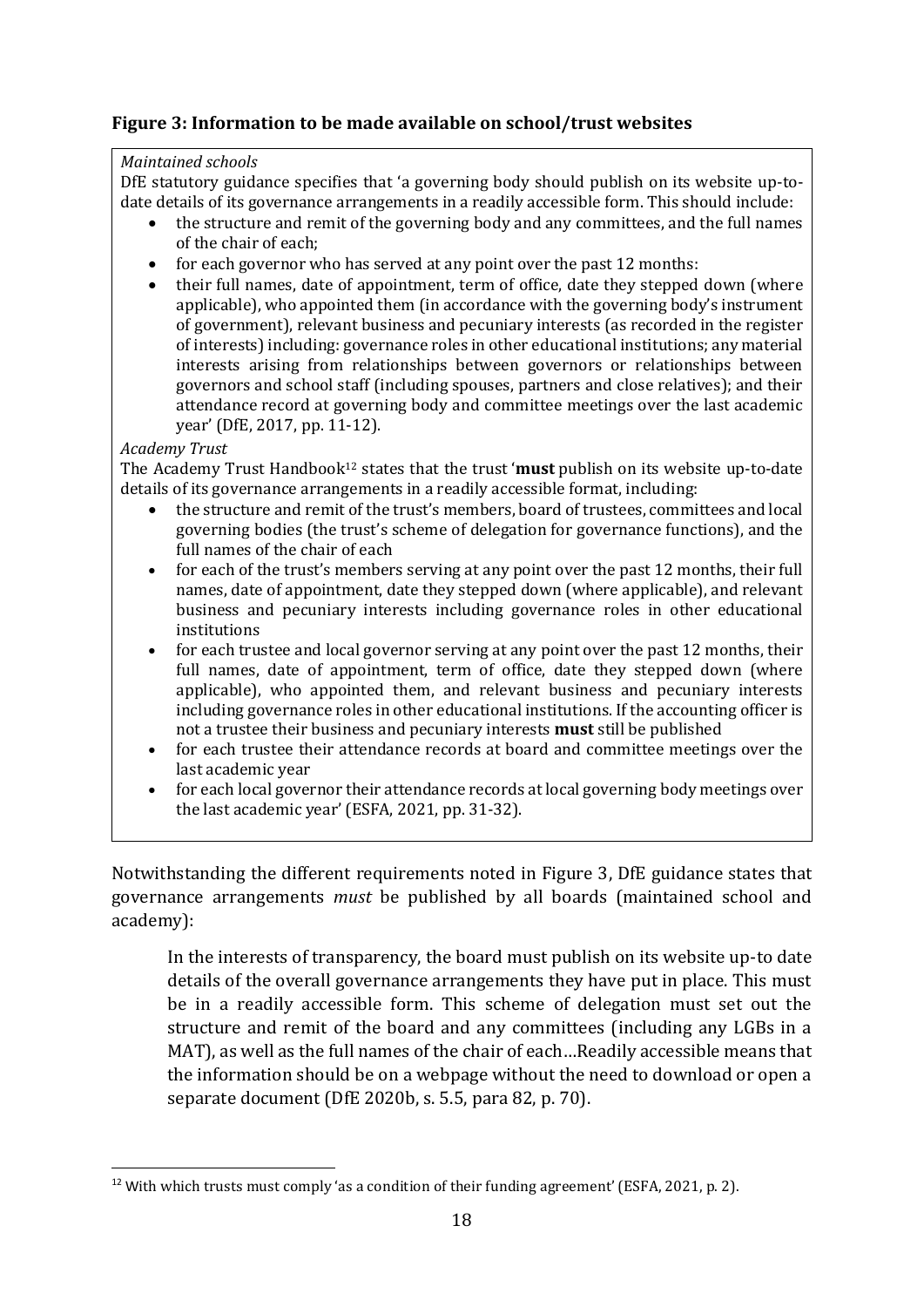Table 2 provides a summary of the information provided in school websites in our sample regarding governance arrangements.

|                                                           | Maintained | Academy     | Academy     |
|-----------------------------------------------------------|------------|-------------|-------------|
|                                                           | schools    | Trust (MAT) | Trust (SAT) |
|                                                           | $n=7$      | $n=11$      | $n=5$       |
| Structure, Remit, Committees, Chair of GB/LGB             |            |             |             |
| Names, Date, Term, Appointment of Governors               | -6         |             | 4           |
| and Members                                               |            |             |             |
| Governors' and Members'<br>business<br>and $\overline{6}$ |            |             |             |
| pecuniary interests                                       |            |             |             |
| Trustees' / Governors' attendance record                  |            |             |             |

**Table 2: Governance arrangements published on websites of schools in sample**

In some cases, information was provided on the MAT website, not that of the school. In some cases, information on governors but not members was provided; and in some cases, only partial information was provided – for example, the remit of the Members was not explained, and details of the structure and remit of committees were not given. Notwithstanding the requirement for documents to be "readily accessible", this was not the case for all MATs/schools.

Turning to committees of the governing body or LGB, we found that all maintained schools and most academy trusts in our sample published information about these. The most common committees were Curriculum (or Teaching and Learning), and Finance. These committees were in place in all seven maintained schools and four out of five SATs. <sup>13</sup> Of the ten schools that were part of MATs with LGBs, four had Curriculum (or Teaching and Learning), and Finance committees. 14

As regards the publication of minutes of the governing body or LGB, only a minority of schools published these on their websites: one maintained school, one small MAT and one SAT.<sup>15</sup> In the case of these three schools, minutes were available going back for several years, implying a commitment to making such information publicly available.

Turning to the remuneration of employees, maintained schools and academy trusts must publish<sup>16</sup> how many employees have a gross annual salary and benefits of £100,000 or more. However, only two maintained schools and four of the five SATs in our sample provided such information. The majority of MATs provided this information at the MAT level.

<sup>13</sup> One had instead Remuneration, Personnel, and Resources and Audit committees.

<sup>&</sup>lt;sup>14</sup> No information on LGB committees was available for the remaining six schools that were part of MATs.

<sup>15</sup> Maintained School G, Small MAT Academy E, and SAT Academy D.

<sup>16</sup> For maintained schools by virtue of The School Information (England) (Amendment) Regulations, 2020, and for academy trusts by virtue of the Academy Trust Handbook (ESFA, 2021, p. 28) with which they must comply.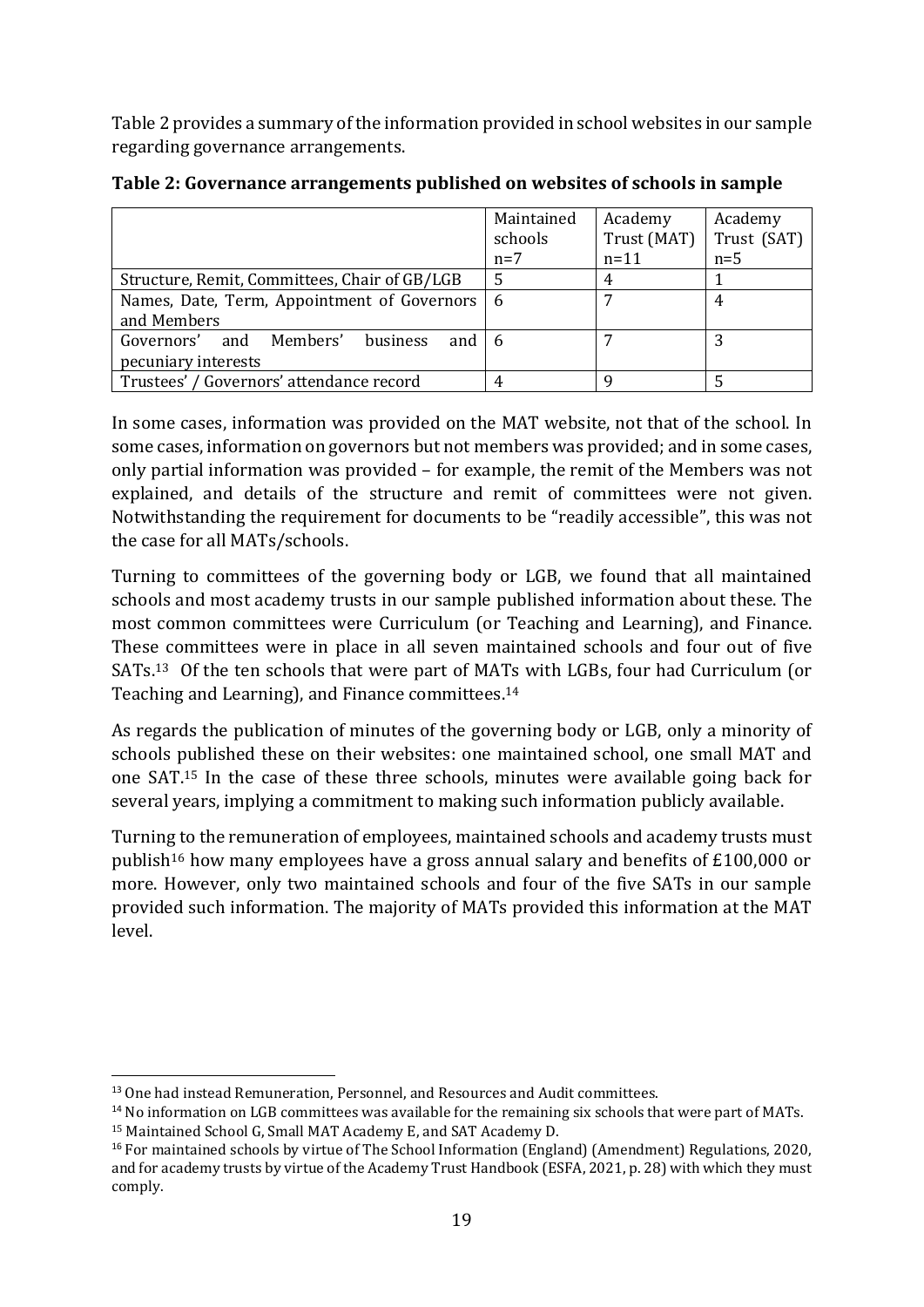#### <span id="page-19-0"></span>*4.2 School admissions*

#### *Guidance*

According to the extant School Admissions Code (DfE, 2021c):

The admission authority for the school must set out in their arrangements the criteria against which places will be allocated at the school when there are more applications than places and the order in which the criteria will be applied. All children whose Education, Health and Care Plan names the school must be admitted. If the school is not oversubscribed, all applicants must be offered a place (with the exception of designated grammar schools…) (DfE, 2021c, s.1.6).

All schools must have oversubscription criteria for each 'relevant age group' and the highest priority must be given, unless otherwise provided in this Code, to looked after children… (DfE, 2021c, s.1.7).

Oversubscription criteria must be reasonable, clear, objective, procedurally fair, and comply with all relevant legislation, including equalities legislation (DfE, 2021c, s.1.8).

#### *Responsibility for admission arrangements*

The local authority is the admission authority for community and voluntary controlled schools. For voluntary aided schools, the governing body is the admission authority and for academies, the academy trust. Whilst for schools with a legal identity – maintained schools and single academy trusts – the locus of responsibility is clear (the local authority, the governing body, or the academy trust), for MATs, this is less straightforward.

In the case of seven of the ten schools that are part of a MAT which had established LGBs, the MAT delegated some responsibility to the LGB. Figure 4 exemplifies the diverse arrangements. In all cases, ultimate responsibility for determining admissions arrangements rested with the trust board, with LGBs in the main reviewing policies.

#### **Figure 4: Responsibility for admissions policies in sub-sample of MATs**

Large MAT B: The trust board delegates responsibility to individual academies to review, amend and determine their admission policies annually, and the board reviews admissions policies and makes changes in discussion with the academy governing Body e.g., to ensure one academy's policy is consistent across the trust. The academy governing body determines the academy's admissions policy in alignment with the trust board's values and vision; approves any admissions policy changes; and approves the policy yearly. The executive team reviews the admissions policy from time to time and if a change is believed to be in the interests of the trust, it recommends changes to the academy governing body or trust board.

Large MAT D: The local governing body is responsible for the review from time to time of the Academy's admissions policy. The trustees shall be ultimately responsible for the setting and approval of the admissions policy and no change will be made to the admissions criteria without the written consent of the trustees.

Large MAT E: The local governing body is responsible for the setting and review from time to time of the academy's admissions policy provided that no material change is made to the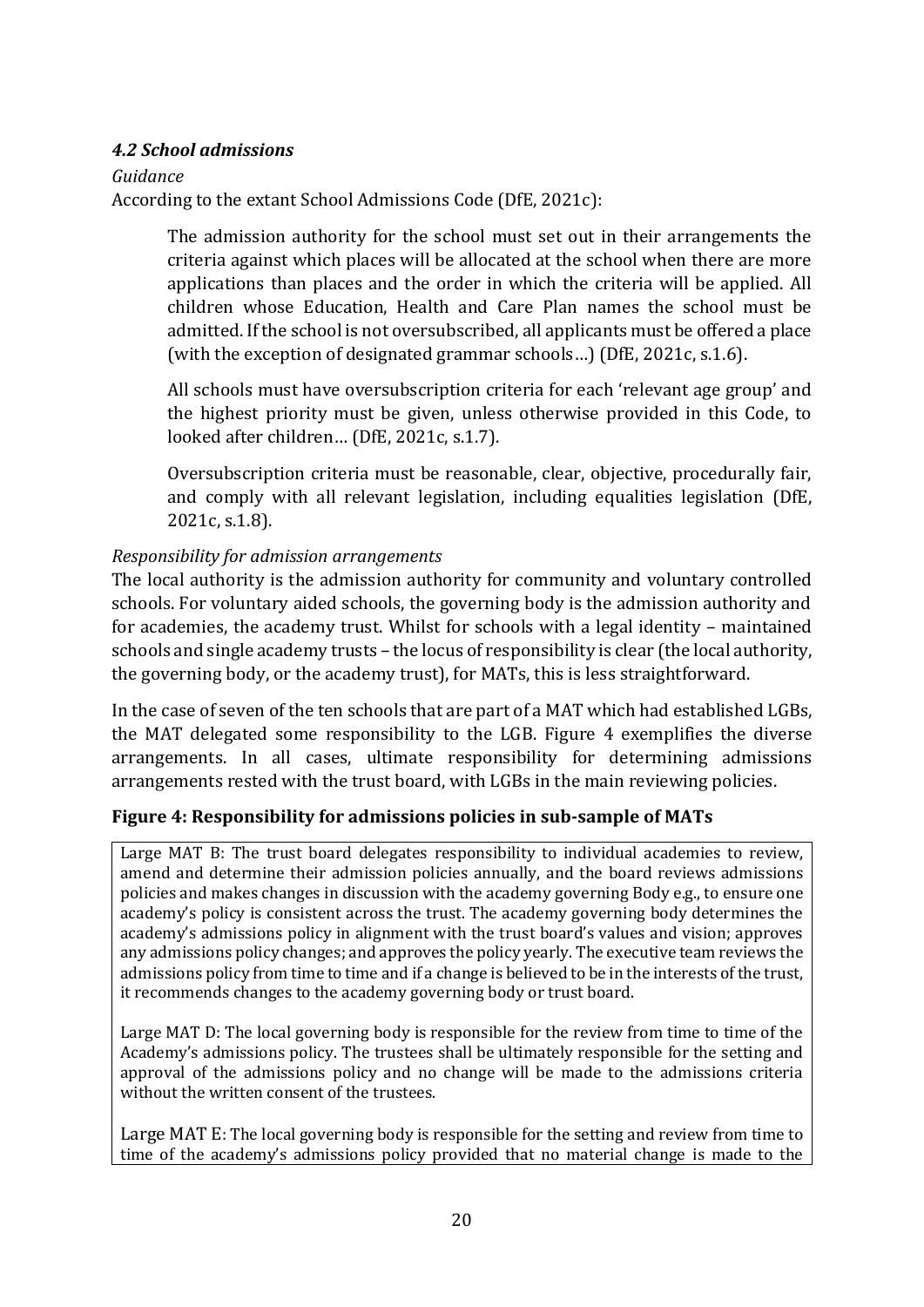admissions criteria without the approval of the CEO, who may refer controversial questions to the trust board.

Small MAT D: The board of trustees is responsible for determining admissions policies for Trust schools following local governing committees' review and recommendations.

Small MAT E: The local governing body shall be responsible for the setting and review from time to time of the academy's admissions policy provided that no change will be made to the admissions criteria without the written consent of the trustees.

It is the responsibility of academy trusts to set the own admissions criteria for the school or schools they run. As shown in Figure 4, one MAT stressed the interests of the trust. By way of contrast, in three academies in our sample – Large MAT Academy A, Large MAT Academy F and SAT Academy A – the trust had decided to adopt the local authority oversubscription criteria operating in their area, for example:

Large MAT Academy F is sponsored by [named MAT] and is committed to an Admissions Policy which is consistent with all other maintained schools in its local authority area.

[SAT Academy A](https://www.hollandparkschool.co.uk/) has decided to act in accordance with the admission arrangements determined and published by the local authority for its area.

Adopting the local authority admissions arrangements is significant as concerns have been expressed regarding admissions to academy trusts – in particular, the increased potential for them as their own admission authority to select pupils, and additionally, increased complexity for parents (OSA, 2014).

Our analysis of the admissions criteria (see Table C1, Annex C) used by schools and academy trusts revealed that in line with statute, all schools in our sample prioritised children in care. Some schools<sup>17</sup> with a religious character combined this criterion with religion. 18

Turning to special educational needs and disability, in the case of 20 of the 23 schools in our sample, the website mentioned having a statement of SEN/EHCP as an admissions criterion. For 15 schools, this information was given along with admissions criteria;<sup>19</sup> arguably, this makes the admission process clear for parents when making preferences. For example:

<sup>&</sup>lt;sup>17</sup> Maintained School C (Muslim); SAT Academies B (Catholic) and C (Jewish); and Large MAT Academy E (Catholic).

<sup>&</sup>lt;sup>18</sup> The School Admission Codes states 'Admission authorities for schools designated with a religious character may give priority to all looked after children and previously looked after children whether or not of the faith' (DfE, 2021c, s.1.37).

<sup>19</sup> Five of the seven maintained schools, eight of the eleven MATs, two of the five SATs. Although SAT Academy D prioritises applicants with an EHCP, it states it 'is unable to provide 1:1 Teaching Assistant support'. Hence having an EHCP and high-need teaching assistant support would likely be judged as 'incompatible with the efficient education of others'.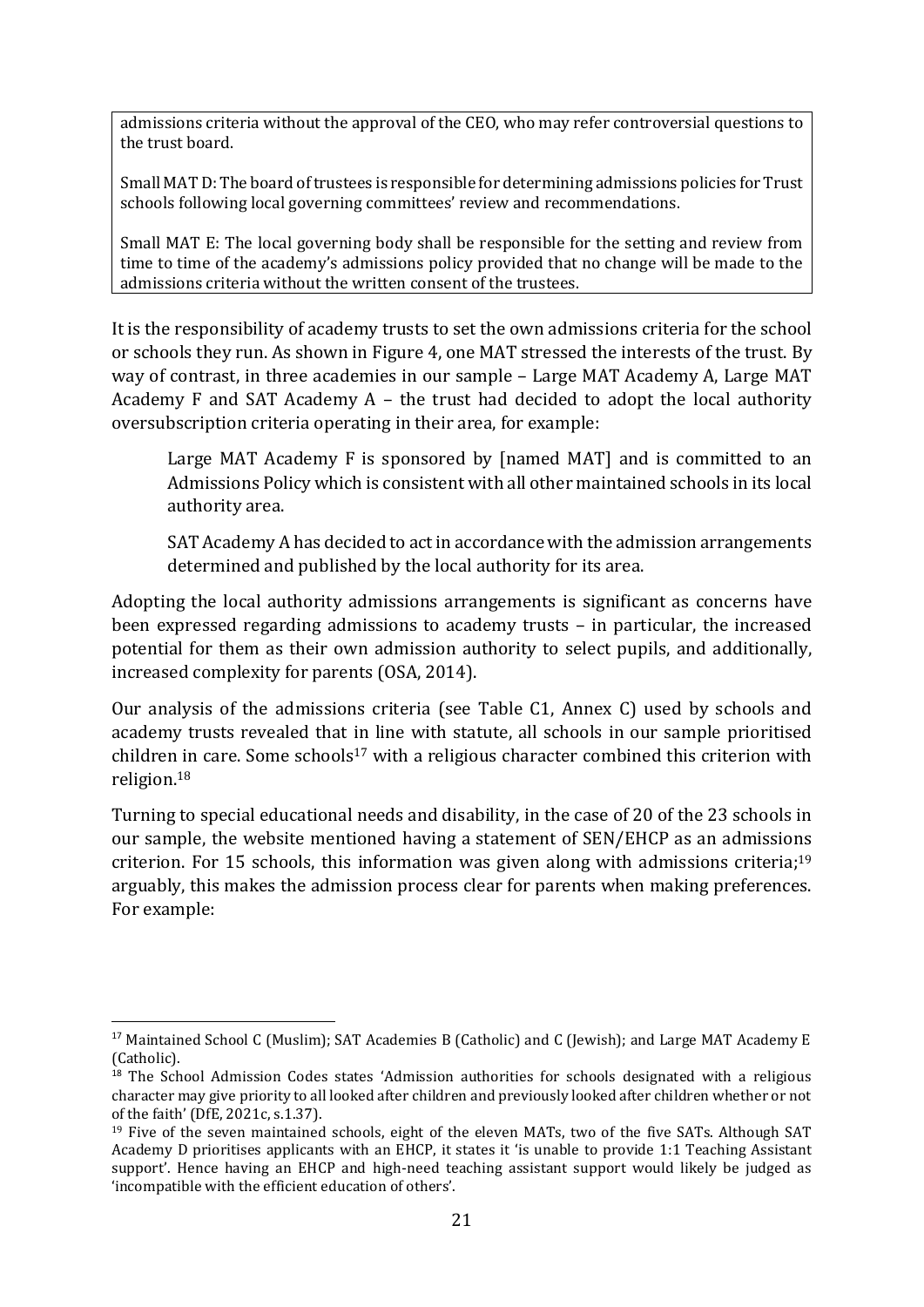Maintained School A: Places will first be offered to applicants with a statement of special education needs naming the school, issued by or with the support of [named] Local Authority.

SAT Academy C: The admissions authority will admit any girl whose statement of special education needs or Education, Health and Care Plan names the school.

Five schools did not include pupils having statements of SEN/EHCPs with other admissions criteria, but the procedure was explained to parents as exemplified by one large MAT academy and one maintained school:

Children with an EHC plan are admitted to schools under separate statutory procedures which are managed by the child's home Local Authority, not under schools' determined admission arrangements. Parents of children with an EHC plan should therefore liaise with their child's home Local Authority's SEN team if they want the Academy to be named in their child's EHC plan as their child's school (Large MAT Academy B).

Applications for girls with an Educational Health care plan (or in receipt of other SEN support) are considered separately in liaison with the Local Authority (Maintained School C).

In the case of three schools – of different types – the admission of pupils with statements of SEN or EHCPs was not specifically mentioned.<sup>20</sup>

Turning to other admissions criteria, previous literature has highlighted the use of feeder schools by some MATs,<sup>21</sup> with MAT secondary schools giving priority to children who had attended primary schools in the same trust. This was the case with one school in our sample. In this case, the second oversubscription criterion was 'students who are currently educated in Small MAT D schools'; there were two such schools, one a partner phase primary school in the same local authority and one in another local authority. The fifth oversubscription criterion was 'children who attend one of the Academy's partner primary phase schools'. This school thus prioritised children from the MAT school in a neighbouring local authority over children in a local feeder school that was not part of the MAT.

Pupil ability banding is a permitted form of selection which can be used by admission authorities to ensure that the intake for a school includes a proportionate spread of children of different abilities (DfE, 2021c, s1.25). <sup>22</sup> It was reported to be used – or possibly used – by two academy trusts: one of these stated: 'The Academy reserves the right to apply a fair banding system at its own discretion as part of the oversubscription criteria in order to achieve an intake that better reflects a range of abilities in [the

<sup>&</sup>lt;sup>20</sup> One voluntary aided maintained school, one large MAT academy and one small MAT academy.

 $21$  'If the giving of priority by a secondary school to children from certain feeder primaries means that other children will face a significantly longer or more difficult journey to different schools as a result, then the arrangements are likely to be found to be unfair' (OSA, 2018, p. 11).

<sup>22</sup> Banding can be used to produce an intake that is representative of: a) the full range of ability of applicants for the school(s); b) the range of ability of children in the local area; or c) the national ability range (DfE, 2021a, s.1.25).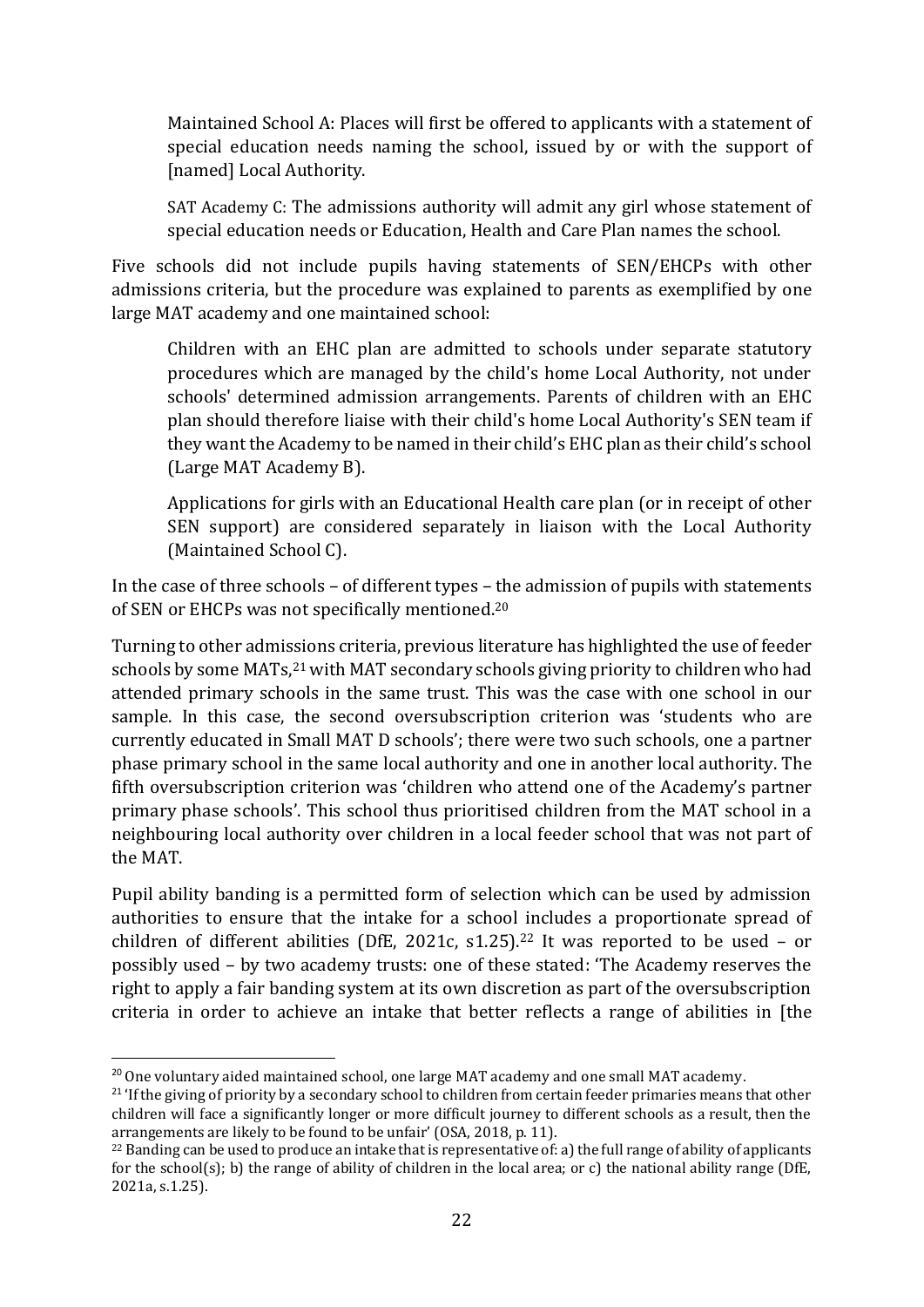school's] catchment area' (Small MAT Academy C). This appears counter to the School Admissions Code which states that 'The admission authority must publish the admission requirements and the process for such banding and decisions, including details of any tests that will be used to band children according to ability' (s.1.27).

## <span id="page-22-0"></span>*4.3 Curriculum*

It is not obligatory for academies to follow the national curriculum (unlike maintained schools). Instead, they are required to offer a balanced and broadly based curriculum (see section 2.3). Whilst the content of the school curriculum must be published on the school website for maintained schools, the situation for academies is different: 'Academies and free schools should refer to their funding agreement concerning what information must be published online and consider the non-statutory guidance online' (DfE 2020b, p. 76).

Drawing on material published on school websites, we found that information on the curriculum was available and aligned with the national curriculum in terms of the subjects taught/offered in virtually all cases.<sup>23</sup> The four schools deviating from this were one small MAT academy, two SATs and one voluntary aided maintained school.

We also examined the information provided by academies to establish whether *explicit*  reference was made to the national curriculum. Eight academies of the 16 in our sample did so for key stage 3, as exemplified in Figure 5.

## **Figure 5: Examples of reference to the national curriculum by sub-sample of academy trusts**

Large MAT Academy B: Students in years 7 to 9 study the national curriculum, which has been interpreted, designed and sequenced by subject experts to prepare students for their next steps.

Small MAT Academy A: At key stage 3 pupils will study the five core national curriculum subject areas which will enable them to attain the English Baccalaureate in key stage 4. Key stage 4 pupils continue to follow the national curriculum, but an element of choice is available via the Options at key stage 4.

Small MAT Academy B: At key stage 3, our curriculum is broad and balanced, based upon the entitlement outlined in the 2014 national curriculum.

SAT Academy B: In key stage 3 pupils follow the programmes of study set out by the national curriculum.

#### *Autonomy over the curriculum*

We also wanted to establish the extent of autonomy that individual academies in MATs (n=11) had as regards the curriculum. Figure 6 provides examples of schools that were part of different academy trusts and the extent of delegation to the LGB or headteacher/principal.

<sup>&</sup>lt;sup>23</sup> Ten of the eleven MATs, three of the five SATs, six of the seven maintained schools.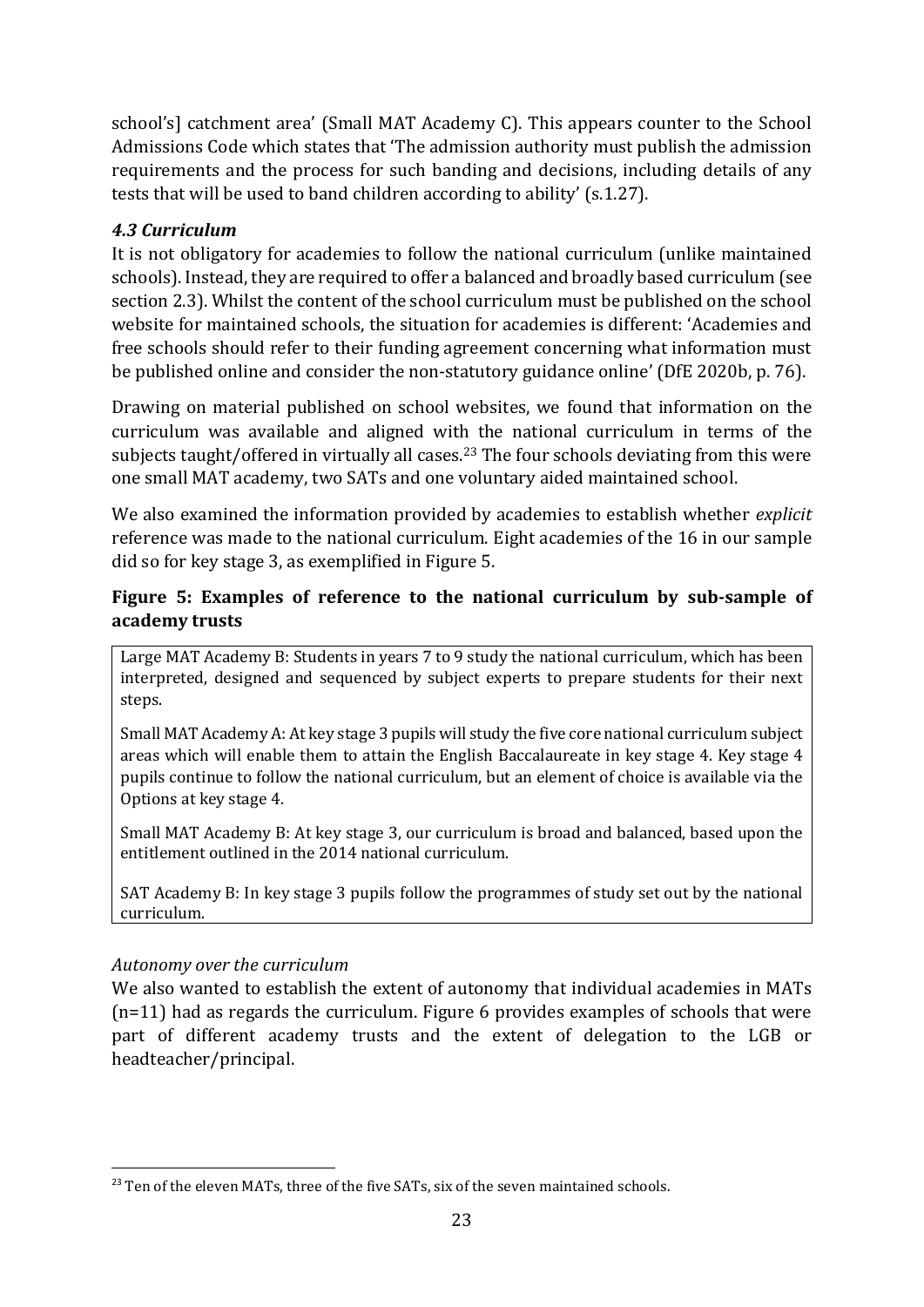#### **Figure 6: Responsibility for the curriculum in sub-sample of MATs**

Large MAT B: The trust board has ultimate responsibility for curriculum and standards, while the principal is responsible for designing and delivering the curriculum, and for the quality and delivery of the curriculum. The academy governing body is responsible for ensuring compliance of the curriculum and making sure that spending plans take account of and deliver it. It monitors and evaluates the curriculum offer, establishing that it satisfies the national curriculum's requirements.

Large MAT C: The board of trustees is responsible for fulfilling its statutory obligations regarding the curriculum and quality of education it provides; the Executive Team must confirm to the Board that these statutory requirements, ambitions and aims are being satisfied, and the principal must meet these statutory obligations by monitoring and evaluating the school's quality of education.

Large MAT D: The trustees, who have an obligation to the Secretary of State to provide a broad and balanced curriculum, are responsible for the setting and review of the curriculum but shall have regard to, but not be bound by, any views of the LGB.

Large MAT E: The local governing board shall be responsible for the setting and review of an academy plan outlining the curriculum and standards, with regard to any views of its local area board, CEO, director of school improvement and/or the trust board in recognition of the trust board's obligation to the Secretary of State to ensure a broad and balanced curriculum. The LGB will be responsible for the curriculum as agreed for any school year. Day to day implementation of the curriculum is delegated to the headteacher/principal and senior leadership team.

Small MAT A: The principal of the academy is responsible for ensuring that the curriculum offer fulfils legal requirements, and for developing curriculum policy and its implementation.

Small MAT D: The local governing committee is responsible for ensuring the school complies with all statutory curriculum and assessment requirements and for ensuring the provision of a broad and balanced curriculum.

Small MAT E. The local governing board is responsible for the monitoring and review of the curriculum within the remit of relevant trust policy but shall have regard to any views of the trustees and CEO. The headteacher should develop and deliver the curriculum for their academy. The LGB should monitor and enhance the curriculum.

As shown in Figure 6, there is variation between MATs as regards the extent of delegation: in short, the trustees may set and review the curriculum, or this may be the responsibility of the LGB. In one case the principal was reported to be responsible for ensuring the curriculum offer fulfils legal requirements, and for developing curriculum policy and its implementation.

#### <span id="page-23-0"></span>*4.4 Pupil premium grant*

The pupil premium grant is distinct from the main school budget, but in order to provide a context for this grant and its allocation, we outline how the main school budget is allocated to schools, before focusing specifically on the pupil premium grant.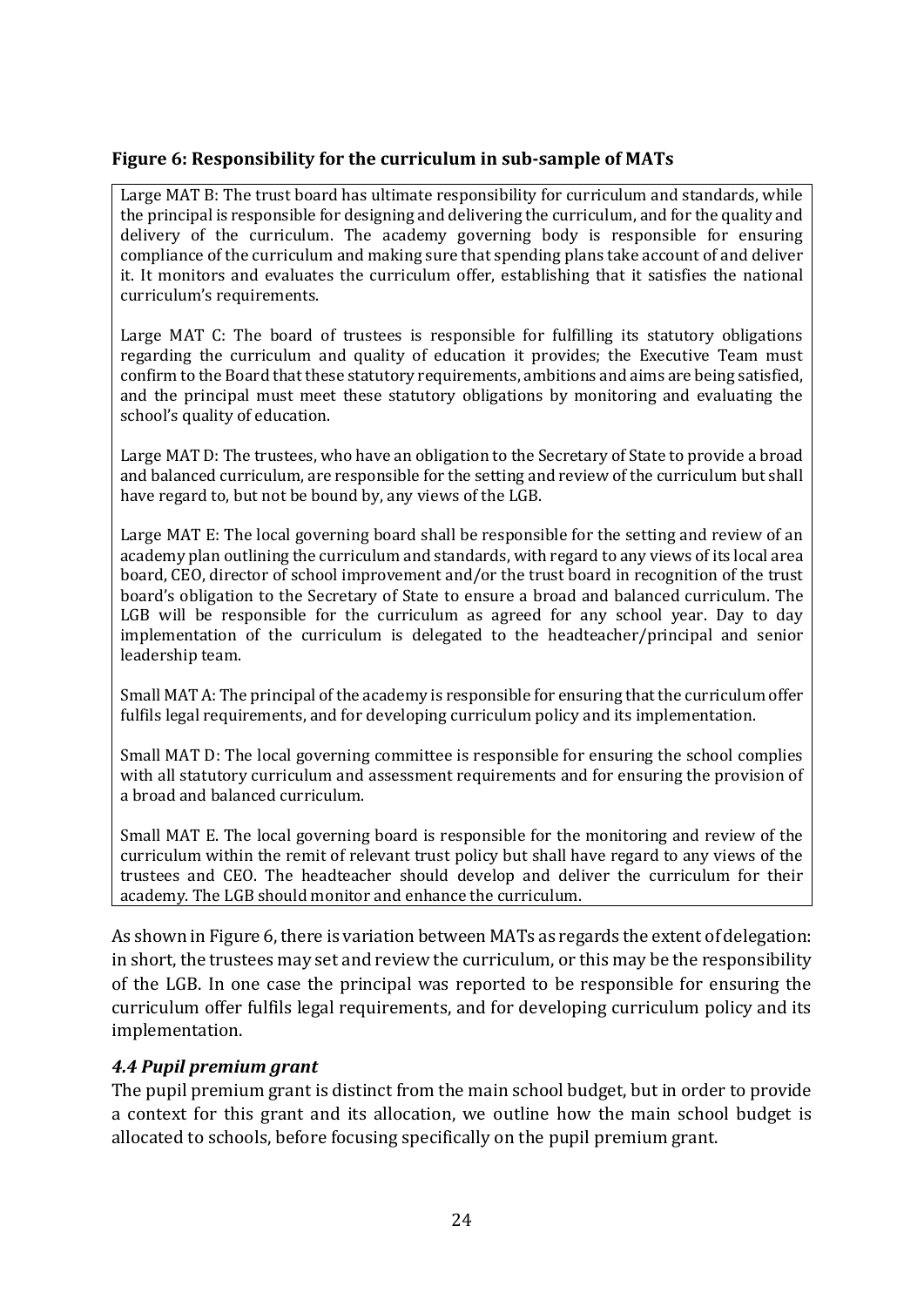The main school budget is allocated differently for maintained schools and academies. For maintained schools, funds are allocated to the school by the local authority. In the case of academies, funding is allocated by the Education and Skills Funding Agency. Although funding is allocated to individual academies, a MAT can amalgamate the general annual grant is receives for its schools to form one central fund. This can be used to meet the running costs at any constituent academy within the trust (ESFA, 2021). In Figure 7 we provide four examples of how budgets are ascertained and allocated in a sub-sample of MATs.

#### **Figure 7: School budgets in sub-sample of MATs**

Large MAT B: The Chief Financial Officer recommends the academy's yearly budget to the trust board after taking into account the academy's priorities and deployment of resources to achieve the desired outcomes. The Finance Committee must review and approve the annual budget prior to it being recommended to the trust board. The Academy Governing Body monitors the school's financial performance against the approved budget. It reviews the budget summary; reviews pupil premium spending and impact; supports or challenges any suggested capital expenditure; and supports or challenges any suggested restructuring or staff cuts.

Large MAT C: The academy leadership drafts the budget against the Trust's benchmarking data on capital expenditure, staffing levels and curriculum. The budgets must be authorised by the Principal, Chief Executive Principal, Chief Financial Officer and Chief Executive Officer. Following this, the budget is presented to Trustees for ratification. The Trust pools some funding from each academy: A contribution of 5% of each academy's general annual grant income is levied, granting all academies access to a whole range of functions and services as and when required.

Large MAT E: Each academy has its own governance committee which has responsibility for approving policies within the constraints of trust policies and recommending annual plans and budgets of the academy to the trust board of directors.

Small MAT E: The headteacher should propose their academy's budget and monitor their monthly spending, while the trust should approve the budget.

As shown in Figure 7, decision making was found to lie predominantly with the trust board. Central control appeared stronger in some trusts than in others. In one MAT, there was no specific mention of the LGB; in another, the academy leadership drafted the budget, prior to it being authorised centrally; in another case, the LGB "recommended" the budget to the trust board of directors; and in yet another, the headteacher "proposed" the budget. In all cases, approval of the budget rested with the trust officers or trustees. One MAT was explicit as regards both pooling funding and the "top slicing" that takes place to provide services across the trust.

Turning to the pupil premium grant (PPG), this provides funding to improve the attainment of disadvantaged pupils of all abilities to enable them to reach their potential (DfE, 2021e; 2020f). For maintained schools the ESFA allocates the PPG to local authorities; at each mainstream school they maintain they 'must allocate' the specified per pupil amounts for each full-time equivalent pupil on roll on the specified date (DfE, 2021e, s.4). The grant 'may be spent for the purposes of the school, i.e., for the educational benefit of pupils at that school' (s.6). The ESFA allocates PPG to academies. As in the case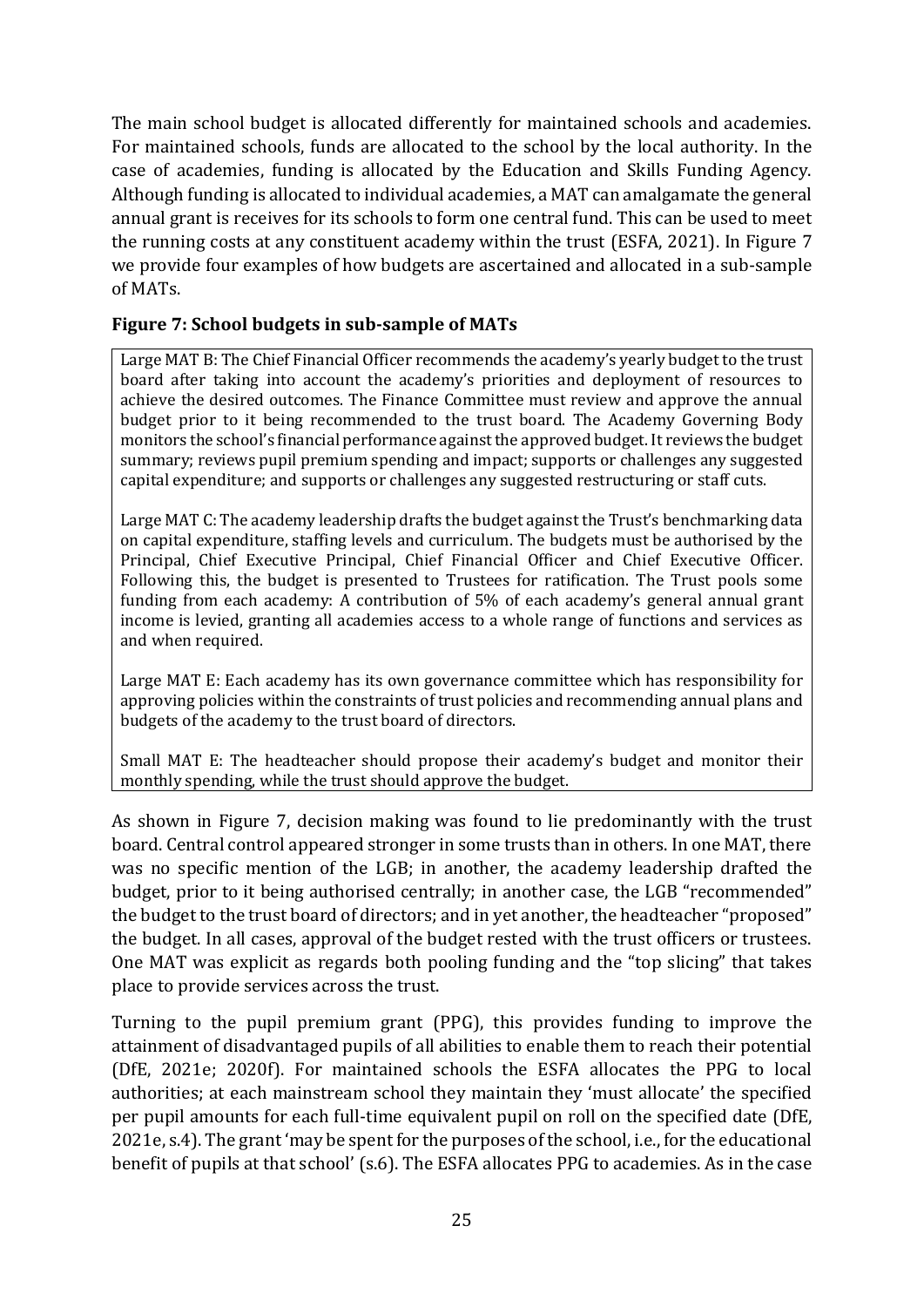of maintained schools, the grant 'may be spent for the purposes of the academy; that is, for the educational benefit of pupils registered at that school' (DfE, 2021f, s.4). For both maintained schools and academies, the DfE states that the grant may also be spent on pupils registered at other maintained schools or academies; and on services in the community that benefit pupils at the school (DfE, 2021e; 2021f).

There are different requirements for different types of schools in terms of the information that should be published regarding the use of the pupil premium. Maintained schools 'must publish their strategy for their school's use of the pupil premium on their website'. Academies on the other hand 'should read their funding agreement to identify what they need to publish on their website. The Department recommends that all academy trusts publish details of their pupil premium strategy, spending and its impact' (DfE, 2020b, p. 107). In short, there is an obligation on maintained schools to publish their strategy for the school's use of pupil premium funding, but not for academies, unless stipulated in the funding agreement.

The role of governors varied in our sample of schools. The majority of schools were reported to have a pupil premium governor or "disadvantage" link governor. <sup>24</sup> The role of the governors was made explicit in the case of one SAT: 'We involve governors in the monitoring and evaluation of pupil premium spending and have a named pupil premium governor.' In another academy (part of a small MAT) the pupil premium action plan stated that governors were to 'act as critical friends to the school and to ensure the pupil premium is being spent in a way that has most benefits for the identified students' (this school had no pupil premium governor lead).

For maintained schools and SATs, the responsibility for the pupil premium policy was reported to rest with the school(via its governing body and trust board respectively). For schools in MATs, the role of the LGB varied. For a minority, the role was to understand and challenge the progress and attainment of pupil premium pupils. In one, the scheme of delegation stated that the LGB is 'responsible for knowing, understanding and challenging progress and attainment of different groups of pupils (including but not limited to pupil premium and others facing financial disadvantage…)'. In some cases, LGBs did not appear to play a role.

As regards how the pupil premium was spent, there was considerable variation amongst the eleven MATs. In the case of one large MAT the scheme of delegation stated that the regional Education Director must approve academies' strategy for pupil premium expenditure following consultation with the headteacher. In another, the Trust's Finance and General Purposes committee was responsible for monitoring and reporting on the use of the pupil premium. In two cases there were trust-wide principles along with the preferred general approach to spending the pupil premium, namely, to ensure high quality teaching and learning. In one of these, there was nevertheless a school-specific policy. In marked contrast, one small MAT delegated full autonomy to the school. The academy governing committee and principal were responsible for ensuring that pupil premium funding was used appropriately to ensure that recipients 'optimise their

<sup>&</sup>lt;sup>24</sup> Total of 18 schools: all seven maintained schools, seven of the eleven MATs, four of the five SATs.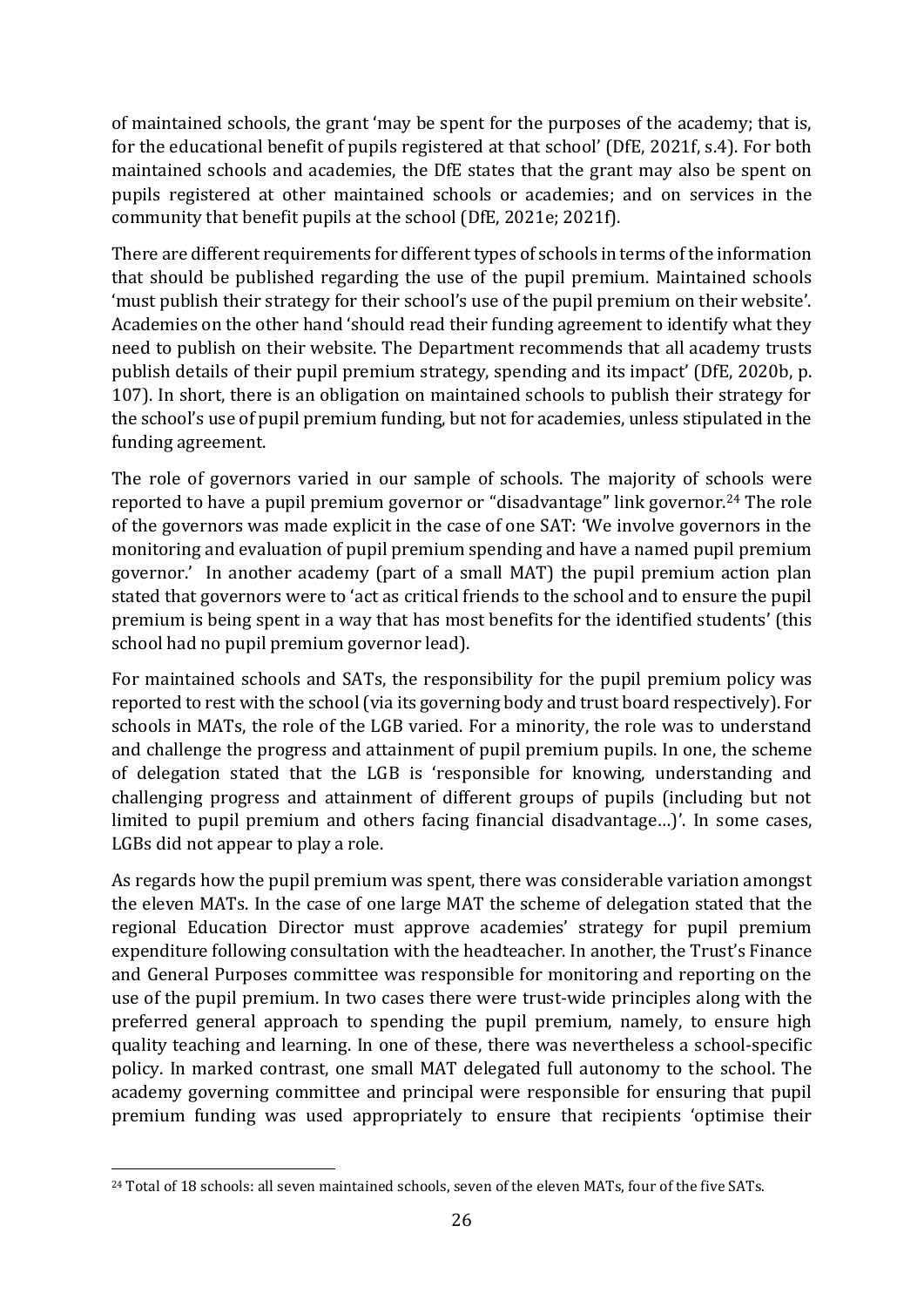performance'. This variation between schools in MATs contrasts with the autonomy afforded to maintained schools and SATs.

## <span id="page-26-0"></span>**5 Discussion and implications for policy**

In this final section we return to our research questions: How does school governance – in theory and in practice – vary between maintained schools and academy trusts (MATs and SATs) of different types? What is the extent of delegation regarding school admissions, the curriculum, and the pupil premium in multi-academy trusts? And to what extent is guidance adhered to? We focus in the first instance on overall governance arrangements, then address specific areas of governance: school admissions, the curriculum, and the pupil premium grant, before proposing implications for policy.

Governance arrangements vary between maintained schools and academy trusts. To recap: the school governing body in maintained schools has a constitution laid down by statute which is vested with specific powers and obligations. The composition is prescribed by statute and includes representation of parents, staff, and the local authority. Academy trusts are private companies and adhere to company law. Their constitution varies: there is generally a small number of members, and they appoint trustees; the board of trustees makes decisions regarding the mission of the academy trust and determines which powers and responsibilities should be delegated or controlled centrally. The composition of trust boards for secular academy trusts is not tightly prescribed, unlike that for Church of England and Catholic trusts.

We found that the process regarding the appointment of SAT or MAT trustees is generally opaque and not open to public scrutiny, although this is not invariably the case. In terms of the actual composition of trust boards, trustees who were in paid work tended to have corporate positions; there was generally little, if any, education expertise amongst trustees. Not all trusts had the required number of parent governors on the board or LGB; however, some LGBs had staff governors (not a DfE requirement). A small number of trusts also provided for the representation of local authorities or members of the community on the LGB.

Overall control in an academy lies with the SAT or MAT trust board, and in our sample, this extended to the appointment of governors to local school governing bodies (where the MAT allowed for them to exist), the appointment of the chair of any LGB and the appointment of headteachers of academies (with or without input from the academy concerned). In terms of functions, maintained school governing bodies are responsible for deciding the school budget, appointment of governors (within parameters laid down by statute) and staff appointments, including the appointment of the headteacher. Standalone academies (SATs) have similar responsibilities. This is not the case with schools that are part of MATs: in some cases, we found that LGBs (where they were in place) had input regarding the appointment of the headteacher, but this was not universal. Trust boards could appoint governors and the chairs of LGBs and indeed remove them. Whilst information regarding governance arrangements should, according to DfE guidance, be made "readily available", we found that this was not always the case in our sample of schools.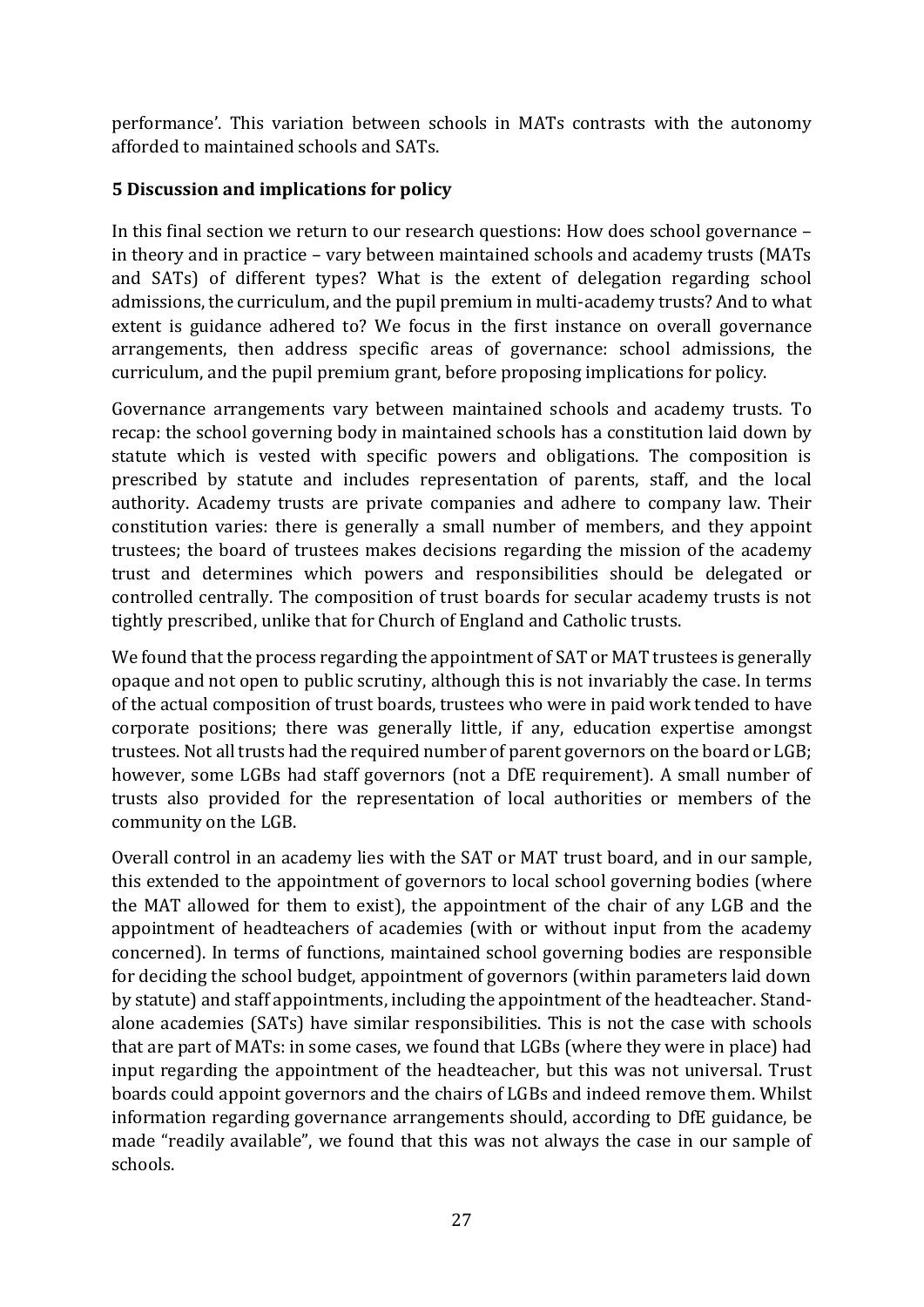We turn now to specific areas of governance. Admissions policies are important when considering equality of opportunity (in terms of access to schools). Admissions arrangements are the responsibility of the local authority (for maintained community and voluntary controlled schools), the school (maintained voluntary aided schools) or the trust board. For schools in MATs, we found that in some academy trusts the LGB (where one had been established) was involved with admissions policies, but the way in which it was involved varied and in some cases was very limited.

Turning to admissions criteria, these varied and in the main those adopted by academy trusts differed from those of community schools in the local authority, and five of the seven schools with a religious character ("faith schools") prioritised children of the faith. Nevertheless, some academies followed the local authority oversubscription criteria for community schools, making it easier for parents making preferences for their child's school to navigate the process of school "choice". In some cases, academies appeared to prioritise the interests of the trust (in terms of the overall admissions policy or specific oversubscription criteria). As regards adhering to guidance/statute, we found that in all schools in our sample, top priority was given to children in care as required. There were, however, examples of arrangements that were not aligned with the School Admissions Code (e.g., banding arrangements). Whilst most schools gave information regarding the admission of children with EHCPs, some academies and voluntary aided schools<sup>25</sup> failed to do so, with possible implications for equality of access for children with special educational needs.

Turning to the curriculum, for maintained schools and SATs, this is the responsibility of the school (ultimately the governing body/trust board). However, for schools in MATs, we found that there was, in some cases, limited delegation to LGBs: in short, the trustees may set and review the curriculum, or this may be the responsibility of the LGB (if one has been established). As regards the substantive content of the curriculum, a national curriculum is, on *a priori* grounds, important from the perspective of equality of opportunity enabling access to a common nationwide curriculum. The fragmentation between different school types is clear, with maintained schools but not academies being required by statute to follow the national curriculum. <sup>26</sup> It is noteworthy that in the majority of academies in our sample, the curriculum was aligned with the national curriculum in terms of the subjects taught. Moreover, explicit reference to the study of the national curriculum, particularly at key stage 3, was made by half of the academy trusts in our sample.

As regards the use of resources, and specifically the pupil premium grant, governing bodies of maintained schools and SATs have autonomy to decide how best to use the grant, but for schools in MATs there is less clarity and in only one case was the local governing body responsible for how the grant was used.

It is clear from our research findings that the system of state funded secondary schools in England is fragmented, with schools operating to different rules: education law in the case of maintained schools and company law in the case of academies. The variation in

<sup>&</sup>lt;sup>25</sup> These schools are their own admission authority.

<sup>&</sup>lt;sup>26</sup> One voluntary aided school did not follow the national curriculum.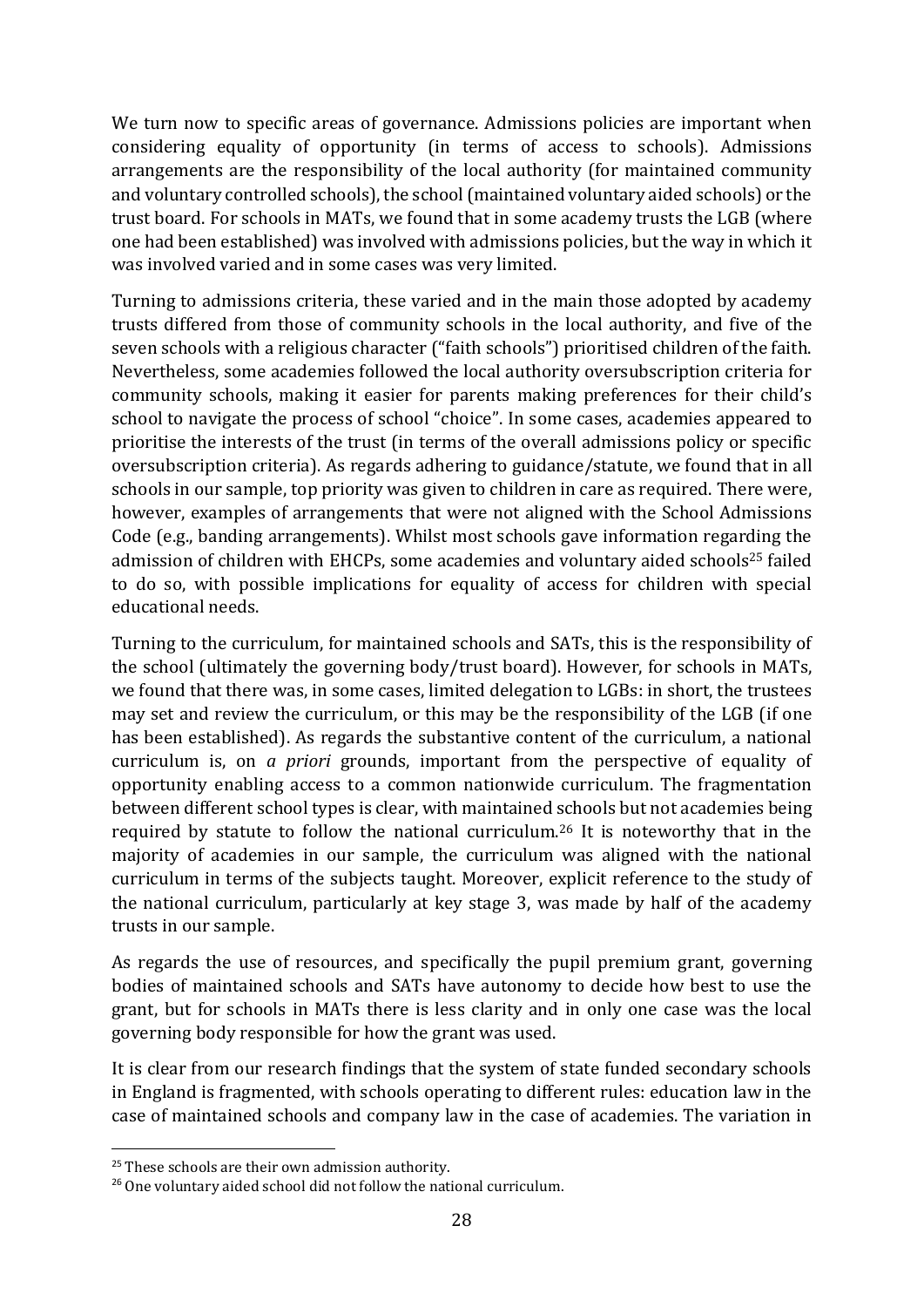terms of governance is notable. Governing bodies of maintained schools are legal entities with specific powers and responsibilities. Academy trusts are legal entities and schools that are part of MATs have no legal identity, with only the powers and responsibilities as delegated to them by the trust board. The fragmentation extends to the structure of academy trusts themselves: there is marked variation in terms of the number of members, the number of trustees, the expertise of trustees, schemes of delegation, admissions arrangements, the curriculum, and the use of resources. There is no transparency regarding decision making as trusts do not have to publish minutes of meetings. The deficit in terms of local democratic accountability in academy trusts is clear: whilst some trusts do have a clear community focus and/or representation, this is not the norm.

In summary, school autonomy was a key policy goal when the academies programme was extended in 2010 (DfE, 2010), but the move to MATs has led to marked variations in autonomy between school types. MATs are more or less centralising in terms of key areas of decision making such as admissions, the curriculum, and use of resources; in theory and in practice schools in MATs have less autonomy than either maintained schools or SATs.

Several policy implications arise from our research:

- There is a strong case for there to be greater transparency regarding the process of setting up academy trusts; this would mean that parents and other interested stakeholders are better informed about the companies in receipt of public money.
- There is an *a priori* case for the appointment of trustees of academies to be more transparent, and for trustees to have expertise in the field of education: whilst they are companies, academy trusts are providers of state-funded education and recipients of large amounts of public funding.
- A stakeholder model of governance (at all levels, SAT/MAT and any LGB) would provide more transparency about the functioning of academy trusts and local democratic accountability, with representation not only from parents but also staff of the school, the local authority, and the wider community.
- Local governing bodies (where they exist at all) have only limited power in some MATs but more in others. There is a case for all schools to have governing bodies with clear powers and responsibilities (including what are often regarded as the core functions of a governing body, including headteacher appointment and budget, curriculum, and ethos setting), so that all state-funded schools have similar levels of autonomy to that following the 1988 Education Reform Act (not just maintained schools and SATs as at present).
- The schemes of delegation for MATs should be similar in form and content to ensure that individual schools have the same powers and responsibilities.
- There is a strong case for admissions arrangements and criteria used by academy trusts to be aligned with those of maintained schools in the local area, as is the case with some academy trusts. This would aid the process of parental "choice".
- All state-funded schools should be obliged to provide clear information regarding the admission of children with special educational needs and disabilities including those with EHCPs to aid parents making preferences for their child's school.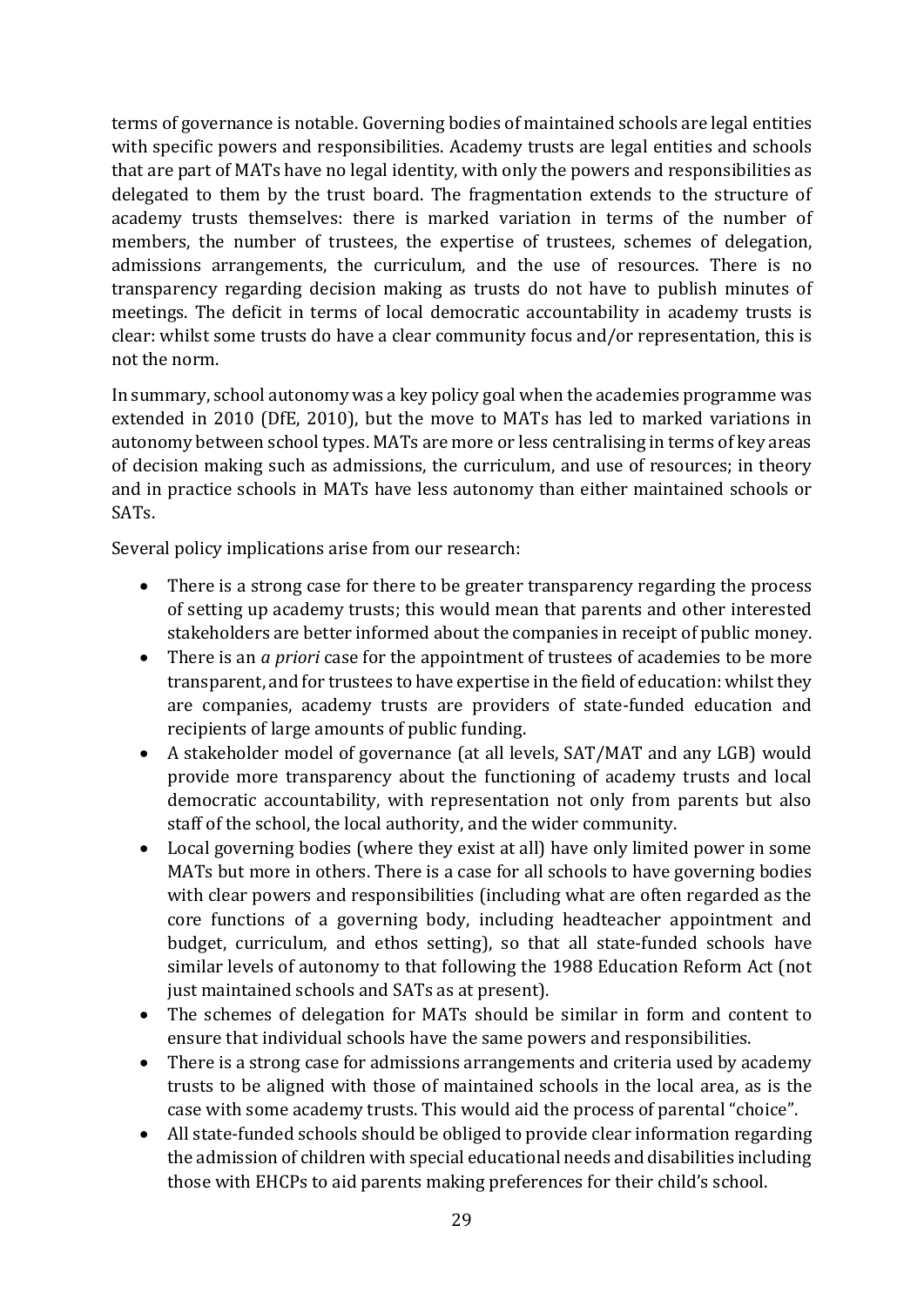- A national curriculum can be a means of ensuring equality of opportunity in terms of access to the curriculum: there is thus a strong case for a common curriculum to be offered in all state-funded schools.
- There should be common requirements for all state-funded schools regarding the information publicly provided on the use of funding such as the pupil premium grant.

In conclusion, the current fragmentation of secondary education raises important questions regarding the school system as a whole and the extent to which it is fit for purpose. Our research findings provide support for greater clarity and transparency regarding the governance of schools and add support to the notion of a common rule book for all state funded schools and so assist with the laudable goal of 'creating a fair and cohesive system' (HM Government, 2022, p. 44).

## <span id="page-29-0"></span>**References**

Barrett, D. (2018) 'The effective design, implementation and enforcement of socioeconomic equality duties: lessons from the pupil premium'. *Journal of Social Welfare and Family Law*, 40 (1), 57-77. [doi:10.1080/09649069.2018.1414375.](https://www.tandfonline.com/doi/abs/10.1080/09649069.2018.1414375?journalCode=rjsf20)

Bowen, G. A. (2009) 'Document analysis as a qualitative research method'. *Qualitative Research Journal*, 9 (2), 27-40. doi[:10.3316/QRJ0902027.](https://doi.org/10.3316/QRJ0902027)

Carpenter, H., Papps, I., Bragg, J., Dyson, A., Harris, D., Kerr, K., Todd, L. and Laing, K. (2013) *Evaluation of Pupil Premium: Research Report*. Department for Education. Online. <https://www.gov.uk/government/publications/evaluation-of-pupil-premium> (accessed 10 June 2022).

Cirin, R. (2014) *Do Academies Make Use of their Autonomy? Research Report.* Department for Education. Online.

h[ttps://assets.publishing.service.gov.uk/government/uploads/system/uploads/attachment\\_data](https://assets.publishing.service.gov.uk/government/uploads/system/uploads/attachment_data/file/401455/RR366_-_research_report_academy_autonomy.pdf#page=18) [/file/401455/RR366\\_-\\_research\\_report\\_academy\\_autonomy.pdf#page=18](https://assets.publishing.service.gov.uk/government/uploads/system/uploads/attachment_data/file/401455/RR366_-_research_report_academy_autonomy.pdf#page=18) (accessed 10 June 2022).

Cirin, R. (2017) *Academy Trust Survey 2017: Research Report.* Department for Education. Online. <https://www.gov.uk/government/publications/academy-trust-survey-2017> (accessed 11 June 2022).

Department for Education (DfE) (2010) *The Importance of Teaching: The Schools White Paper 2010* Cm 7980. London: Her Majesty's Stationery Office. Online. [https://www.gov.uk/government/publications/the-importance-of-teaching-the](https://www.gov.uk/government/publications/the-importance-of-teaching-the-schools-white-paper-2010)[schools-white-paper-2010](https://www.gov.uk/government/publications/the-importance-of-teaching-the-schools-white-paper-2010) (accessed 10 June 2022).

DfE (2014) *The National Curriculum in England: Framework document.* Department for Education. Online.

[https://www.gov.uk/government/publications/national-curriculum-in-england](https://www.gov.uk/government/publications/national-curriculum-in-england-framework-for-key-stages-1-to-4)[framework-for-key-stages-1-to-4](https://www.gov.uk/government/publications/national-curriculum-in-england-framework-for-key-stages-1-to-4) (accessed 10 June 2022).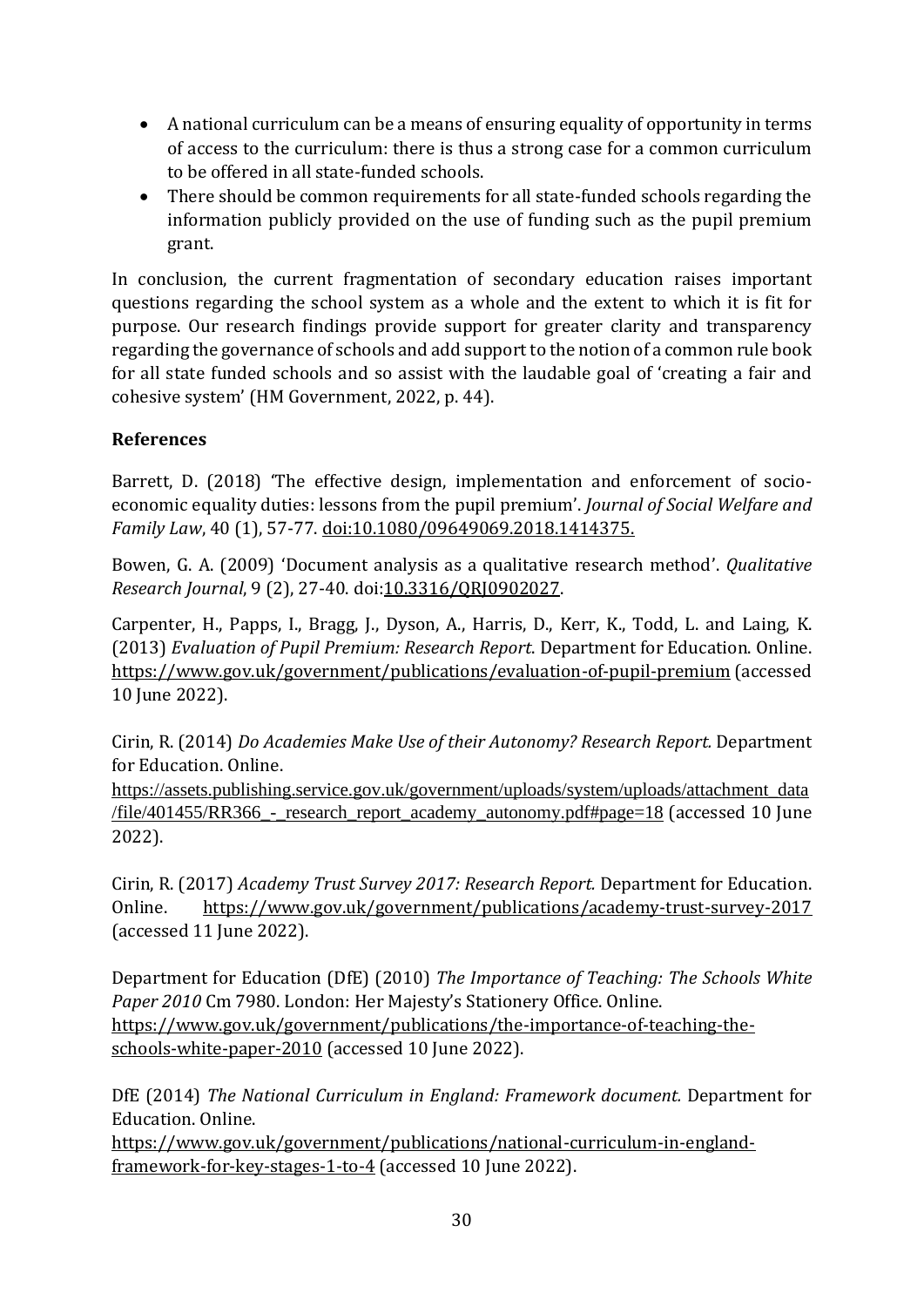DfE (2017) *The Constitution of Governing Bodies of Maintained Schools: Statutory guidance for governing bodies of maintained schools and local authorities in England.* Department for Education. Online.

[https://assets.publishing.service.gov.uk/government/uploads/system/uploads/attach](https://assets.publishing.service.gov.uk/government/uploads/system/uploads/attachment_data/file/640562/The_constitution_of_governing_bodies_of_maintained_schools_2017.pdf) ment data/file/640562/The constitution of governing bodies of maintained schools [2017.pdf](https://assets.publishing.service.gov.uk/government/uploads/system/uploads/attachment_data/file/640562/The_constitution_of_governing_bodies_of_maintained_schools_2017.pdf) (accessed 10 June 2022).

DfE (2019) 'Church academies: model documents'. Online. <https://www.gov.uk/government/publications/church-academies-model-documents> (accessed 10 June 2022).

DfE (2020a) *Maintained School Governance: Structures and role descriptors*. Department for Education. Online.

[https://assets.publishing.service.gov.uk/government/uploads/system/uploads/attach](https://assets.publishing.service.gov.uk/government/uploads/system/uploads/attachment_data/file/937573/Maintained_governance_role_descriptors.pdf) ment data/file/937573/Maintained governance role descriptors.pdf (accessed 10 June 2022).

DfE (2020b) *Governance Handbook: Academy trusts and maintained schools*. Department for Education. Online.

[https://assets.publishing.service.gov.uk/government/uploads/system/uploads/attach](https://assets.publishing.service.gov.uk/government/uploads/system/uploads/attachment_data/file/925104/Governance_Handbook_FINAL.pdf) [ment\\_data/file/925104/Governance\\_Handbook\\_FINAL.pdf](https://assets.publishing.service.gov.uk/government/uploads/system/uploads/attachment_data/file/925104/Governance_Handbook_FINAL.pdf) (accessed 10 June 2022).

DfE (2020c) *Academy Trust Governance: Structures and role descriptors.* Department for Education. Online.

[https://assets.publishing.service.gov.uk/government/uploads/system/uploads/attach](https://assets.publishing.service.gov.uk/government/uploads/system/uploads/attachment_data/file/924673/Academies_governance_role_descriptors.pdf) ment data/file/924673/Academies governance role descriptors.pdf (accessed 10 June 2022).

DfE (2021a) 'Schools, pupils and their characteristics: England 2021'. Online. [https://explore-education-statistics.service.gov.uk/find-statistics/school-pupils-and](https://explore-education-statistics.service.gov.uk/find-statistics/school-pupils-and-their-characteristics)[their-characteristics](https://explore-education-statistics.service.gov.uk/find-statistics/school-pupils-and-their-characteristics) (accessed 10 June 2022).

DfE (2021b) *Building Strong Academy Trusts: Guidance for academy trusts and prospective converters*. Department for Education. Online.

[https://assets.publishing.service.gov.uk/government/uploads/system/uploads/attach](https://assets.publishing.service.gov.uk/government/uploads/system/uploads/attachment_data/file/987336/Building_strong_academy_trusts_guidance.pdf) ment data/file/987336/Building strong academy trusts guidance.pdf (accessed 10 June 2022).

DfE (2021c) *School Admissions Code.* Department for Education. Online. [https://assets.publishing.service.gov.uk/government/uploads/system/uploads/attach](https://assets.publishing.service.gov.uk/government/uploads/system/uploads/attachment_data/file/1001050/School_admissions_code_2021.pdf) [ment\\_data/file/1001050/School\\_admissions\\_code\\_2021.pdf](https://assets.publishing.service.gov.uk/government/uploads/system/uploads/attachment_data/file/1001050/School_admissions_code_2021.pdf) (accessed 10 June 2022).

DfE (2021d) 'Get information about schools'. Online. [https://www.get-information](https://www.get-information-schools.service.gov.uk/)[schools.service.gov.uk/](https://www.get-information-schools.service.gov.uk/) (accessed 8 June 2022).

DfE (2021e) 'Pupil premium: conditions of grant 2021 to 2022 for local authorities'. Online. [https://www.gov.uk/government/publications/pupil-premium-allocations-](https://www.gov.uk/government/publications/pupil-premium-allocations-and-conditions-of-grant-2021-to-2022/pupil-premium-conditions-of-grant-2021-to-2022-for-local-authorities)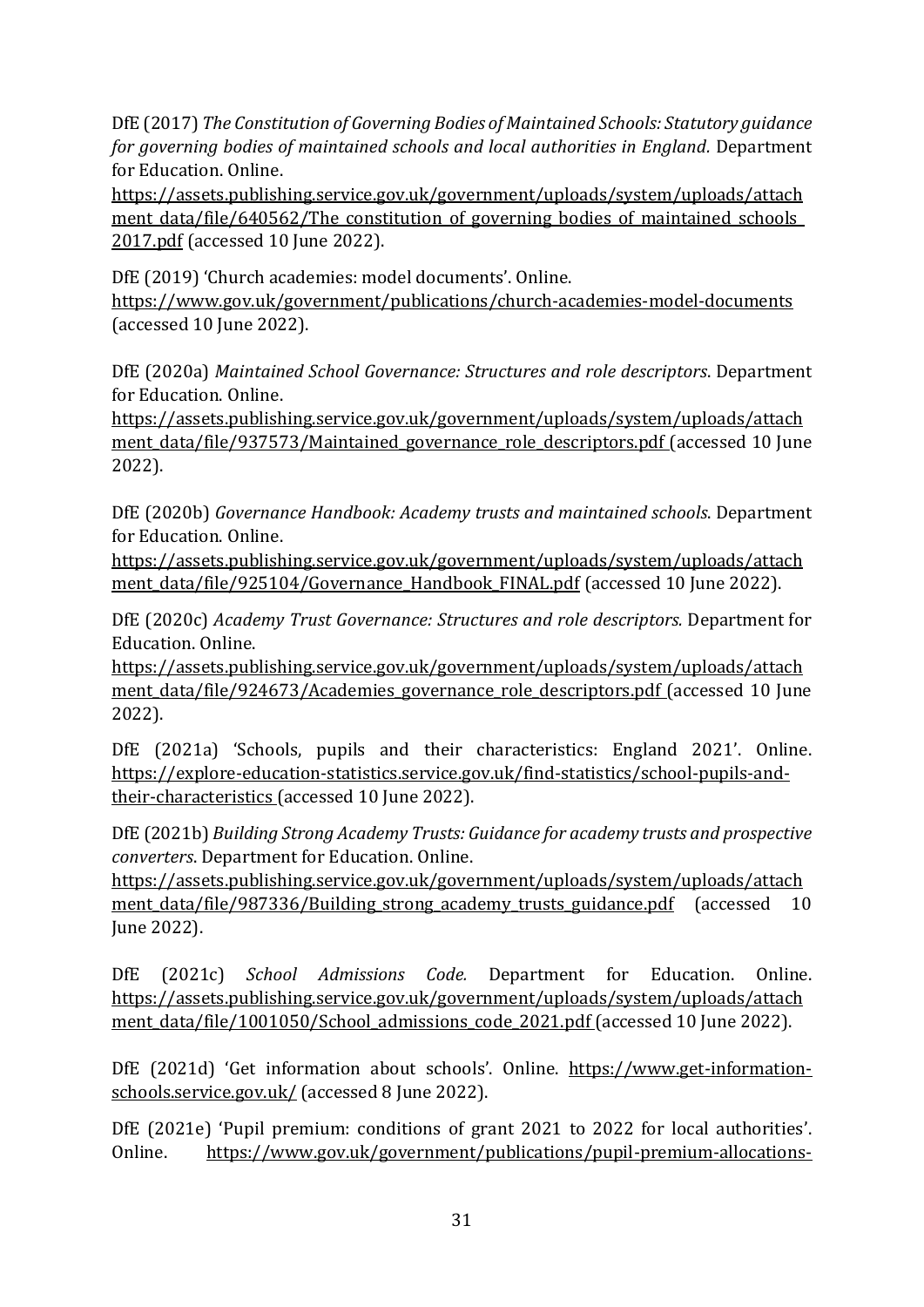[and-conditions-of-grant-2021-to-2022/pupil-premium-conditions-of-grant-2021-to-](https://www.gov.uk/government/publications/pupil-premium-allocations-and-conditions-of-grant-2021-to-2022/pupil-premium-conditions-of-grant-2021-to-2022-for-local-authorities)[2022-for-local-authorities](https://www.gov.uk/government/publications/pupil-premium-allocations-and-conditions-of-grant-2021-to-2022/pupil-premium-conditions-of-grant-2021-to-2022-for-local-authorities) (accessed 8 June 2022).

DfE (2021f) 'Pupil premium: conditions of grant 2021 to 2022 for academies and free schools'. Online. [https://www.gov.uk/government/publications/pupil-premium](https://www.gov.uk/government/publications/pupil-premium-allocations-and-conditions-of-grant-2021-to-2022/pupil-premium-conditions-of-grant-2021-to-2022-for-academies-and-free-schools)[allocations-and-conditions-of-grant-2021-to-2022/pupil-premium-conditions-of-grant-](https://www.gov.uk/government/publications/pupil-premium-allocations-and-conditions-of-grant-2021-to-2022/pupil-premium-conditions-of-grant-2021-to-2022-for-academies-and-free-schools)[2021-to-2022-for-academies-and-free-schools](https://www.gov.uk/government/publications/pupil-premium-allocations-and-conditions-of-grant-2021-to-2022/pupil-premium-conditions-of-grant-2021-to-2022-for-academies-and-free-schools) (accessed 8 June 2022).

DfE (2022) 'The national curriculum'. Online. <https://www.gov.uk/national-curriculum> (accessed 8 June 2022).

DfE and Church of England Education Office (2016) *Memorandum of understanding between the National Society and the Department for Education*. Department for Education. Online.

https://assets.publishing.service.gov.uk/government/uploads/system/uploads/attach ment data/file/517423/Memorandum of understanding between the National Societ y and DfE.pdf (accessed 12 June 2022).

DfE and Catholic Education Service (2016) *Memorandum of understanding between the Catholic Church and the Department for Education*. Department for Education. Online. [https://assets.publishing.service.gov.uk/government/uploads/system/uploads/attach](https://assets.publishing.service.gov.uk/government/uploads/system/uploads/attachment_data/file/517424/Memorandum_of_understanding_between_the_Catholic_Church_and_DfE.pdf) ment data/file/517424/Memorandum of understanding between the Catholic Church and DfE.pdf (accessed 12 June 2022).

Department for Education and Employment (DfEE) (2000) *City Academies: Schools to make a difference: A prospectus for sponsors and other partners*. London: Department for Education and Employment. Online. [https://dera.ioe.ac.uk//3000/](https://dera.ioe.ac.uk/3000/) (accessed 10 June 2022).

Education and Skills Funding Agency (2021) *Academy Trust Handbook 2021*. Department for Education. Online. <https://www.gov.uk/guidance/academy-trust-handbook> (accessed 10 June 2022).

Henson, S. and Tate, M. (2021) *Governing in a Multi Academy Trust: School governance in 2021.* Birmingham: National Governance Association. Online. [https://www.nga.org.uk/getmedia/2ce45be2-52fa-4307-946f-c941c5673a6d/MAT-](https://www.nga.org.uk/getmedia/2ce45be2-52fa-4307-946f-c941c5673a6d/MAT-Governance-Report-(Sep-2021)-FINAL.pdf)[Governance-Report-\(Sep-2021\)-FINAL.pdf](https://www.nga.org.uk/getmedia/2ce45be2-52fa-4307-946f-c941c5673a6d/MAT-Governance-Report-(Sep-2021)-FINAL.pdf) (accessed 8 June 2022).

HM Government (2022) *Opportunity for All: Strong schools with great teachers for your child*. CP 650. London: Her Majesty's Stationery Office. Online. [https://www.gov.uk/government/publications/opportunity-for-all-strong-schools](https://www.gov.uk/government/publications/opportunity-for-all-strong-schools-with-great-teachers-for-your-child)[with-great-teachers-for-your-child](https://www.gov.uk/government/publications/opportunity-for-all-strong-schools-with-great-teachers-for-your-child) (accessed 8 June 2022).

House of Commons Children, Schools and Families Committee (2009) *National Curriculum*. Online. <https://publications.parliament.uk/pa/cm/cmchilsch.htm> (accessed 10 June 2022).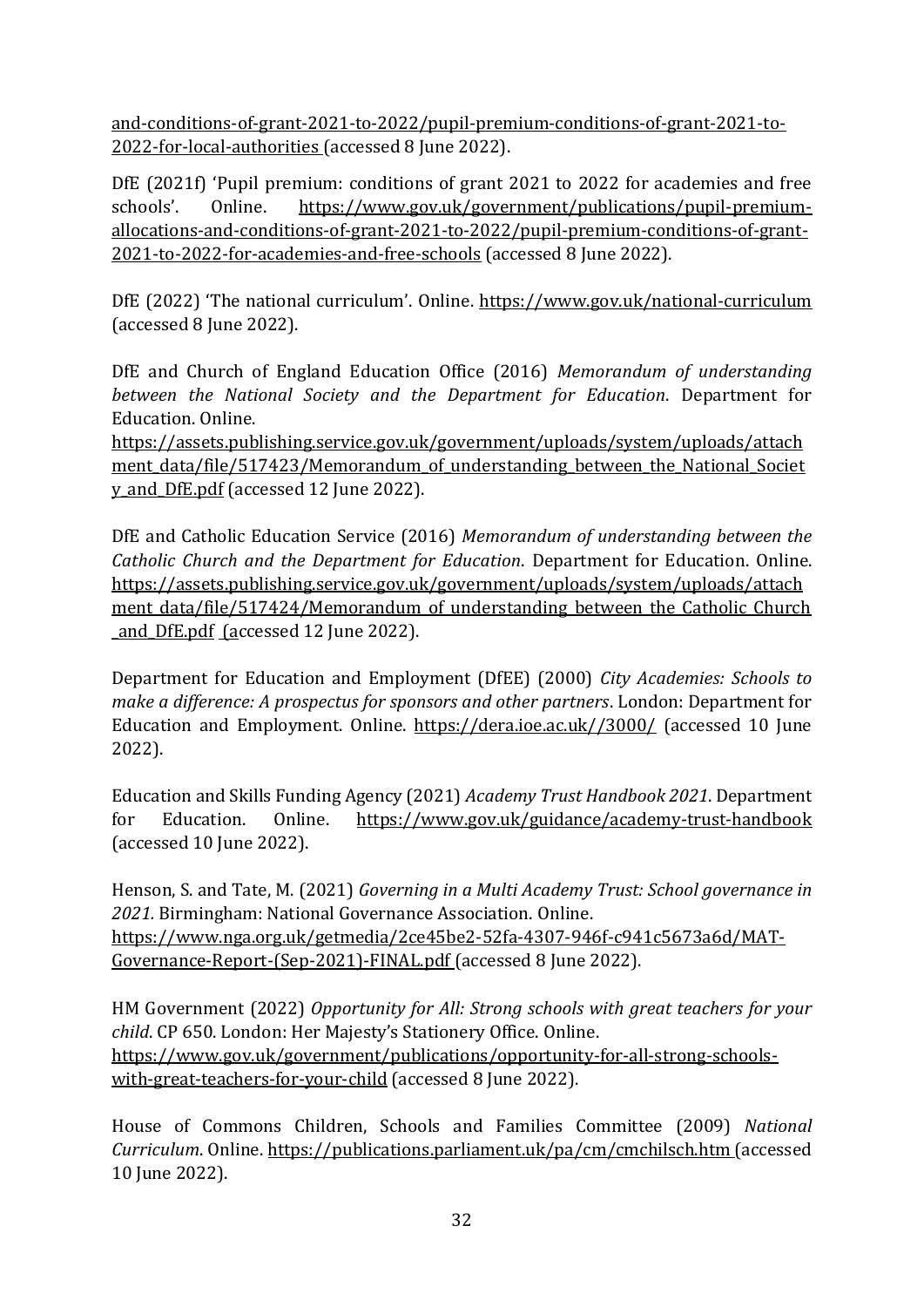Le Grand, J. and Estrin, S. (1989) *Market Socialism*. Oxford: Clarendon Press.

Long, R. (2022) *Constituency Casework: Schools in England. Research Briefing*. London: House of Commons Library. Online.

<https://researchbriefings.files.parliament.uk/documents/SN05396/SN05396.pdf> (accessed 8 June 2022).

Noden, P., West, A. and Hind, A. (2014) *Banding and Ballots: Secondary school admissions in England*. London: The Sutton Trust. Online. [https://www.suttontrust.com/wp](https://www.suttontrust.com/wp-content/uploads/2019/12/banding-and-ballots-report.pdf)[content/uploads/2019/12/banding-and-ballots-report.pdf](https://www.suttontrust.com/wp-content/uploads/2019/12/banding-and-ballots-report.pdf) (accessed 8 June 2022).

Office of the Schools Adjudicator (OSA) (2018) *Office of the Schools Adjudicator Annual Report September 2016 to August 2017*. Office of the Schools Adjudicator. Online. [https://assets.publishing.service.gov.uk/government/uploads/system/uploads/attach](https://assets.publishing.service.gov.uk/government/uploads/system/uploads/attachment_data/file/680003/2017_OSA_Annual_Report_-_Final_23_January_2018.pdf) ment data/file/680003/2017 OSA Annual Report - Final 23 January 2018.pdf (accessed 8 June 2022).

Ofsted (2019) *Multi-Academy Trusts: Benefits, challenges and functions*. Manchester: Ofsted. Online. [https://www.gov.uk/government/publications/multi-academy-trusts](https://www.gov.uk/government/publications/multi-academy-trusts-benefits-challenges-and-functions)[benefits-challenges-and-functions](https://www.gov.uk/government/publications/multi-academy-trusts-benefits-challenges-and-functions) (accessed 8 June 2022).

Peters, B. G. and Pierre, J. (1998) 'Governance without government? Rethinking public administration'. *Journal of Public Administration Research and Theory*, 8 (2), 223-243. <https://doi.org/10.1093/oxfordjournals.jpart.a024379>.

Religious Education Council of England and Wales (2017) 'The Church of England Education Office (AKA the National Society)'. Online. [https://www.religiouseducationcouncil.org.uk/members/church-of-england](https://www.religiouseducationcouncil.org.uk/members/church-of-england-education-office-aka-national-society/)[education-office-aka-national-society/](https://www.religiouseducationcouncil.org.uk/members/church-of-england-education-office-aka-national-society/) (accessed 8 June 2022).

Roberts, N. (2021) *The School Curriculum in England: Briefing Paper Number 06798*. London: House of Commons Library. Online. <https://dera.ioe.ac.uk/37680/1/SN06798.pdf> (accessed 8 June 2022).

Ryle, G. (1949) *The Concept of Mind*. London: Routledge.

Scott, J. 1990. *A Matter of Record: Documentary Sources in Social Research.* Cambridge: Polity Press.

*The School Information (England) (Amendment) Regulations 2020* (SI 2020/894). Online <https://www.legislation.gov.uk/uksi/2020/894/regulation/2/made> (accessed 8 June 2022).

*The School Governance (Constitution) (England) Regulations 2012* (SI 2012/1034). Online. <https://www.legislation.gov.uk/uksi/2012/1034/contents/made> (accessed 8 June 2022).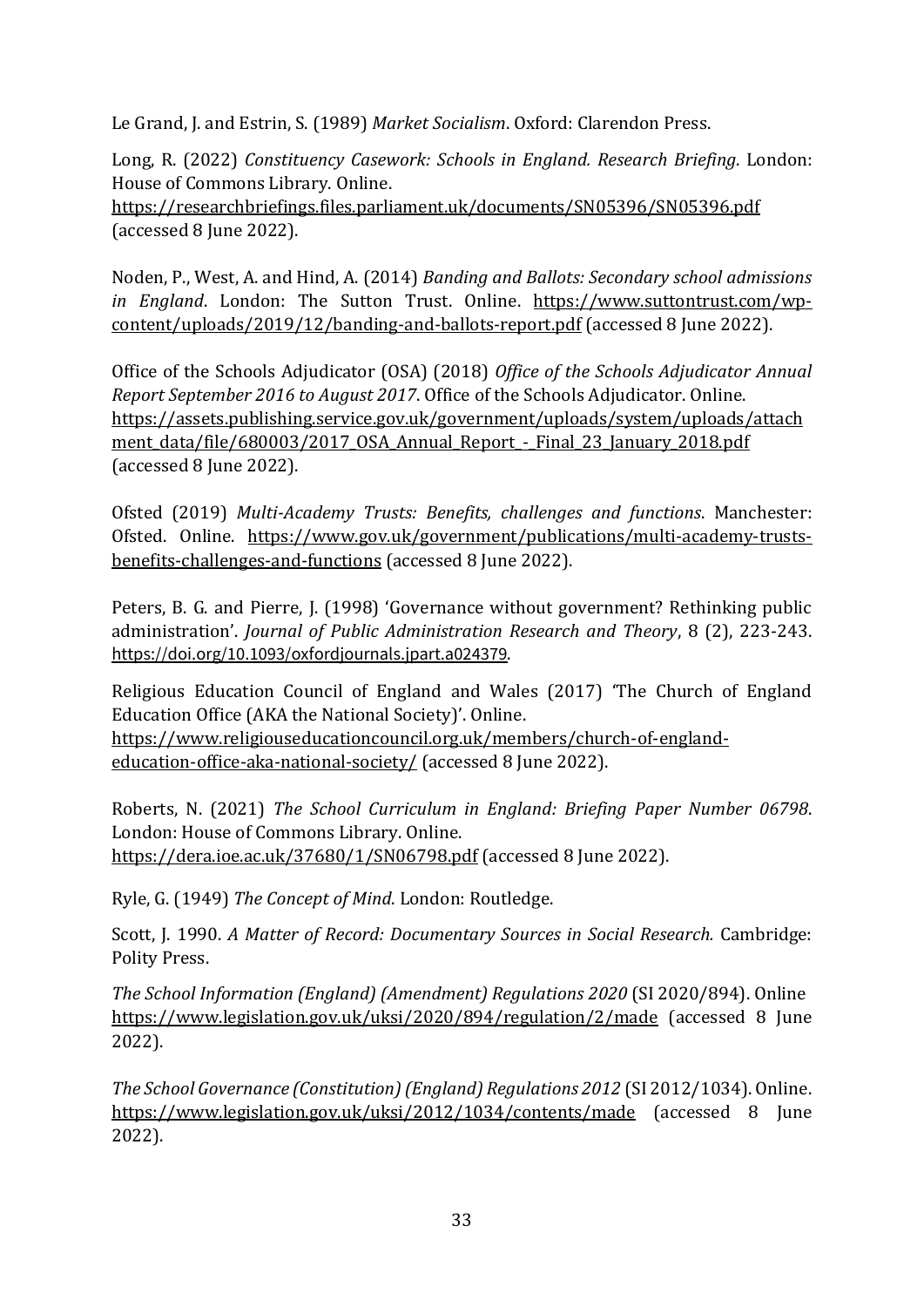West, A. and Bailey, E. (2013) 'The development of the academies programme: 'Privatising' school-based education in England 1986-2013'. *British Journal of Educational Studies*, 61 (2), 137-159. [https://doi.org/10.1080/00071005.2013.789480.](https://doi.org/10.1080/00071005.2013.789480)

West, A. and Hind, A. (2016) 'Secondary school admissions in London 2001 to 2015: Compliance, complexity and control'. *Clare Market Papers, 20*. London: London School of Economics and Political Science. Online. <http://eprints.lse.ac.uk/66368/> (accessed 8 June 2022).

West, A. and Wolfe, D. (2018) 'Academies, the school system in England and a vision for the future'. *Clare Market Papers 23*. London: London School of Economics and Political Science. Online. <http://eprints.lse.ac.uk/88240/> (accessed 8 June 2022).

West, A. and Wolfe, D. (2019) 'Academies, autonomy, equality and democratic accountability: Reforming the fragmented publicly funded school system in England'. *London Review of Education*, 17 (1), 70–86. Online. <https://doi.org/10.18546/LRE.17.1.06> (accessed 8 June 2022).

West, A. and Wolfe, D. (2021) 'Reforming the school-based education system in England: A common framework, rule book and a new structure for schools'. *FORUM*, 6 (1), 20-28.

Wolfe, D. (2013) 'Schools: The legal structures, the accidents of history and the legacies of timing and circumstance'. *Education Law Journal*, 14 (2), 100–13.

Yaghi, B. B. (2021) 'The pupil premium and policy transfer in English standalone and system leader multi-academy trust academies'. *Research Papers in Education*. https://doi.org[/10.1080/02671522.2021.1961298.](https://doi.org/10.1080/02671522.2021.1961298)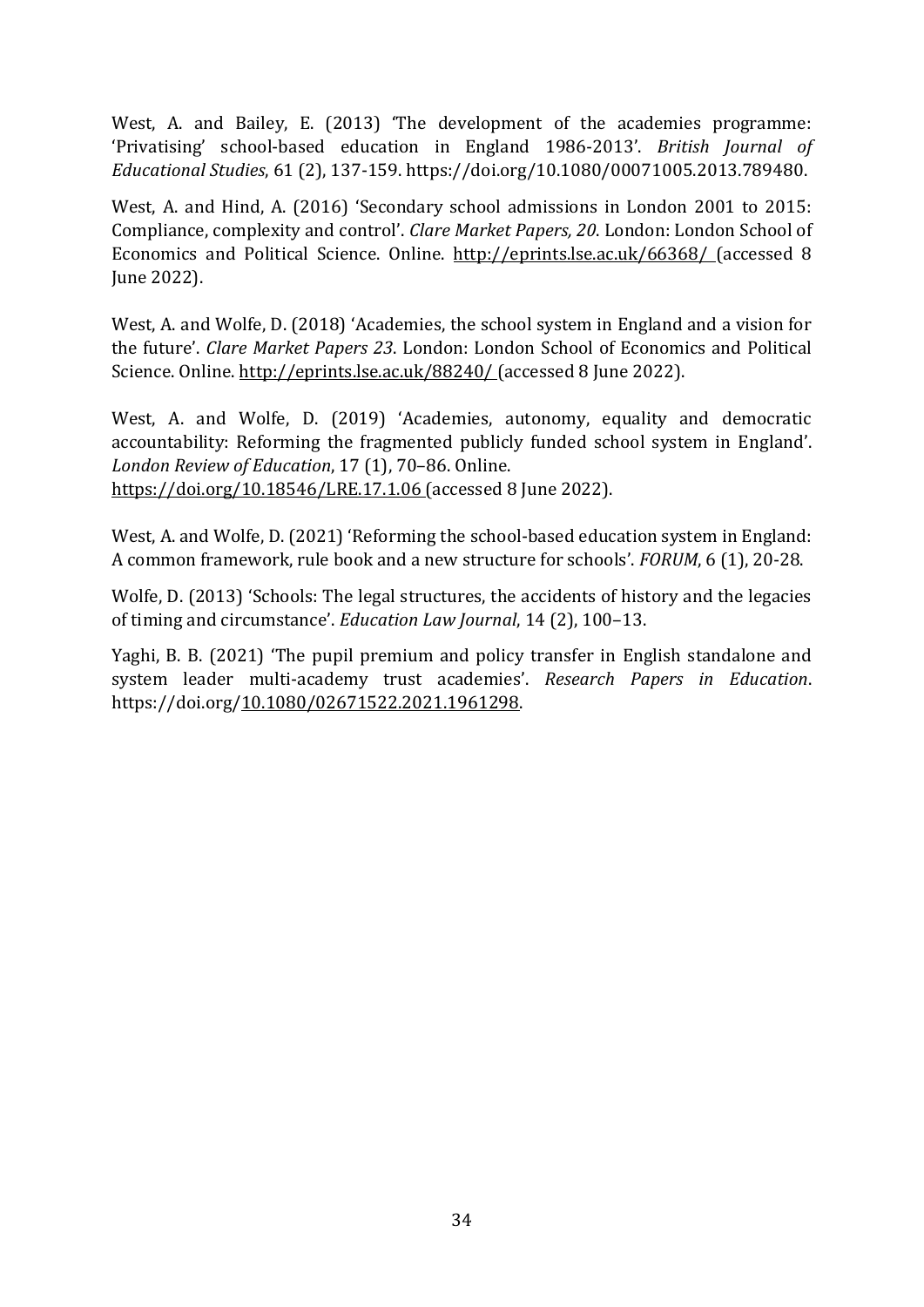## <span id="page-34-0"></span>**Annex A Common governance structures for Academy Trusts**

| <b>Department for Education and Agencies</b>                                                                                              |                                                                                    |                                                                |  |  |  |
|-------------------------------------------------------------------------------------------------------------------------------------------|------------------------------------------------------------------------------------|----------------------------------------------------------------|--|--|--|
|                                                                                                                                           | <b>Members</b>                                                                     |                                                                |  |  |  |
| <b>Executive Leaders</b>                                                                                                                  | <b>Trust Board</b>                                                                 | Academy/Academies: Pupils,<br><b>Parents &amp; Communities</b> |  |  |  |
| <b>Senior Leaders</b>                                                                                                                     | <b>Audit and</b><br><b>Finance</b><br><b>Risk</b><br>Committee<br><b>Committee</b> | <b>Local Governing Body</b>                                    |  |  |  |
| <b>Other Committees or Panels</b>                                                                                                         |                                                                                    |                                                                |  |  |  |
| Key<br>The relationships between the trust board and the committees, including the Local Governing Body, are based on                     |                                                                                    |                                                                |  |  |  |
| the academy trust's scheme of delegation<br><b>Optional Structure</b><br><b>Governance Structure Legally</b><br>or Contractually Required |                                                                                    |                                                                |  |  |  |

**Figure A1: Common Governance Structure for Academy Trusts** 

Source: DfE 2020c.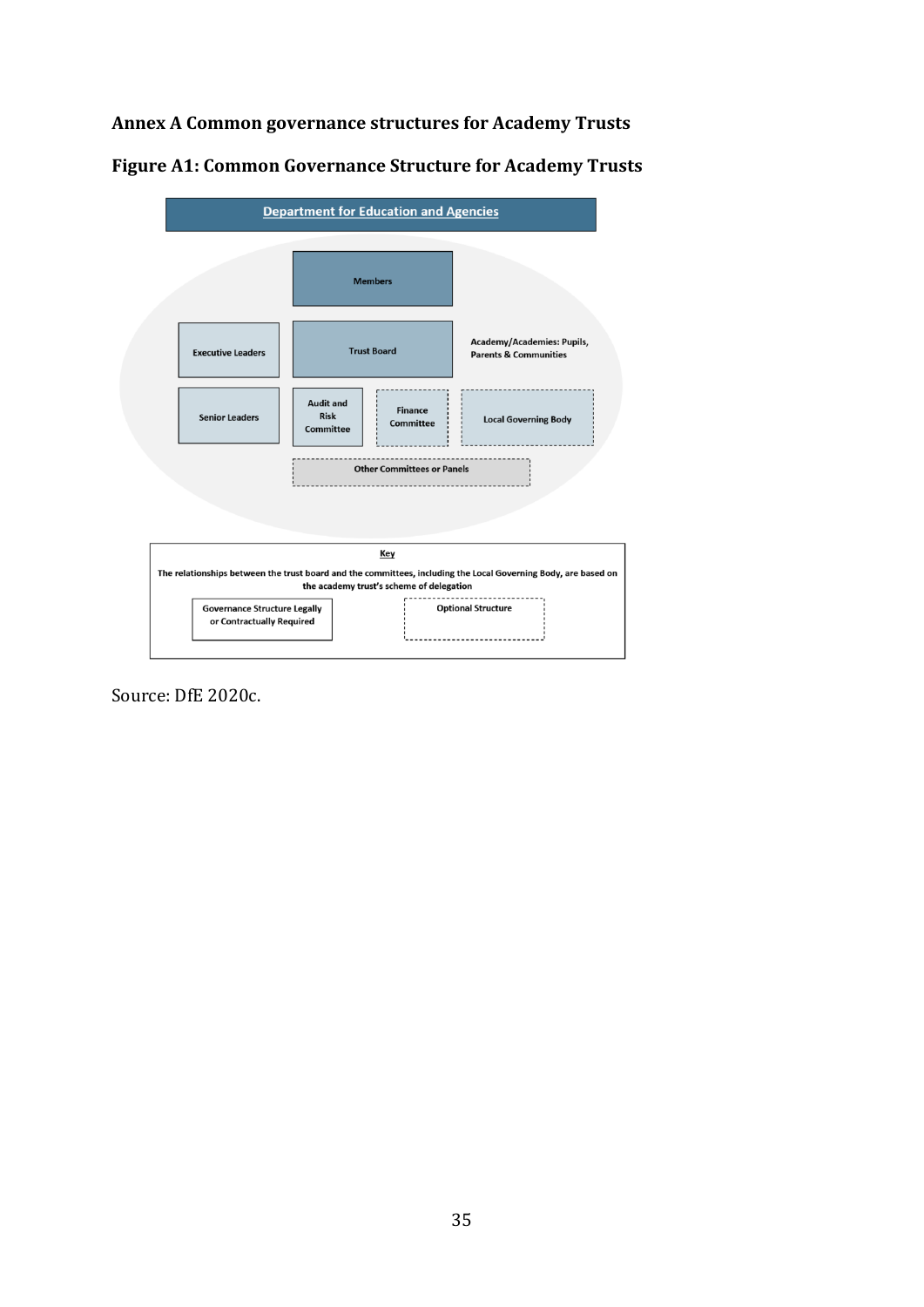## **Figure A2: Common Governance Structure for Academy Trusts with a Religious Character**



Source: DfE 2020c.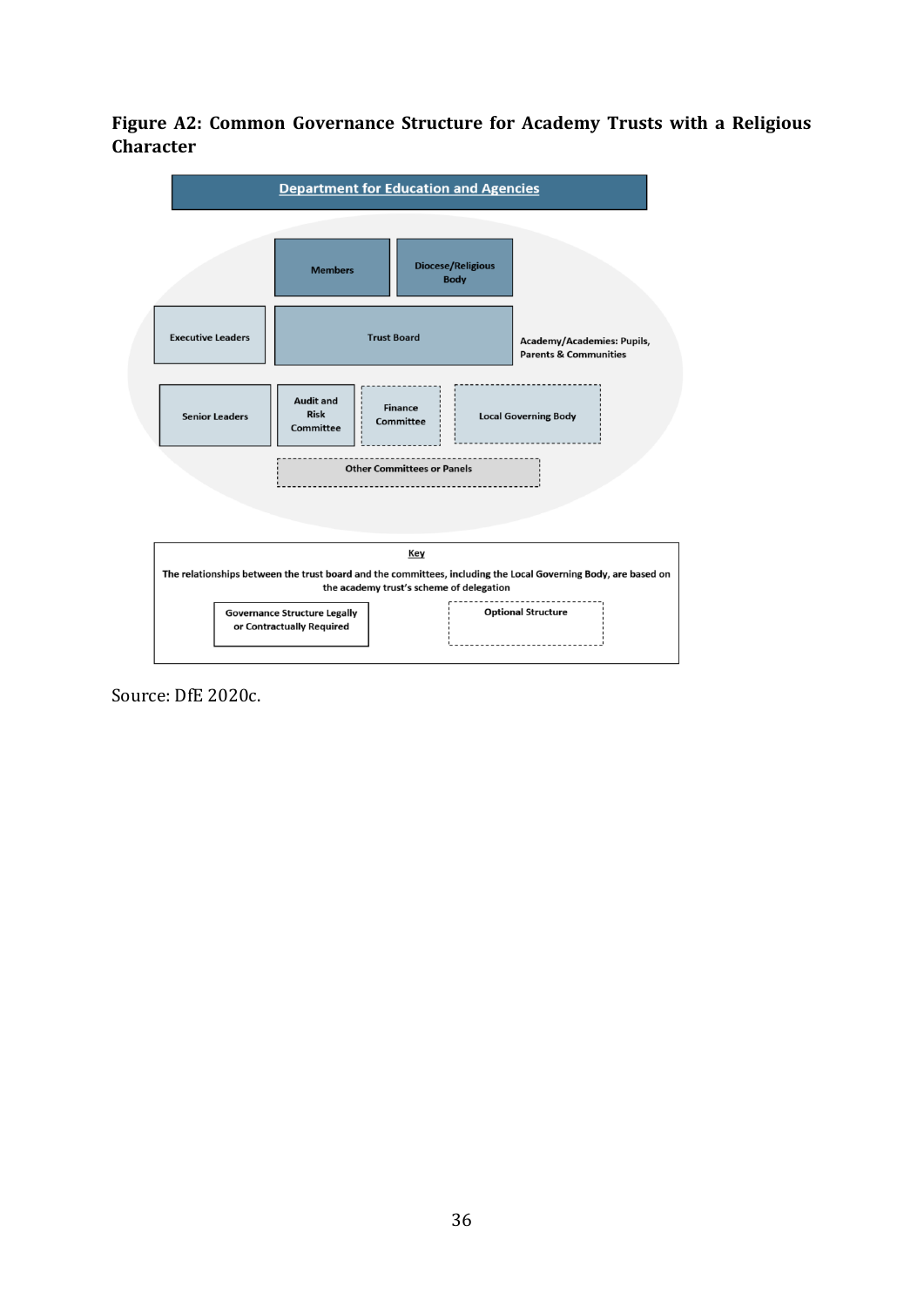#### <span id="page-36-0"></span>**Annex B MAT Governance Arrangements**

#### **Figure B1: Large MAT B**



The Members are the Principal Sponsor and two individuals appointed by the Principal Sponsor. There are thirteen trustees appointed by the Members; one is a teacher, and most others hold corporate positions.





There are five Members, including the Chair and Vice Chair of the Board of Trustees. The Trustees – there are nine – are appointed by the Members and include the Principal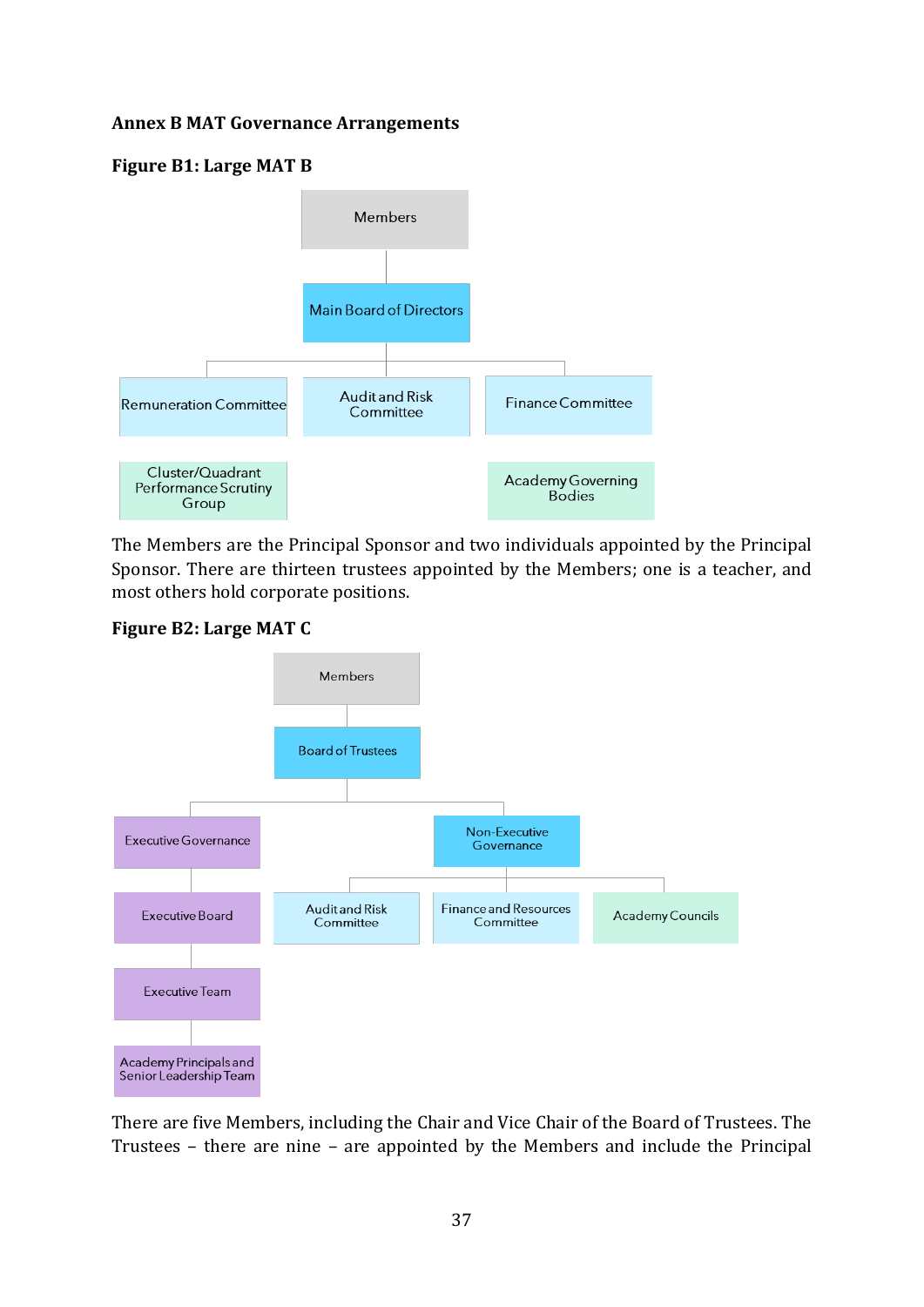Sponsor and Chief Executive. The Trustees are predominantly from the corporate sector, but one has been an education professional.

## **Figure B3: Large MAT E**



There are five Members, selected by the Archbishop of the Diocese. There are ten Foundation Trustees who are practising Catholics appointed by the Archbishop. The Trustees hold corporate positions, are retired or not in paid work.

## **Figure B4: Small MAT E**



There are five Members. There are nine trustees appointed by the Members. Trustees hold corporate positions, one is in the field of education, others are retired or not in paid work.